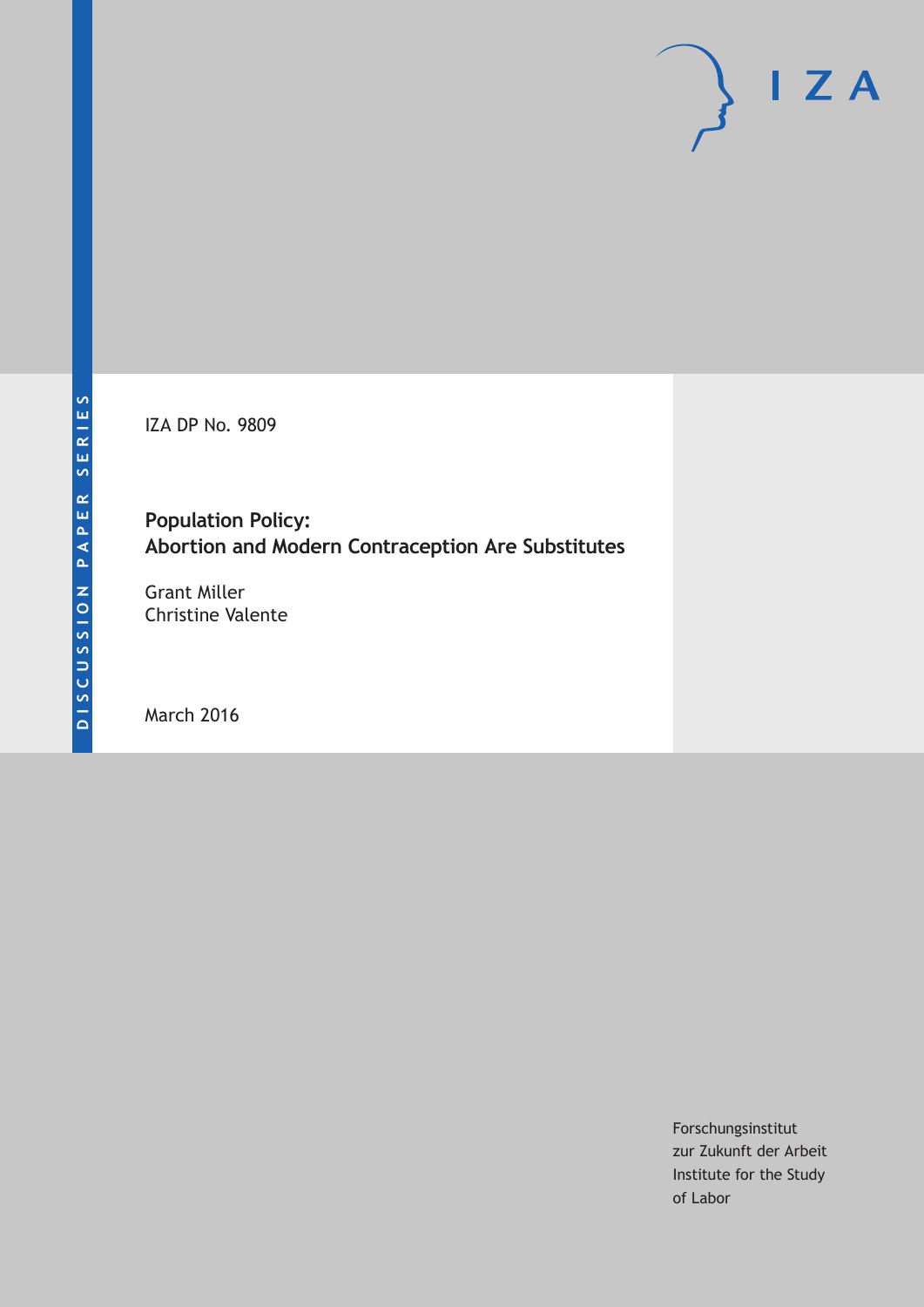# **Population Policy: Abortion and Modern Contraception Are Substitutes**

# **Grant Miller**

*Stanford University and NBER* 

# **Christine Valente**

*University of Bristol and IZA* 

Discussion Paper No. 9809 March 2016

IZA

P.O. Box 7240 53072 Bonn Germany

Phone: +49-228-3894-0 Fax: +49-228-3894-180 E-mail: iza@iza.org

Any opinions expressed here are those of the author(s) and not those of IZA. Research published in this series may include views on policy, but the institute itself takes no institutional policy positions. The IZA research network is committed to the IZA Guiding Principles of Research Integrity.

The Institute for the Study of Labor (IZA) in Bonn is a local and virtual international research center and a place of communication between science, politics and business. IZA is an independent nonprofit organization supported by Deutsche Post Foundation. The center is associated with the University of Bonn and offers a stimulating research environment through its international network, workshops and conferences, data service, project support, research visits and doctoral program. IZA engages in (i) original and internationally competitive research in all fields of labor economics, (ii) development of policy concepts, and (iii) dissemination of research results and concepts to the interested public.

IZA Discussion Papers often represent preliminary work and are circulated to encourage discussion. Citation of such a paper should account for its provisional character. A revised version may be available directly from the author.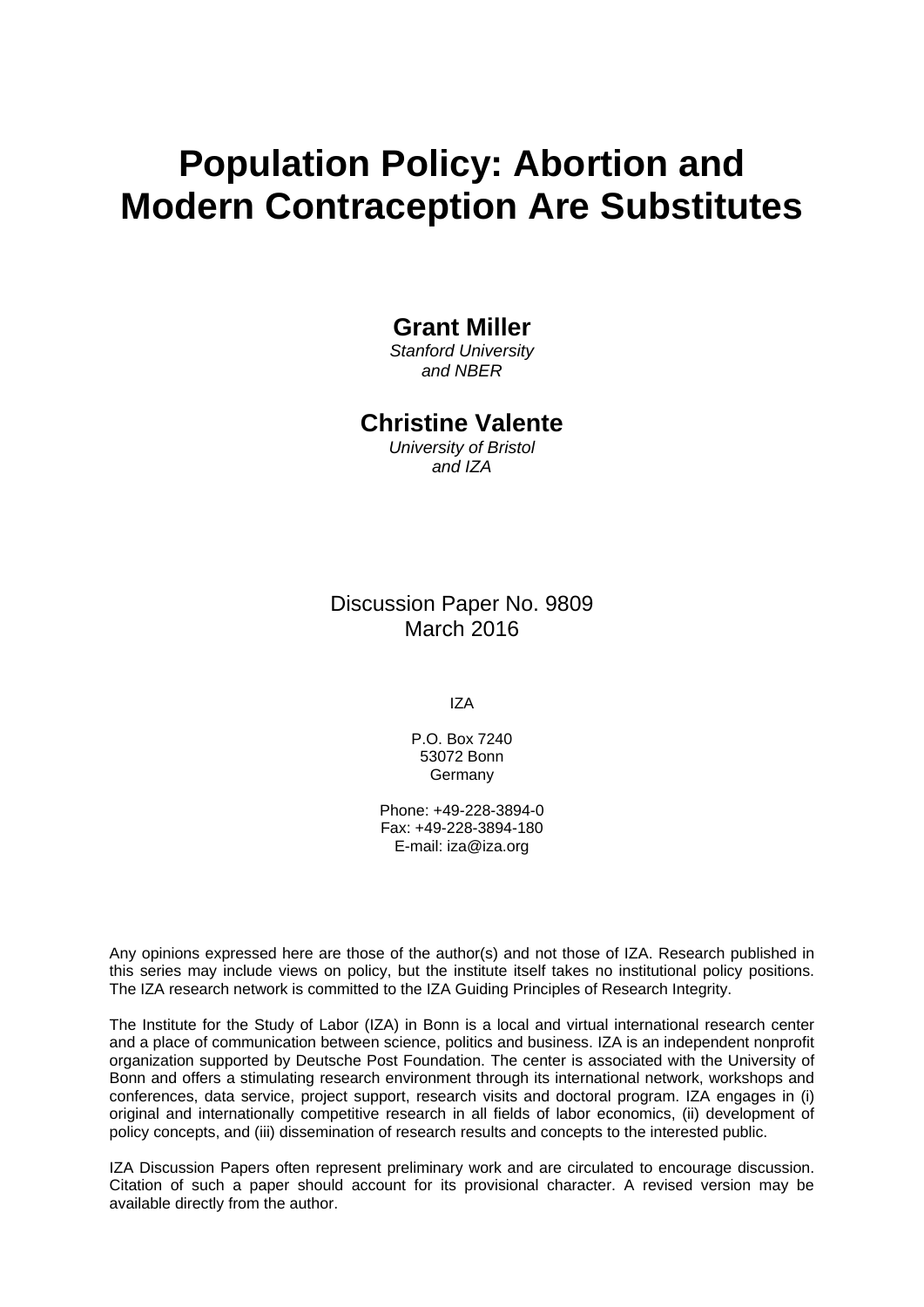IZA Discussion Paper No. 9809 March 2016

# **ABSTRACT**

# **Population Policy: Abortion and Modern Contraception Are Substitutes\***

There is longstanding debate in population policy about the relationship between modern contraception and abortion. Although theory predicts that they should be substitutes, the existing body of empirical evidence is difficult to interpret. What is required is a large‐scale intervention that alters the supply (or full price) of one or the other – and importantly, does so in isolation (reproductive health programs often bundle primary health care and family planning – and in some instances, abortion services). In this paper, we study Nepal's 2004 legalization of abortion provision and subsequent expansion of abortion services, an unusual and rapidly‐implemented policy meeting these requirements. Using four waves of rich individual-level data representative of fertile-age Nepalese women, we find robust evidence of substitution between modern contraception and abortion. This finding has important implications for public policy and foreign aid, suggesting that an effective strategy for reducing expensive and potentially unsafe abortions may be to expand the supply of modern contraceptives.

JEL Classification: J13, N35

Keywords: abortion, contraception, Nepal

Corresponding author:

 $\overline{\phantom{a}}$ 

Christine Valente Department of Economics University of Bristol 8 Woodland Road BS8 1TN, Bristol United Kingdom E-mail: christine.valente@bristol.ac.uk

<sup>\*</sup> The authors thank the Center for Research on Environmental Health and Population Activities for their assistance in collecting Comprehensive Abortion Care Center Data and to the Family Health Division of the Ministry of Health and Population of Nepal for granting access to Technical Committee for Implementation of Comprehensive Abortion Care records. We also thank five anonymous referees for their useful suggestions. Christine Valente gratefully acknowledges funding from ESRC grant No. RES‐000‐22‐3740.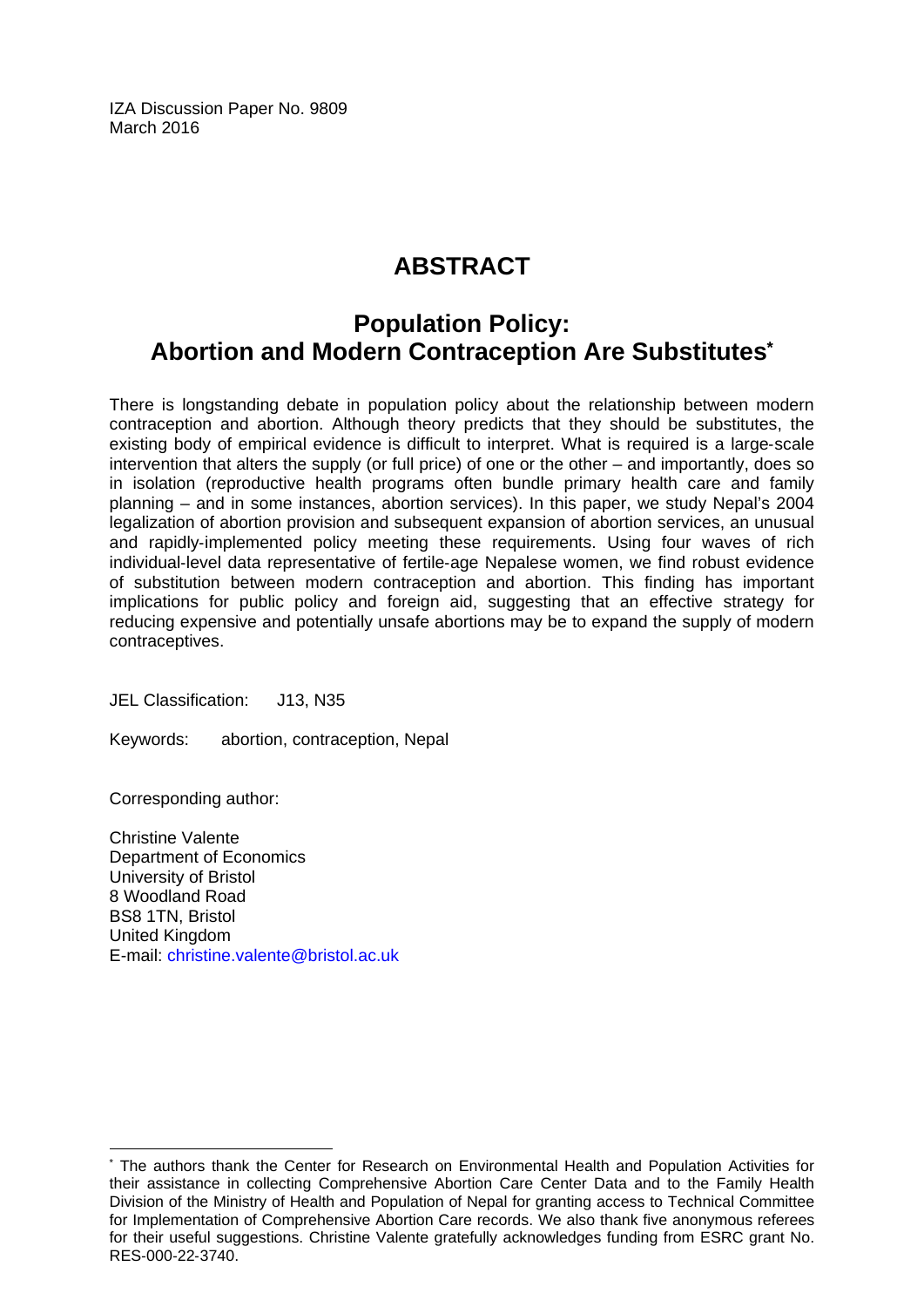#### 1. Introduction

 

There is longstanding debate in reproductive health circles about the relationship between modern contraception and abortion use. Over several decades, population scholars have documented concomitant increases in both contraceptive prevalence and abortion rates around the world in settings as diverse as Cuba, South Korea, Bangladesh, Singapore, Netherlands, Denmark, and the United States (Noble and Potts 1996; Rahman et al. 2001; Marston and Cleland 2003). This phenomenon is commonly attributed to rapid reductions in desired fertility, which in turn increase demand for all methods of birth control (Marston and Cleland 2003). 

However, theory predicts that holding demand for birth control constant (and absent absolute moral or religious constraints), women (couples)  $1$  should use modern contraceptives and abortion interchangeably - that is, they are substitutes (Westoff et al. 1981; Kane and Staiger 1996; Bongaarts and Westoff 2000; Westoff 2000; Rahman et al. 2001; Marston and Cleland 2003).<sup>2</sup> A relative increase in the affordability, availability, or acceptability of one should lead women wishing to regulate their fertility to substitute away

 $1$  Because we study married women in a patriarchal society, the choice of contraception is likely to be the result of intra-household bargaining. We do not theoretically or empirically distinguish individual preferences from the choices that result from this bargaining process. However, our reduced-form estimates isolate important - and policy relevant - parameters of interest. Recognizing this point, we refer to contraceptive decisions as women's decisions for simplicity throughout the paper.

<sup>&</sup>lt;sup>2</sup> A separate strand of economic theory, which studies the response of risk-taking behavior to perceived changes in the consequences of a bad outcome (e.g., increased automobile safety, availability of treatment for a medical condition), suggests an additional mechanism through which women who do not want to become pregnant may reduce contraceptive use when access to abortion improves. There is indeed evidence that reducing the cost of a bad outcome may increase risk-taking in other health areas. Examples are Peltzman  $(1975)$  on the effect of automobile safety on dangerous driving, Dilley et al.  $(1997)$  on HIV treatment and risktaking among men who have sex with men, and Peltzman (2011) on the effect of medical breakthroughs (e.g., new treatments for heart disease) on offsetting behavior (e.g., obesity).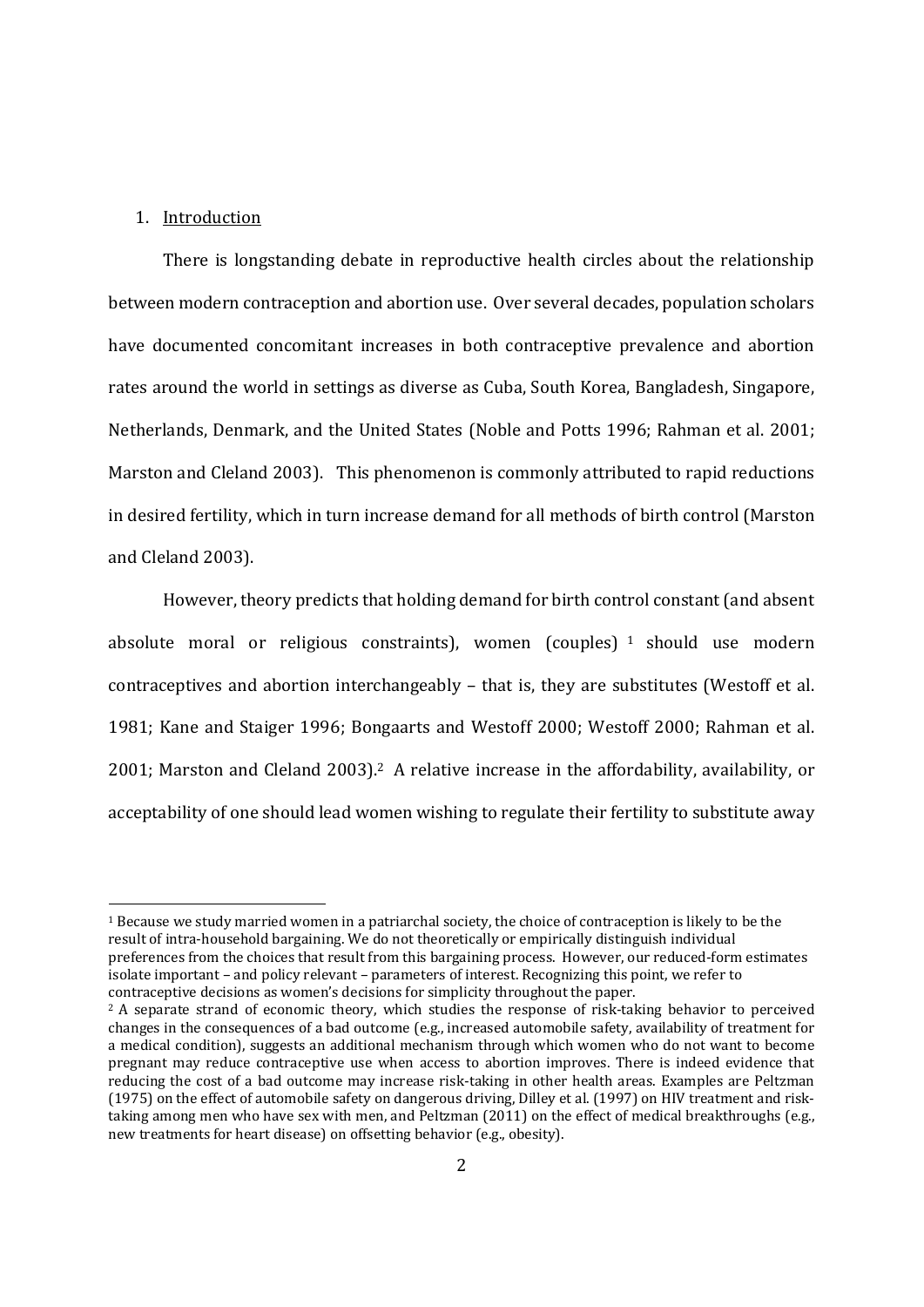from the other.<sup>3</sup> Since the mid-1990s (as declining fertility rates have plateaued), global contraceptive prevalence has continued to rise, while abortion rates have declined - a relationship consistent with substitution.

Debate about the relationship between contraception and abortion has fundamental implications for public policy and foreign aid. Importantly, if modern contraceptives and abortions are substitutes, then an effective strategy for reducing expensive and potentially life-threatening abortions may be to boost the supply<sup>4</sup> of modern contraceptives. Two recent analyses of the United States' "Mexico City Policy" (MCP) suggest that by reducing funding for family planning programs, the MCP may have actually reduced the availability of modern contraceptives relative to abortion and thus increased abortion rates (Bendavid et al. 2011, Jones 2011).<sup>5</sup>

Understanding the trade-off between contraception and abortion would also shed light on ways to prevent maternal deaths. Research on the determinants of maternal mortality worldwide suggests that unsafe abortion plays a quantitatively important role. In Latin American and Caribbean countries, a systematic review found that unsafe abortion accounts for roughly 50% more maternal deaths than better-known complications like sepsis (Khan et al. 2006). The World Health Organization estimates that 13% of maternal

<sup>&</sup>lt;sup>3</sup> The theoretical discussion of the tradeoff between contraception and abortion among demographers has tended to focus on the effect of changing contraceptive prevalence on the abortion rate (e.g., Bongaarts and Westoff 2000). In the economics literature, the tradeoff is understood as going both ways (see Kane and Staiger 1996 for a discussion of the effect of a change in the cost of abortion on contraceptive use). The difference stems from the economic modeling of contraceptive choices as depending on the cost of contraception relative to the cost of not using contraception, which in turn depends on the cost of abortion (see Section 4).

<sup>&</sup>lt;sup>4</sup> Changes in supply include both changes in availability and changes in the full price of contraception

<sup>(</sup>monetary, social, and emotional price). For brevity, we refer to these changes collectively as 'supply' changes throughout. 

<sup>&</sup>lt;sup>5</sup> First announced in Mexico City in 1984 by President Reagan's administration, the 'Mexico City Policy' requires all non-governmental organizations operating abroad to refrain from performing or counseling women about abortion as a means of fertility control as a condition for receiving U.S. federal funding.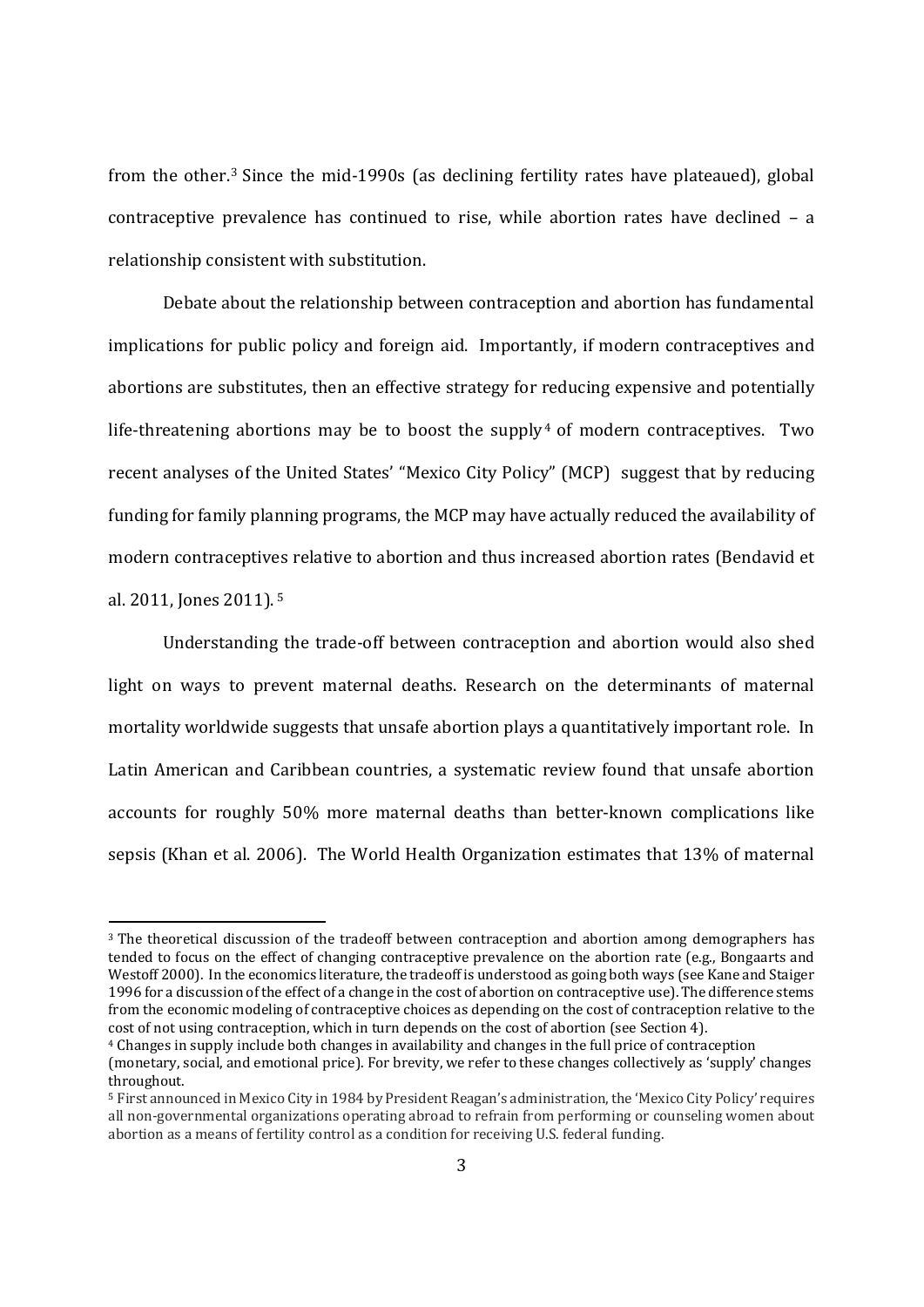deaths worldwide are linked to unsafe abortion (WHO 2010). Given concerns about underreporting, existing evidence is also suspected to underestimate mortality from unsafe abortion (Gerdts et al. 2013).

What is needed to establish whether or not the use of modern contraceptives and abortions are complements or substitutes is a large-scale intervention that alters the supply of either one or the other – and importantly, does so in isolation. To date, finding such cases has been challenging because real-world reproductive health programs generally deliver a bundle of services together, making it difficult to disentangle the effect of supply of modern contraceptives or abortion from other program components. As a case in point, the wellknown Matlab Family Planning Experiment bundled the provision of modern contraceptives with the provision of both abortion services (menstrual regulation) and child health services, making it difficult to isolate the effect of contraceptive supply (Rahman et al. 2001; Miller and Singer Babiarz 2013).

This paper studies an unusual policy change well-suited to assessing the relationship between the use of modern contraceptives and abortion. Starting in March 2004, Nepal legalized the provision of abortion by selected existing health service providers. In addition to its scale, what distinguishes this policy is that in doing so, Nepal did not expand the supply of modern contraceptives, bundle the legalization of abortion with changes in the provision of any other type of service, or expand the health care workforce. We utilize unusually rich individual-level data representative of fertile age Nepalese women collected in four waves both before and after the legalization of abortion to estimate how the use of modern contraceptives (and other reproductive behaviors) responded to this policy.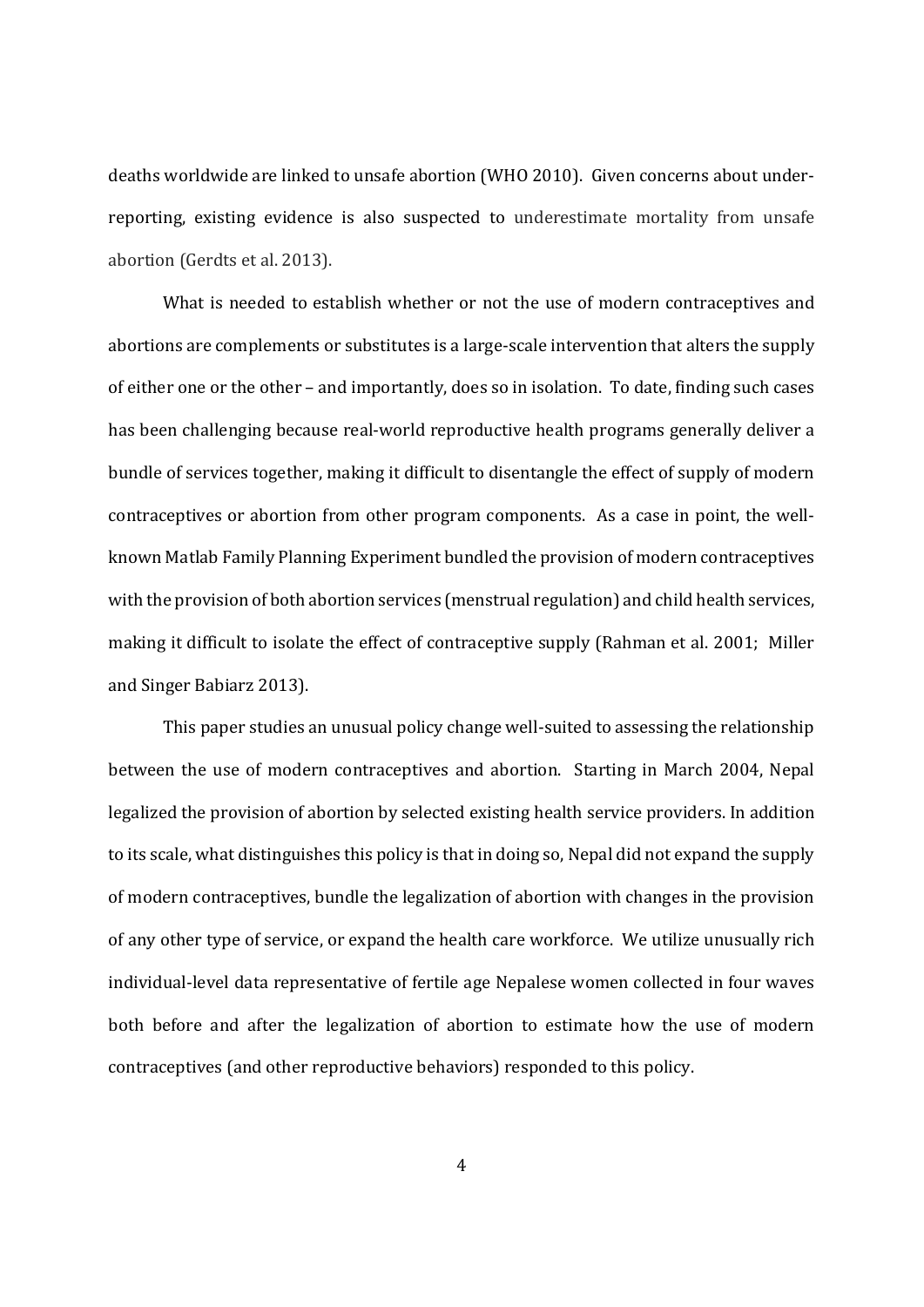We find that the addition of a legal abortion center in one's district is associated with a 2.6% decrease in the odds of using any contraceptive  $[OR:0.974, 95\%$  CI:  $(0.961;0.987)]$ , implying that a move from zero to the mean number of centers post-legalization was associated with a reduction in contraceptive prevalence of 2 percentage points  $-6\%$  of the pre-legalization prevalence rate. Decomposing this effect among traditional contraceptive methods (such as withdrawal and the rhythm method), female sterilization, and reversible modern methods, we find that the decrease occurs principally among reversible modern methods. 

#### 2. Background

#### *2.1. Global and Regional Trends*

Globally, contraceptive use and abortion rates have been inversely related over the past several decades. Contraceptive prevalence has increased steadily over the past twenty years, rising from 54.8% to 63.3% between 1990 and 2010 (Alkema et al. 2013). Simultaneously, there has been a steady decline in abortion rates, falling from 35 to 28 abortions per 1,000 women on average worldwide between 1995 and 2008 (Sedgh et al. 2012). These global trends are of course consistent with substitution of modern contraception for abortion, but a number of potentially important confounding factors have also been at work over time (changes in desired fertility, for example).

The inverse relationship between abortion and contraception is particularly evident in formerly socialist Eastern European countries. Under communism, abortion was a major (if not the principal) method of birth control across much of Eastern Europe and Central Asia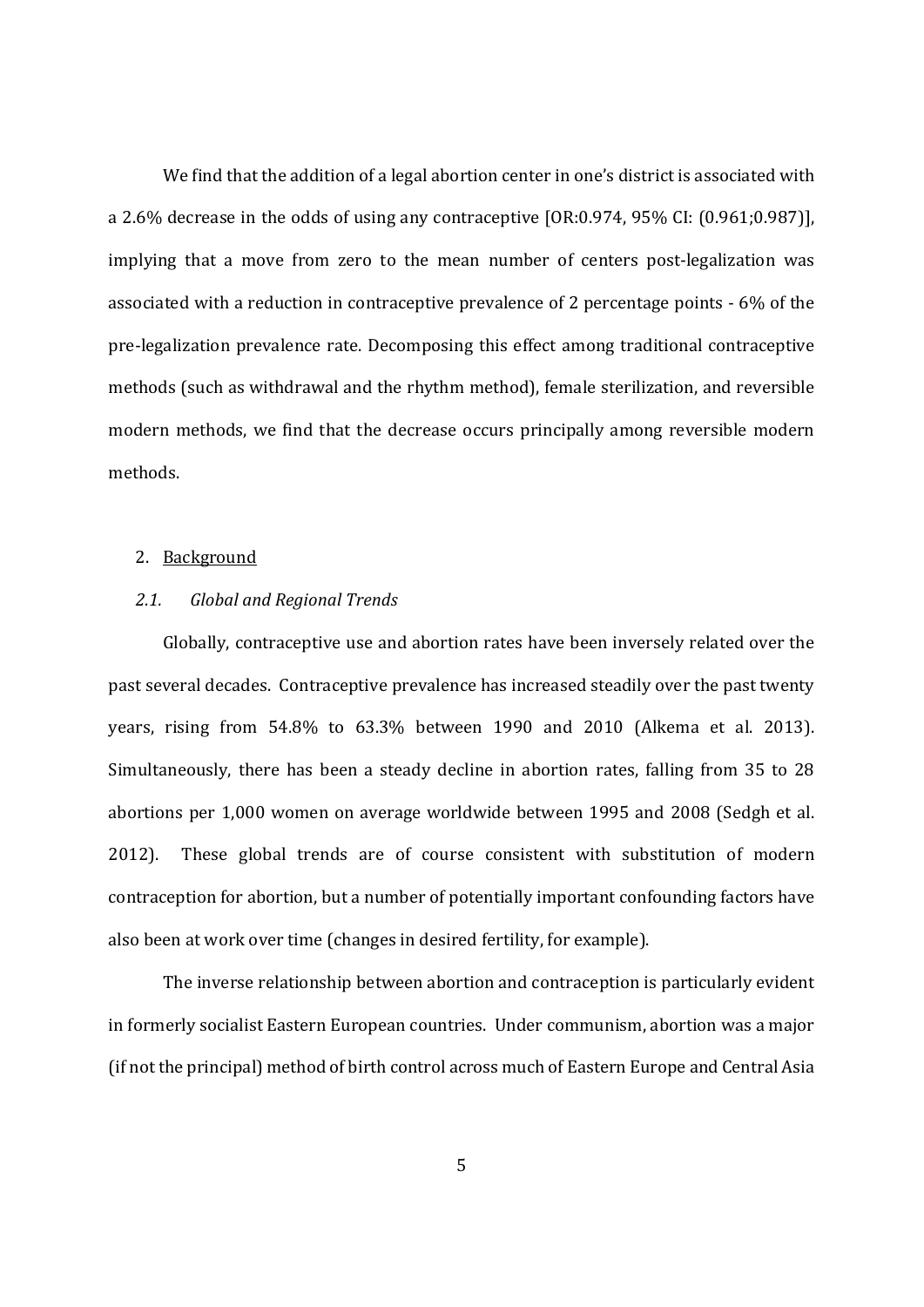(Frejka 1983).<sup>6</sup> After the collapse of communism, abortion rates declined steeply with the diffusion of modern contraceptives during the 1990s (Westoff et al. 1998; Westoff 2000; Pop-Eleches 2010) again suggesting that contraception and abortion may have been used interchangeably. 

On the other hand, concomitant increases in both contraceptive prevalence and abortion rates have been observed in a variety of countries further back in time, including Cuba, South Korea, Bangladesh, Singapore, the Netherlands, Denmark, and the United States (Noble and Potts 1996; Rahman et al. 2001; Marston and Cleland 2003). Bongaarts and Westoff (2000) and Marston and Cleland (2003) suggest that these simultaneous increases may occur during transitions to lower fertility if the supply of modern contraceptives fails to keep pace with the reduction in desired fertility. Then, as desired fertility plateaus, substitution between modern contraceptives and abortion should become more evident (Marston and Cleland 2003). This is consistent with global trends since the mid-1990s, as the worldwide decline in fertility decelerated (World Development Indicators 2014).

#### *2.2. Previous Estimates of Substitution between Abortion and Contraception*

Many studies of the relationship between contraception and abortion in developing countries are limited to informal analyses of their co-movement. Only a handful of studies have attempted to estimate the causal relationship between the two. Two recent studies investigate changes in abortion and contraceptive use induced by the Mexico City Policy (MCP). Bendavid et al. (2011) compare changes in abortion and contraceptive use over time in countries highly exposed to the Mexico City Policy (MCP) relative to less exposed

 $6$  The Soviet Union was the first country to legalize abortion in 1920.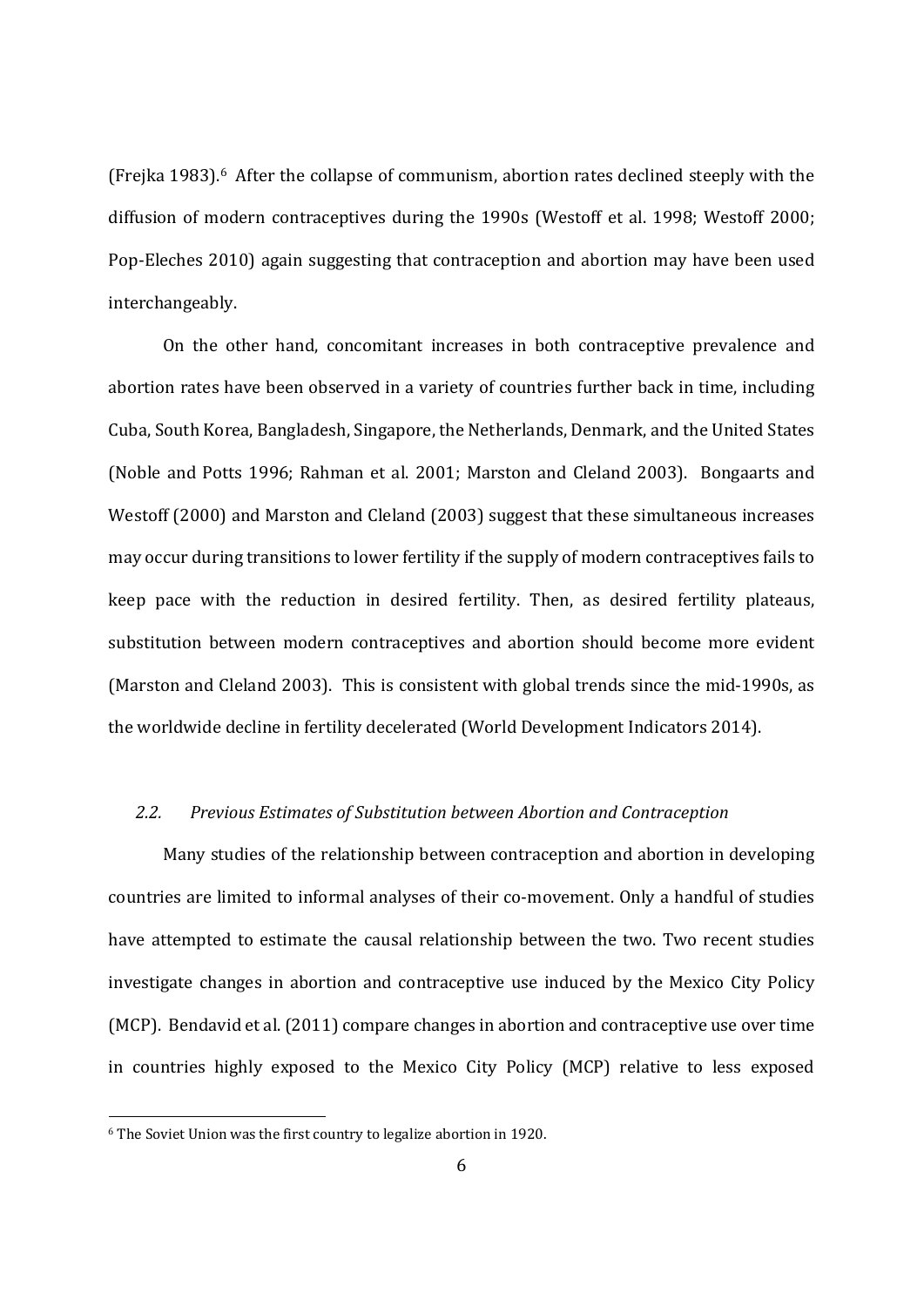countries. The authors find that more exposed countries experienced slower increases in contraceptive prevalence and higher increases in abortion after the re-enactment of the MCP, suggesting that reduced contraceptive supply may have increased the incidence of abortion. Jones (2011) compares abortion rates among women in Ghana during periods in which the MCP is both enforced and not enforced. She finds that rural women are more likely to have an abortion during periods of enforcement, which she links to the increased number of unwanted pregnancies following the reduction in contraceptive supply under the policy.

Rahman et al. (2001) analyzes changes in abortion linked to the Matlab Family Planning Experiment intervention. The authors show that abortion rates fell in treatment villages relative to control villages between 1979 and 1998 (despite increasing secular trends in both contraceptive use and abortion). However, the experimental treatment bundled menstrual regulation  $\frac{7}{7}$  services together with the provision of modern contraceptives between 1977 and 1983 (donors then stopped supporting this component of the program). Most of the relative decline in abortion in treatment areas occurred around 1983 – and so is plausibly due to the end of abortion services. Antenatal and child health services were also bundled together with the provision of modern contraceptives beginning in 1978 (Phillips et al. 1984), making it difficult to disentangle the independent contribution of contraceptive supply from improvements in child survival. $8$ 

Evidence from wealthy countries is also thin. Ananat and Hungerman (2012) find that the availability of oral contraceptives starting at age 16 is associated with a reduction in

<sup>&</sup>lt;sup>7</sup> The term "menstrual regulation" refers to manual vacuum aspiration procedures carried out after a missed period but before pregnancy is clinically confirmed.

 $8$  For instance, Phillips et al. (27) find that contraceptive prevalence is independently correlated with some of the maternal and child health components of the Matlab programme, and that the sign of the correlation varies with the type of intervention.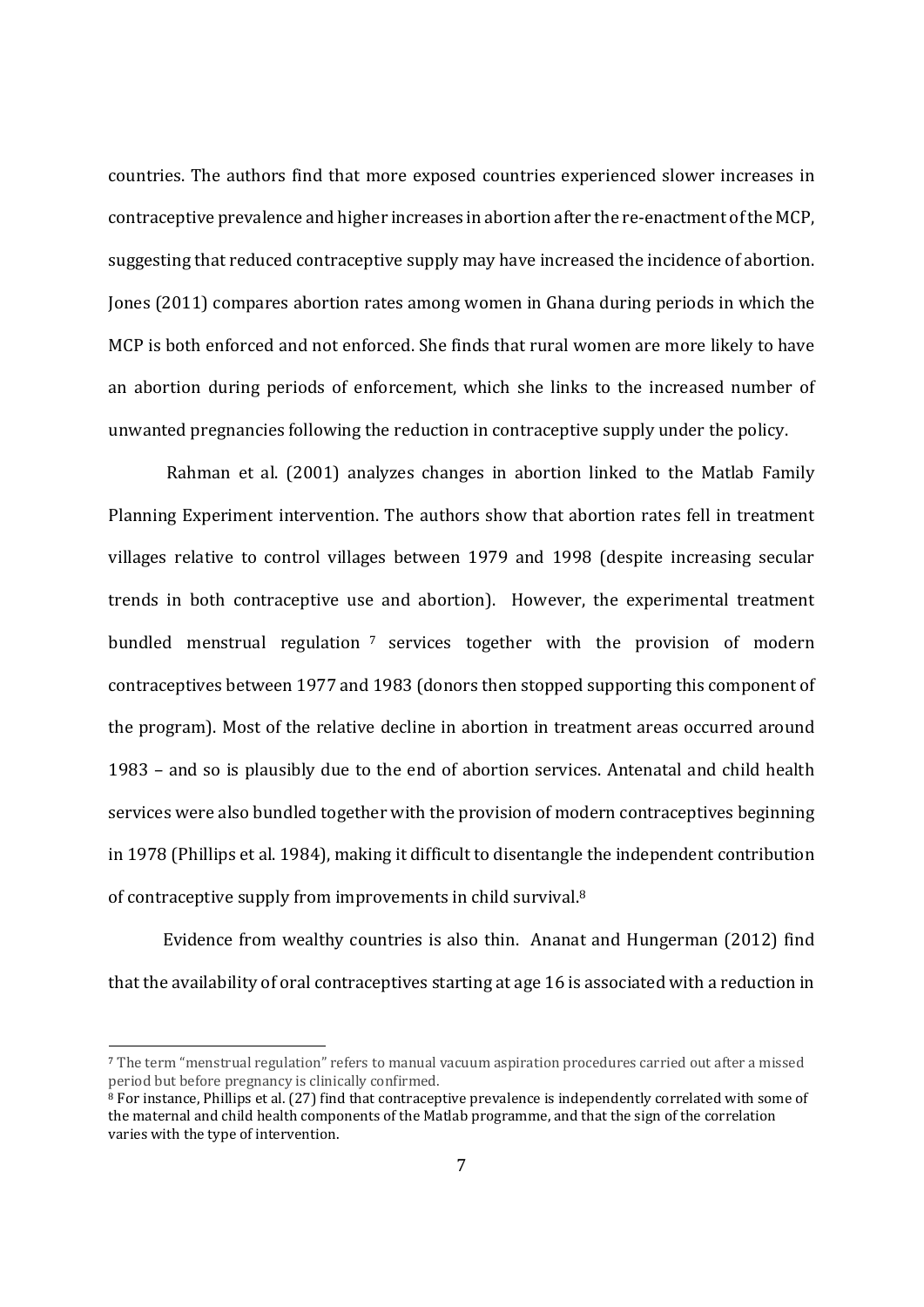the probability of reporting having had an abortion between ages 16 and 19. Glasier et al. (2004) find no change in abortion rates in Scottish communities following free distribution of advance emergency contraception to women ages  $16-29$ . Finally, Durrance  $(2013)$ analyzes the diffusion of emergency contraception through pharmacies in the state of Washington, finding no change in the abortion rate.

#### 3. The Nepalese Natural Experiment

 

#### *3.1. The Legalization of Abortion in Nepal*

Prior to 2002, Nepalese women who terminated their pregnancies faced imprisonment for infanticide.  $9$  On September 27, 2002, the King of Nepal signed a bill legalizing abortion prior to the twelfth week of pregnancy, prior to the eighteenth week in cases of rape or incest, and at any gestational age with appropriate medical advice (to protect the health of the mother or in cases of severe birth defects, for example) (MOHP, WHO  $&$ CREHPA 2006). When this law was enacted, however, Nepalese reproductive health providers were neither permitted nor adequately trained to begin offering safe abortion services. Consequently, there was very little increase in abortion, if any, following this law in 2002 (Valente 2014).

Nepal's first legal abortion services were offered in March 2004, and the number of health centers registered to provide them grew rapidly over time, rising to 141 in June 2006 and 291 by February 2010. To place this expansion into context, the number of registered abortion providers grew from none to nearly twice as many providers per capita as in the

<sup>&</sup>lt;sup>9</sup> Although imprisonment was not a common outcome among women who had an abortion, among the small population of female inmates in Nepalese prisons  $(405 \text{ in } 1997)$ , a substantial proportion is believed to have been convicted on abortion-related charges (Ramaseshan 1997).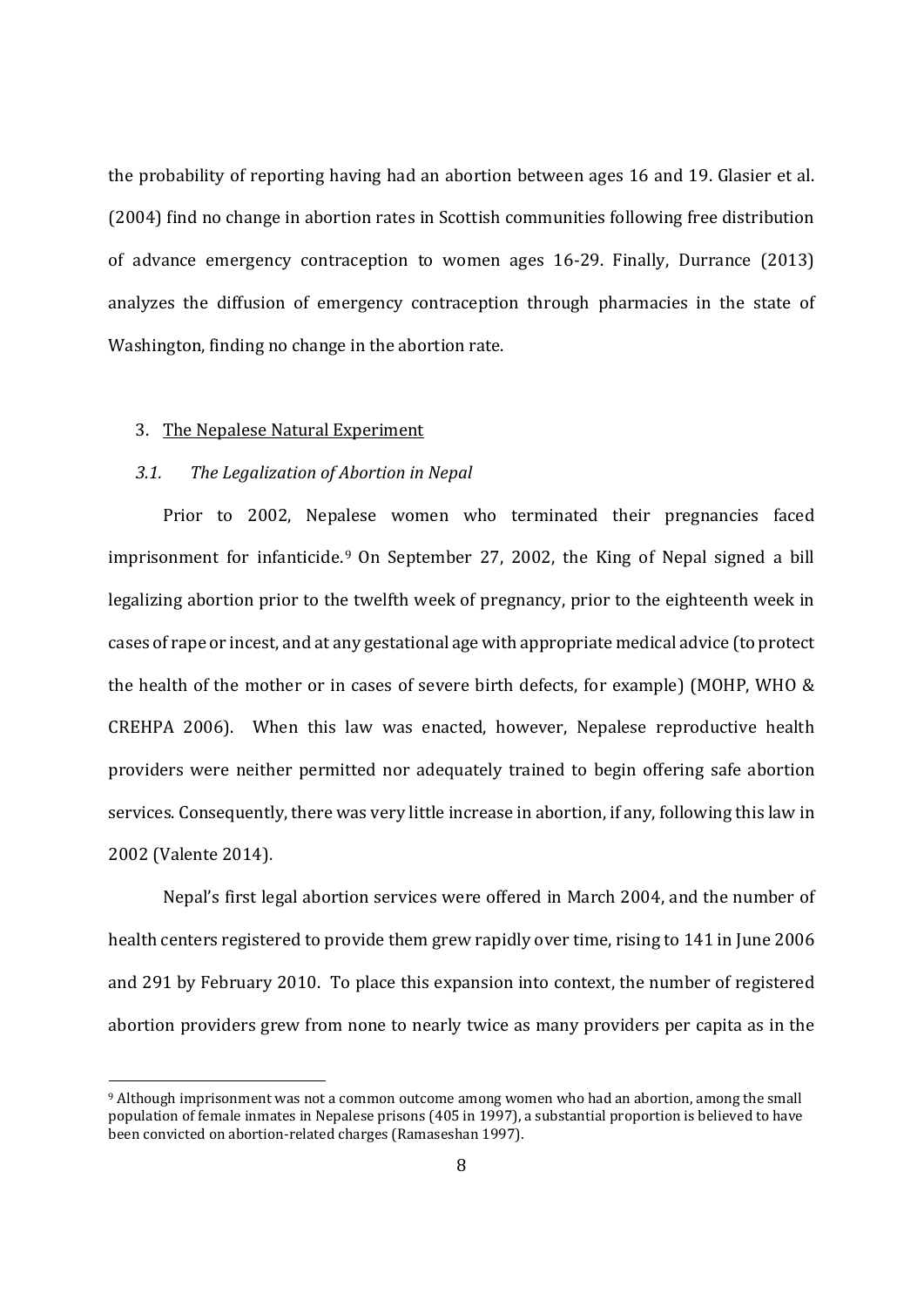United States by 2010 – over a period of just six years.<sup>10</sup> This large-scale policy change has been hailed by advocates as a success, and, according to observers, "Nepal's experience making high-quality abortion care widely accessible in a short period of time offers important lessons for other countries seeking to reduce maternal mortality and morbidity from unsafe abortion" (Samandari et al. 2012, p.1).

Under the policy, senior gynecologists from central and regional hospitals as well as from some NGO and private clinics were trained to become both the first legal abortion providers as well as safe abortion trainers themselves. With the aim to result in rapid national scale-up, training then cascaded from regional and zonal hospitals to public district hospitals (Samandari et al. 2012). The private sector (primarily Marie Stopes International and the Family Planning Association of Nepal) also "fill(s) an important niche in urban areas" (Samandari et al, 2012) and is less prevalent in rural areas – which were home to  $83%$  of the Nepalese population according to the 2011 population census. As a result, more populous districts, districts in the more accessible regions of the country, and urban areas were more likely to have legal abortion services in early years.<sup>11</sup>

Although illegal abortions have always been available to some degree, legalization greatly reduced the effective (quality-adjusted) full price. The cost of a legal abortion ranges

<sup>&</sup>lt;sup>10</sup> 291 abortion centers in 2010 relative to a total Nepal population of 26.49 Million reported in the 2011 Nepalese population census implies one center per 91,031 inhabitants. In the United States, there were 1,793 abortion providers in 2008 (Guttmacher Institute 2013) relative to a total population of 305 Million (Population Reference Bureau 2008), implying one provider per 170,106 inhabitants.

 $11$  In addition, Nepal experienced a Maoist insurgency in 1996, which led to a 10-year low- to mediumintensity conflict, peaking in 2002. Conflict areas between 2004 and 2006 may have also experienced slower, less intense increases in the supply of legal abortion. If areas in which abortion supply grew more slowly had pre-existing trend differences in contraceptive use, this could bias our estimates. In Section 7, we show that our results are robust to allowing for more populous districts, districts in more accessible regions of the country, and urban areas to experience differential time trends in contraception – as well as to controlling for conflict intensity.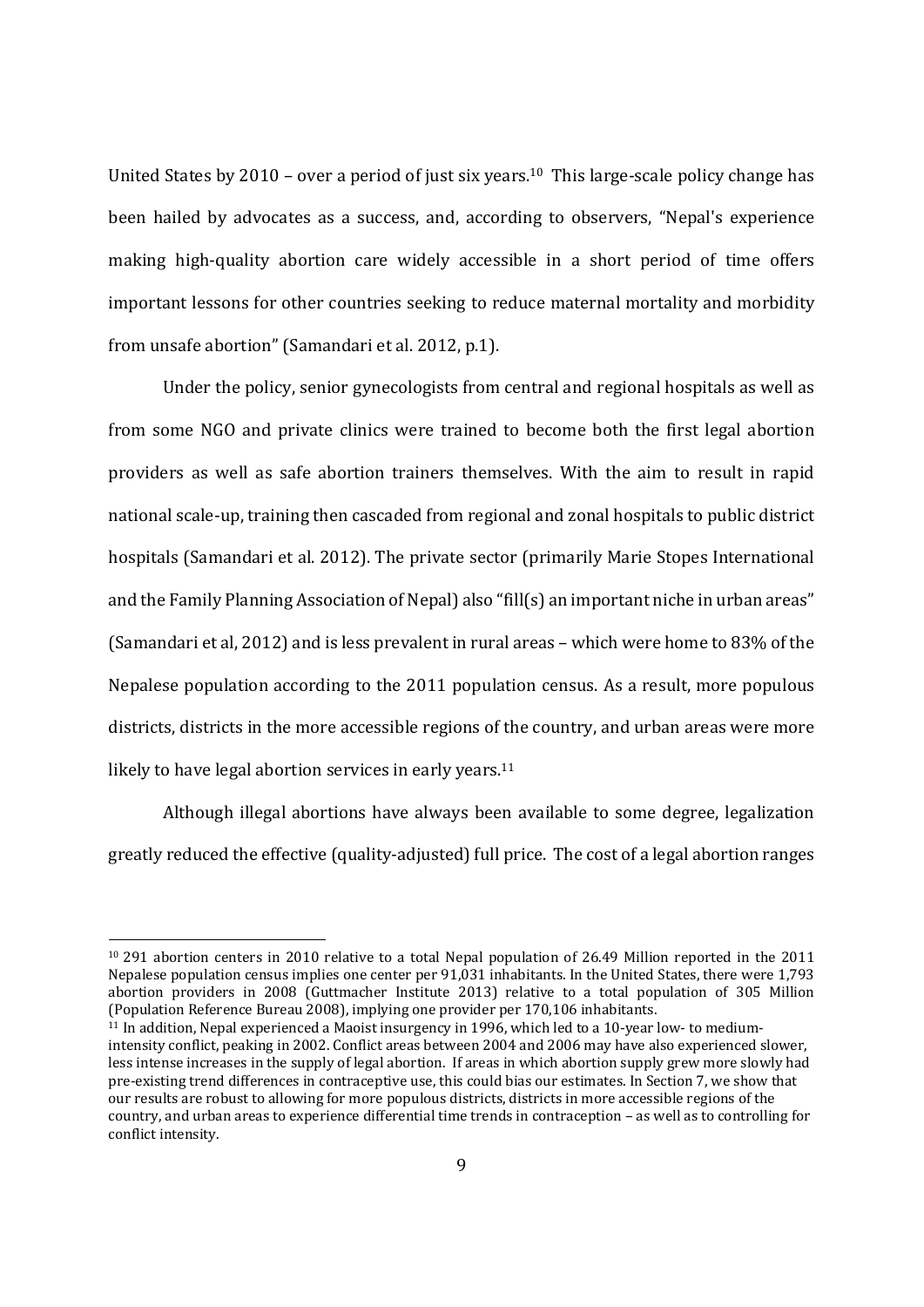from Rs800 to Rs2000 (USD11.33 to USD28.33) (MOHP & CREHPA 2006) relative to mean annual income Rs51,978 in 2004 (Central Bureau of Statistics 2004, p.37). Government policy stipulates that poor women are entitled to abortion services free of charge, but eligibility criteria have not been clearly defined, and in practice, they tend not to receive any preferential treatment (CREHPA 2007, Samandari et al. 2012). Comparisons to the cost of illegal abortions are difficult; five case studies in MOHP et al.  $(2006)$  report considerable variation (Rs200, Rs500, Rs700, Rs3000, Rs8000). However, legal abortions are much safer, reducing the likelihood of maternal death and post-abortion complications requiring expensive medical care (MOHP et al.  $2006$ ).<sup>12</sup> Consistent with legalization reducing the effective (quality-adjusted) price on an abortion, Valente (2014) shows that having a legal abortion center nearby at the start of a pregnancy reduces the probability of carrying the pregnancy to term by  $8.1\%$ .<sup>13</sup>

In contrast to abortion, contraception services are available free of charge through government facilities (and at a subsidized price through social marketing organizations like PSI – and at full price in private facilities) (Shrestha et al. 2012). Condoms, pills, and injectables are provided by all levels of government facilities and providers, while IUDs and implants can be obtained in selected hospitals, primary health centers, and health posts (Shrestha et al. 2012). In the latest Demographic and Health Survey (DHS 2011),  $55\%$  $(47.5%)$  of sterilized women (men) were sterilized in a government hospital or clinic, while 19.4% (32.5%) were sterilized through a government-run mobile clinic.

<sup>&</sup>lt;sup>12</sup> MOHP et al. (2006) reports that costs for post-abortion emergency care can range from Rs2000 to Rs5000.  $13$  This figure is based on a binary definition of proximity to a legal abortion centre corresponding to the median distance to the nearest legal abortion centre  $(28.6 \text{ kilometers})$ . Various robustness checks for different definitions of access to a legal abortion centre are presented in Valente (2014).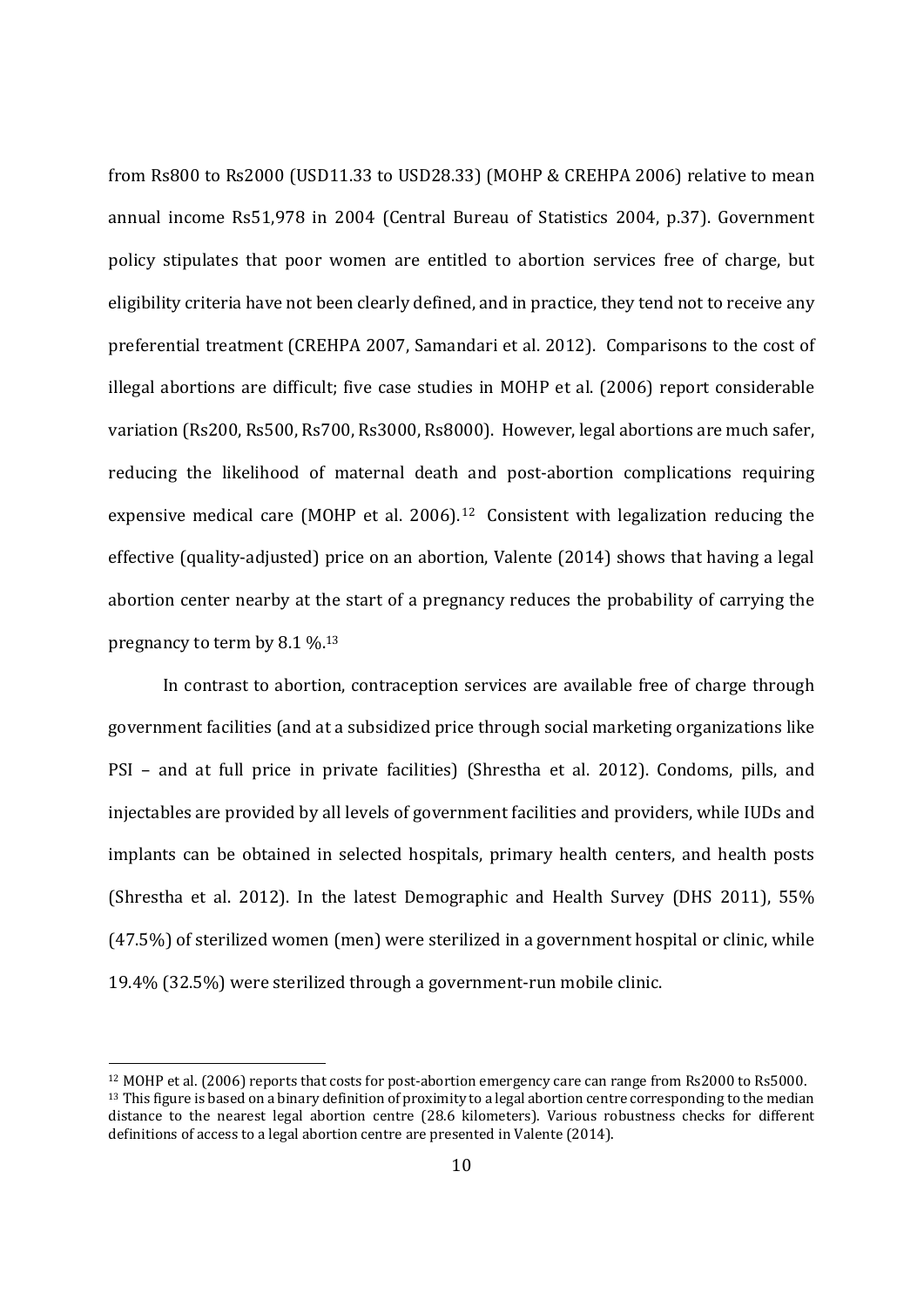A unique feature of Nepal's legalization of abortion is its narrow focus. In particular, it was not accompanied by a meaningful increase in the supply of modern contraceptives, an expansion of the reproductive health workforce, or improvements in the provision of other health services. Instead, pre-existing reproductive health care providers were trained and licensed to offer abortion services as part of their existing practices.<sup>14</sup> This feature of Nepal's policy change allows us to isolate changes in the use of modern contraceptives linked directly to expansions in abortion supply (that are not attributable to simultaneous changes in either health service delivery or contraceptive supply that often accompany such changes in abortion policy as in, e.g., Pop-Eleches  $(2010)$ ).<sup>15</sup>

#### *3.2. Trends in Modern Contraceptive Use and Abortion in Nepal*

 

Figure 1 shows the contraceptive prevalence and abortion rates in Nepal over time. After a rapid, sustained, increase in the use of modern contraceptives from the late 1970s until the mid 2000s (from only  $2\%$  to  $48\%$ ), contraceptive prevalence then plateaued with the legalization of abortion in 2004 (Figure 1 Panel 1). As in other countries, this pattern of co-movement is consistent with substitution (and occurred during a period of declining fertility, with Nepal's total fertility rate falling from 4.6 in 1996 to 2.6 in 2011 (MOHP et al. 2012)). 

<sup>&</sup>lt;sup>14</sup> A survey of Comprehensive Abortion Care (CAC) providers conducted in 2009 revealed that only 8 of 139 surveyed providers introduced new contraceptive services or maternal and child health services at around the same time as they started providing abortion services (Valente 2014).

<sup>15</sup> Of course, most abortion clients receive post-abortion contraceptive counselling (MOHP & CREHPA 2006). This could lead us to underestimate the extent of the substitution away from contraception if women who use abortion services are more likely to use contraception after having had an abortion. However, the results of our statistical analysis are virtually unchanged when excluding women who report having had an abortion within one year of the survey, thus suggesting that post-abortion changes in contraceptive use are not influencing our findings (full results are available on request).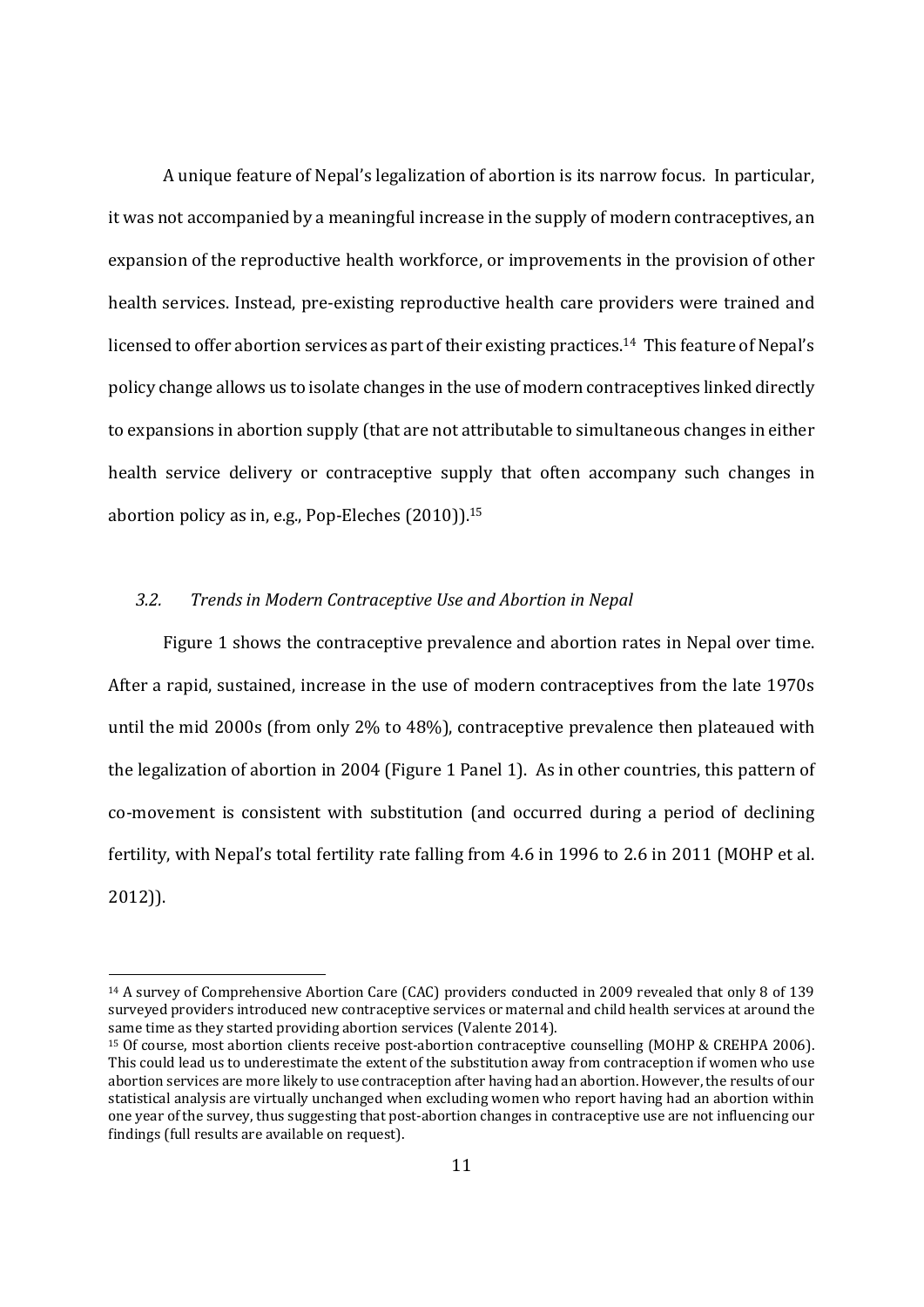However, these aggregate trends may reflect changes in contraceptive use unrelated to the legalization of abortion. A better test of whether or not the plateauing of contraceptive prevalence is linked to Nepal's increase in abortion supply would use district-level variation in the magnitude of abortion supply. Figure 2 shows the concentration of legal abortion center across Nepal's districts, illustrating that there is substantial geographic variation. Splitting Nepal's 75 districts into terciles of legal abortion center concentration in 2010, Figure 1 Panel 2 shows that plateauing in contraceptive prevalence is greater in districts with higher concentrations of legal abortion centers. Figure 1 Panel 2 also shows that areas with fewer abortion centers initially had lower contraceptive prevalence rates. Our estimation strategy accounts for these baseline differences across districts (due to both observable and unobservable, time-invariant factors), assuming that there are no timevarying omitted variables correlated with both the increase in legal abortion centers and contraceptive use. In Section 7, we report a number of robustness tests showing that our results are unlikely to be driven by time-varying omitted variables.

#### 4. Conceptual Framework

Before turning to our data and methods used to estimate the relationship between abortion supply and contraceptive use in Nepal, we first present a simple conceptual framework to clarify the hypothesis tested in this paper.

To fix ideas, consider the choice between using contraception and not using contraception faced by a woman (couple) who does not want to have a child now (Figure A2). Define  $C_i$ , a dummy variable equal to one if woman *i* uses contraception, and zero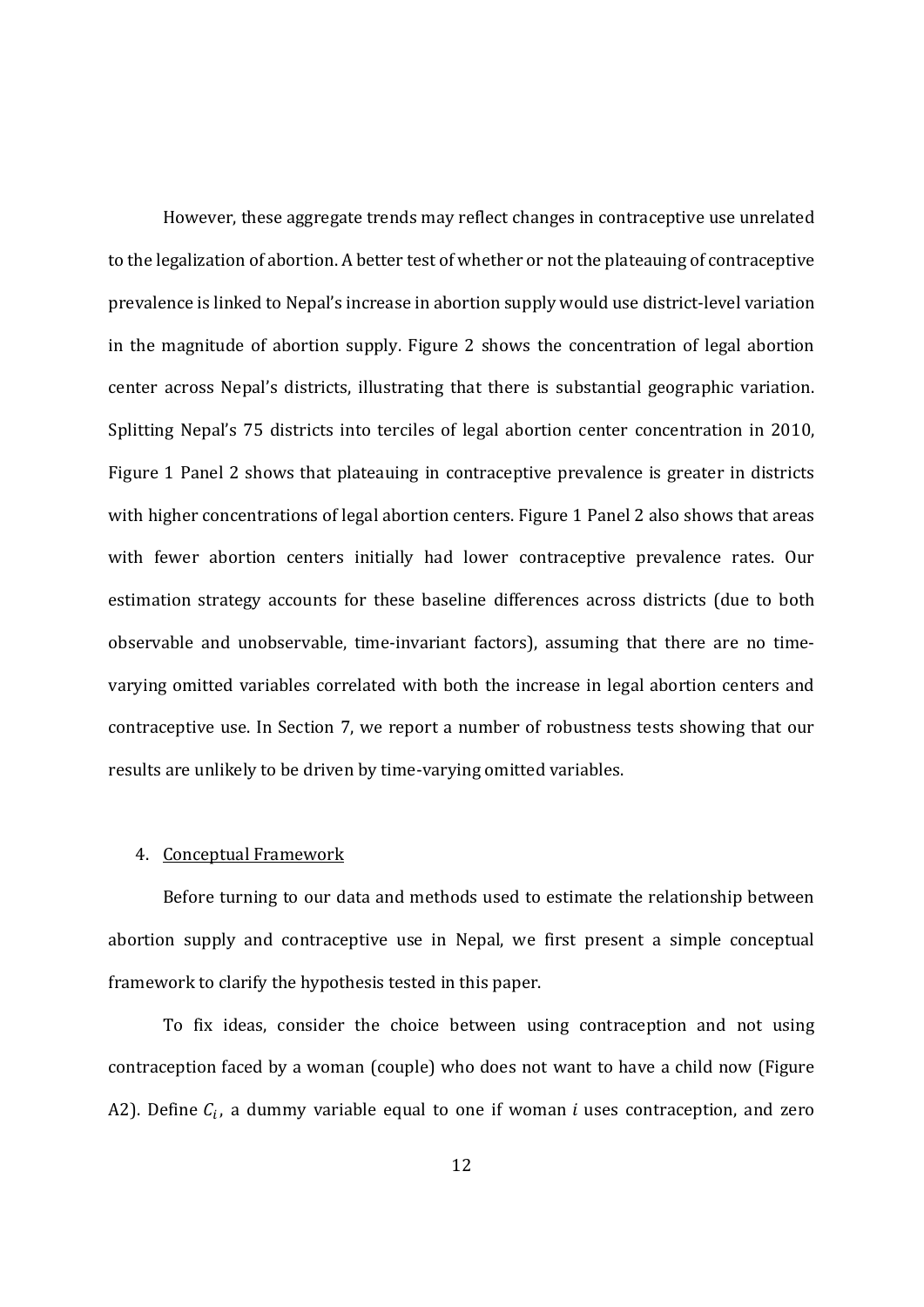otherwise;  $A_i$  is a dummy variable equal to one if woman *i* has an abortion, and zero otherwise. Finally, define  $p_f$ , the probability of failure of the contraceptive method used by the woman (and so  $0 < p_f < 1$ ). For simplicity, we assume that, in the absence of contraception, the woman becomes pregnant with probability one. Assuming a strictly positive probability of less than one does not change the qualitative implications of the model, nor does allowing for imperfect predictions of the probabilities of becoming pregnant with and without contraception.<sup>16</sup> If a woman uses contraception, then with probability  $1$  $p_f$ , she does not become pregnant and therefore never aborts. With probability  $p_f$ , she becomes pregnant and either aborts or not. If a woman decides to not use contraception, then she becomes pregnant and either aborts or not.

Now define the costs (financial and psychological) attached to using contraception as  $c<sup>c</sup>$ , the direct costs attached to having an abortion as  $c<sup>a</sup>$ , and the net present value of the costs attached to having an unwanted child as  $c^u$ , which are all allowed to vary across women. Conditional on being pregnant with an unwanted pregnancy, woman  $i$  aborts if and only if  $c_i^a < c_i^u$ . Woman *i* will use contraception if and only if her expected cost from using contraception is lower than that from not using contraception, i.e., if and only  $if^{17}$ :

$$
c_i^c < (1 - p_f)c_i^a \text{ if } c_i^a < c_i^u
$$
\n
$$
c_i^c < (1 - p_f)c_i^u \text{ if } c_i^a \ge c_i^u
$$

<sup>&</sup>lt;sup>16</sup> The only difference when assuming a probability of becoming pregnant in the absence of contraception inferior to one is that inequality (1) becomes:  $c_i^c < p_p(1-p_f)\min(c_i^a,c_i^u)$ , where  $p_p$  is the probability of becoming pregnant in the absence of effective contraception, and  $p_f$  is the probability of becoming pregnant despite using contraception when contraceptive protection is needed (which is the case with probability  $p_n$ ). Allowing women to hold erroneous beliefs in terms of  $p_p$  and  $p_f$  changes the ranges of costs over which women decide to use contraception or not, but does not alter the qualitative conclusions of the model about the effect of a decrease in the cost of abortion relative to contraception.

<sup>&</sup>lt;sup>17</sup> Note that when  $c_i^a < c_i^u$ , the expected cost of using contraception is:  $p_f(c_i^c + c_i^a) + (1 - p_f)c_i^c = p_f c_i^a + c_i^c$ and the cost of not using contraception is  $c_i^a$ . When  $c_i^a \geq c_i^u$ , the expected cost of using contraception is:  $p_f(c_i^c + c_i^u) + (1 - p_f)c_i^c = p_f c_i^u + c_i^c$  and the cost of not using contraception is  $c_i^u$ .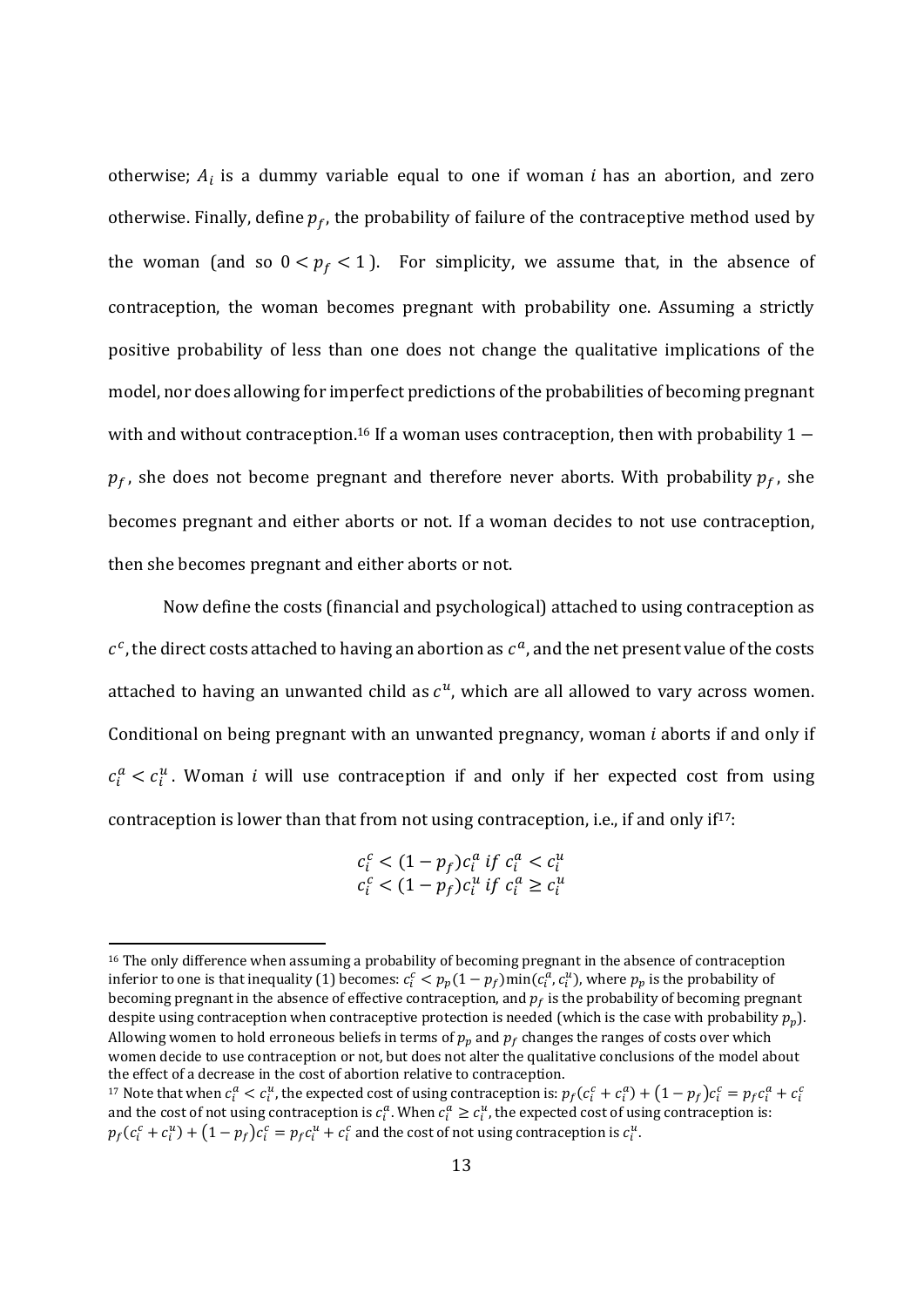In summary, a woman will use contraception if and only if:

$$
c_i^c < (1 - p_f) \min(c_i^a, c_i^u) \quad (1)
$$

Our hypothesis is that when a legal, safe, and affordable abortion center opens in a woman's district of residence,  $c_i^a$  decreases while all the other parameters of the model remain constant, and hence  $\min(c_i^a, c_i^u)$  either decreases or stays the same. Therefore, given that  $1 - p_f$  is positive, inequality (1) becomes less likely to hold and fewer women use contraception, resulting in substitution of abortion to contraception.

Previous studies estimating the trade-off between contraceptive use and abortion generally analyze how abortion use responds to changes in contraceptive supply. This approach relies heavily on the accuracy of abortion reporting, which is known to be poor in survey data (Jones and Forrest 1992). In contrast, our study investigates how the use of modern contraceptives responds to the provision of legal abortion centers. In doing so, we provide a test of whether or not women decide not to use contraception *up-front* when it is less difficult/costly to have an abortion (rather than whether or not they are less likely to have an abortion *ex-post* when the supply of contraceptives increases).

#### 5. Data and Methods

#### *5.1. Data on Nepalese Women and Legal Abortion Centers*

To measure modern contraceptive use among Nepalese women, we use four waves from the Nepalese Demographic and Health Surveys (DHS), two pre-legalization and two post-legalization (Demographic and Health Surveys of Nepal 1996-2011). Collecting nationally representative data from fertile-age women (defined as ages 15-49) in 1996, 2001, 2006, and 2011, these surveys provide the best available information about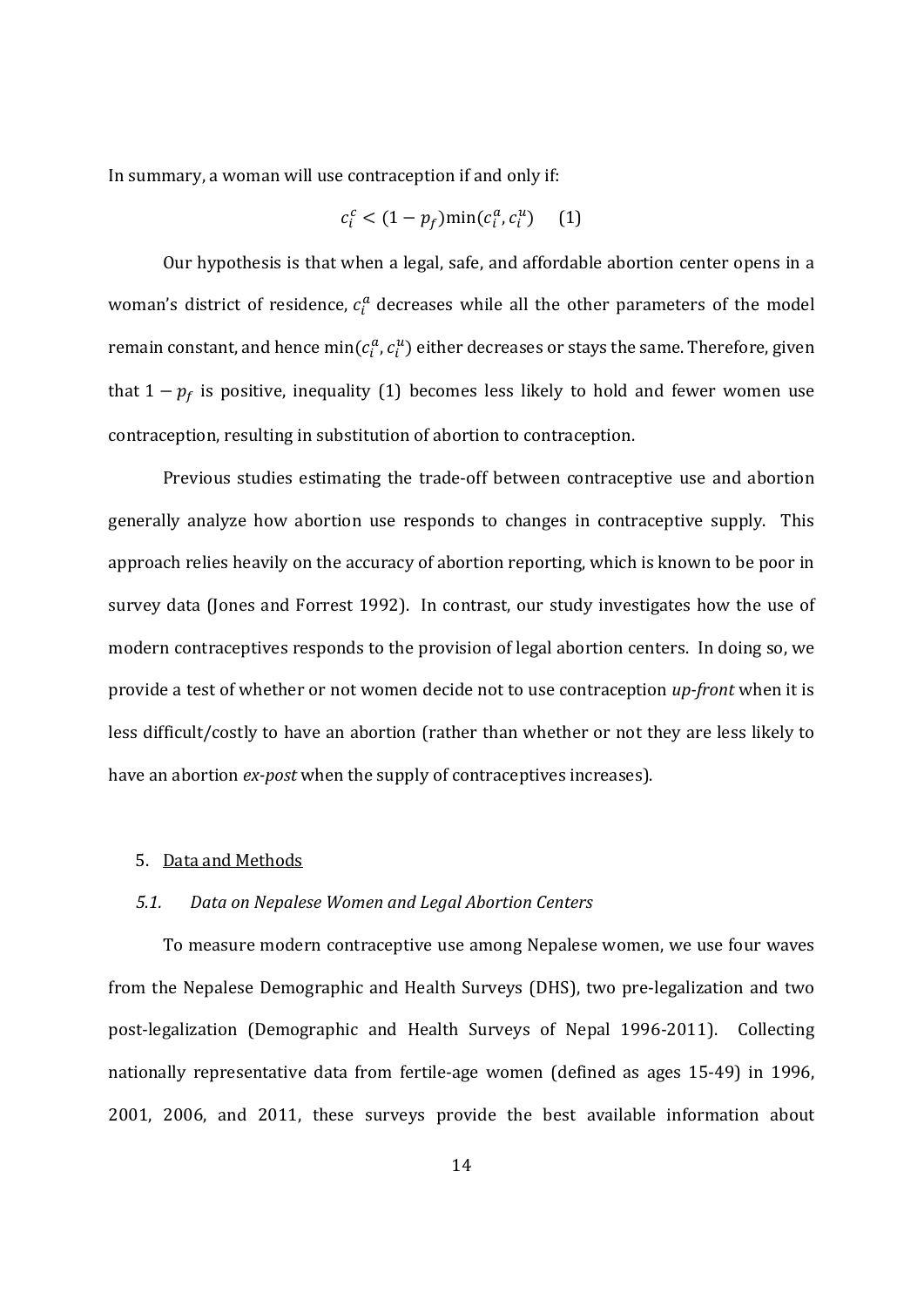reproductive behavior among Nepalese women. Each wave includes a household survey (collecting general information about household composition and socio‐economic characteristics), and an individual survey administered to all fertile-age women (including questions about current and retrospective fertility regulation practices over the preceding four or five years – as well as complete retrospective fertility histories detailing all pregnancies, including those that did not end in a live birth). We restrict the sample to married women (because the 1996 and 2001 surveys only included married women), but we also assess the robustness of our results to alternative approaches.<sup>18</sup> Our pooled sample across these four survey waves includes 32,098 women.<sup>19</sup>

A brief note about the use of contemporaneous data (from survey years only) versus retrospective contraceptive history data (for years prior to the survey year, as recalled by respondents in survey years) is warranted. An important virtue of using only contemporaneous data is that it minimizes measurement error in reported use of modern contraceptives.<sup>20</sup> The drawbacks of using only contemporaneous data are the possibility of lower statistical power (because of smaller sample sizes) and less flexibility to examine the evolution of contraceptive use over time relative to the expansion of legal abortion centers.

 $18$  For example, we also restrict our sample to women ages 25 and above, among whom marriage is nearly universal  $-97.3\%$  of respondents ages 25 and above in the 2006 and 2011 were married at the time of interview. Focusing on married women is consistent with the composition of legal abortion service clients in Nepal. A survey carried out by CREHPA in 2006 indicates that nearly 98% of clients were or had been married, close to 60% were between 20 and 29 years old (only 5% were under 20), and less than 7% had no living child (23%, 40%, and 31%, had one, two, and three or more living children, respectively) (MOHP & CREHPA 2006). An international comparison of legal abortion service client characteristics suggests that the characteristics of Nepalese clients are generally comparable to those observed in other less developed countries (Bankole et al. 1999, MOHP & CREHPA 2006).

 $19\,40,622$  women were interviewed in total  $(8,429 \text{ in } 1996, 8,726 \text{ in } 2001, 10,793 \text{ in } 2006 \text{ and } 12,674 \text{ in } 2011)$ . After dropping 2,175 women who are not usual residents of the household in which they are observed, 6,348 unmarried women interviewed in 2006 and 2011, and one woman whose level of education is missing, we obtain the final sample of 32,098.

 $20$  The question asked in the DHS is "Are you currently doing something or using any method to delay or avoid getting pregnant?,"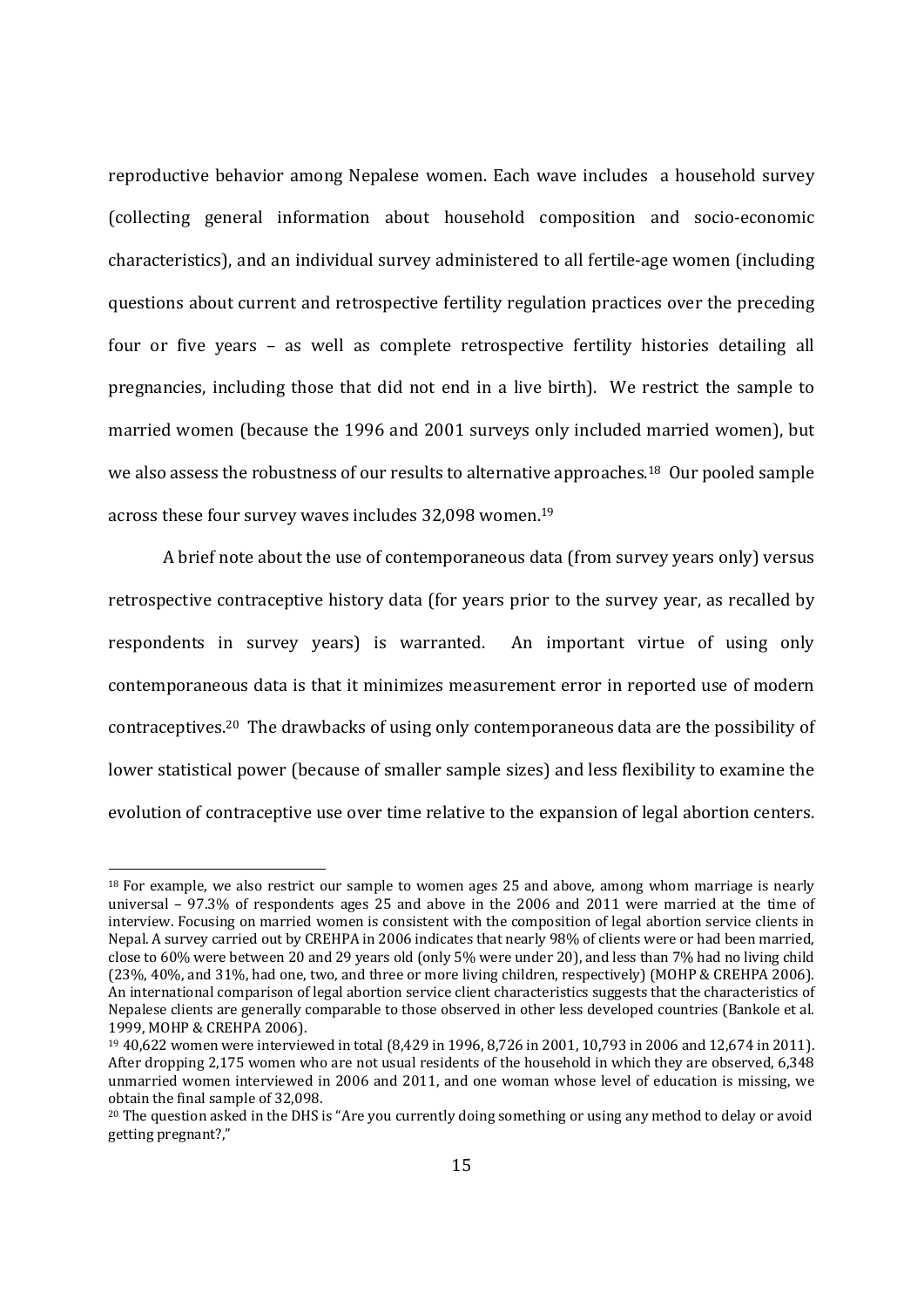Although we cannot be certain about how much measurement error exists in the retrospective recall data about contraceptive use, studies of contraceptive history recall error suggest substantial limitations in the use of such recall data (Strickler et al. 1997, Beckett et al. 2001).<sup>21</sup> Beyond contraceptive use, more recent research suggests that the quality of recall data deteriorates very rapidly and that the length of the recall period influences self-reported morbidity and use of health services in ways not previously demonstrated (Das et al. 2012).<sup>22</sup> Given these concerns, the availability of an unusually large number of DHS waves for our analysis (four), and the fact that we have adequate power to examine the correlation between trends in contraceptive use and the intensity of abortion supply (as shown in Section 6), we focus on contemporaneous data in our analysis.

We use the total number of legal abortion centers in each district, month, and year to measure the intensity of abortion supply. We constructed this measure using administrative records from the Nepalese Technical Committee for Implementation of Comprehensive Abortion Care (TCIC 2010) containing exact registration dates for each legal abortion facility authorized before February 2010. We then assign intensity of abortion supply to each

<sup>&</sup>lt;sup>21</sup> Strickler et al. (1997) and Beckett et al. (2001) compare contraceptive use by the same woman for the same periods of time – but reported at two different survey dates – and find that there are substantial inconsistencies at the disaggregated level. Specifically, Strickler et al. (1997) find that, among Moroccan women reporting at least one period of contraceptive use, only 45.1% reported periods of use and non-use in the same order in two different surveys, and only 29.3% reported the same sequence and length of contraceptive use. Similarly, when comparing individual reports of contraceptive use in contemporaneous and recall data for Malaysia, Beckett et al  $(2001)$  obtain a Kappa coefficient of only 0.38. In the presence of misclassification (e.g., reporting not using contraception when in fact using and vice-versa), Hausman et al. (47) show that estimates are inconsistent and their precision can be overstated.

<sup>&</sup>lt;sup>22</sup> Note that recall error for the variables examined by Das et al. (2012) – which include visits to the doctor and self-medication – is very relevant to recall error in contraceptive use, but less so for more salient events such as the birth of a child.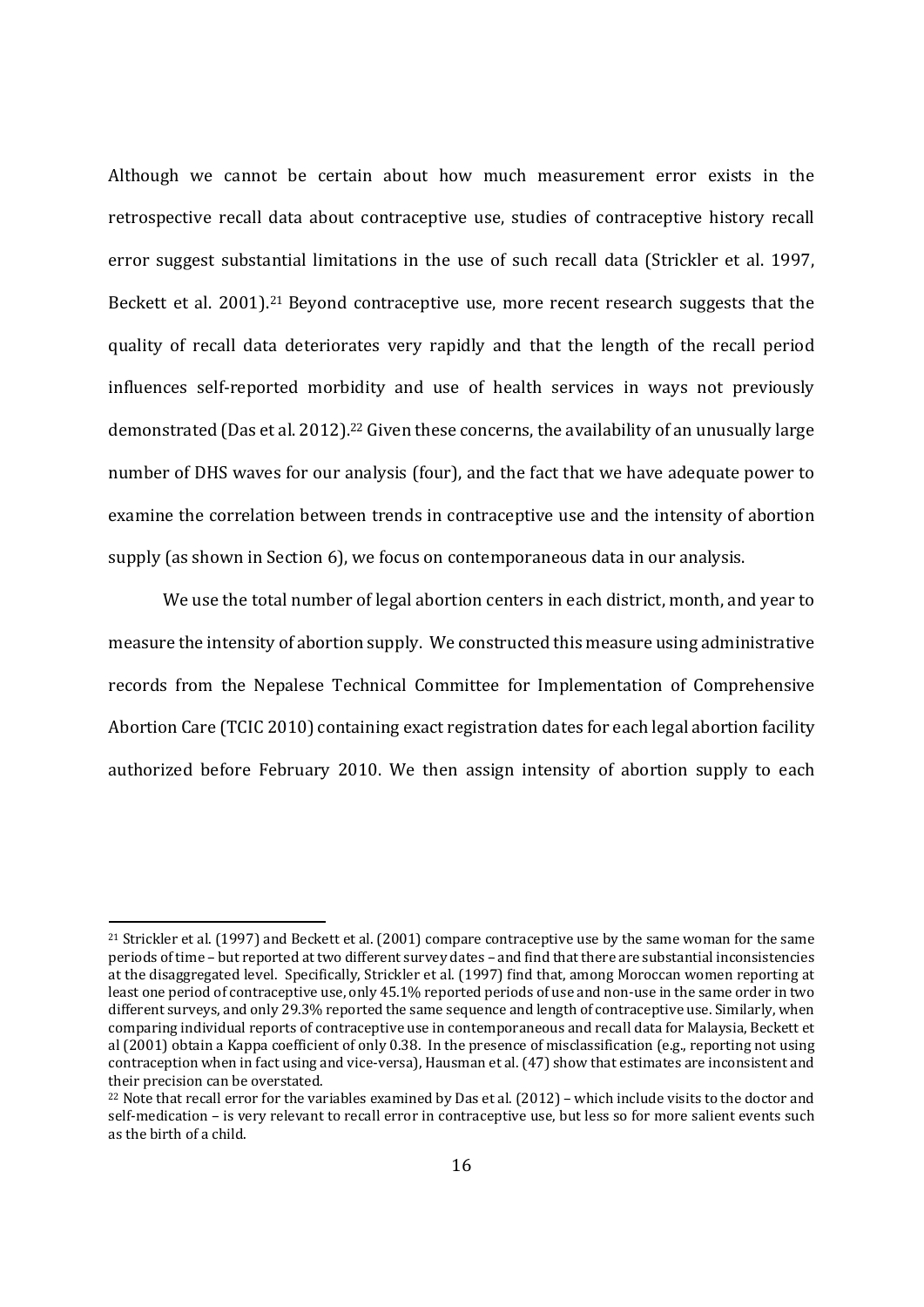individual woman in our pooled DHS sample at the district-month-year level (according to her interview date).<sup>23</sup>

Table 1 reports descriptive statistics both for our pooled sample and separately for each survey year. The first row reports the mean number of legal abortion centers in the woman's district in each survey wave. The intensity of abortion supply varies considerably both across survey waves and across districts within each post-legalization wave. On average, women interviewed in 2006 had 2.72 centers in their district (s.d.: 2.997), and this number rises to  $6.34$  (s.d.:  $6.702$ ) by  $2011$ .

The next eight rows then summarize modern and traditional contraception and abortion. Modern contraceptive use increases between each survey wave until 2006 (from  $27\%$  in 1996 to 46% in 2006) but then ceases to rise between 2006 and 2011. Among modern methods, the most common is female sterilization, but reversible methods account for most of the increase in contraceptive prevalence between survey waves. In 1996, 2% of women report ever having an abortion,  $24$  rising to  $8\%$  by 2011. Desired fertility also declined across survey waves. For example, the average "ideal" number of children fell from 2.95 in 1996 to 2.24 in 2011.<sup>25</sup>

<sup>&</sup>lt;sup>23</sup> By definition, an abortion center is only legal if it is "listed" with the Technical Committee for Implementation of Comprehensive Abortion Care (TCIC), and the data used here are based on the list of all facilities included on the TCIC list up to February 2010.

<sup>&</sup>lt;sup>24</sup> For each pregnancy in the pregnancy history of the woman, she is asked whether the baby [was] "born alive, born dead, or lost before birth"; then when the pregnancy ended and how long it lasted; and then only "did you [the respondent] or someone else do something to end this pregnancy?". The sequence of questions is the same for the four surveys, but the variables available changed in 2011. Before 2011, we count as an abortion any pregnancy not ending in live birth for which the woman either says that something was done to end the pregnancy or refuses to answer the last question. In the 2011 survey, the dataset does not contain the necessary raw data to apply the exact same rule, but contrary to the previous surveys, provides a classification of pregnancies as live birth/stillbirth/miscarriage/abortion based on the same survey questions.

<sup>&</sup>lt;sup>25</sup> Panel C shows that our sample is a predominantly rural and with low levels of education (especially among women) that increase rapidly across study waves.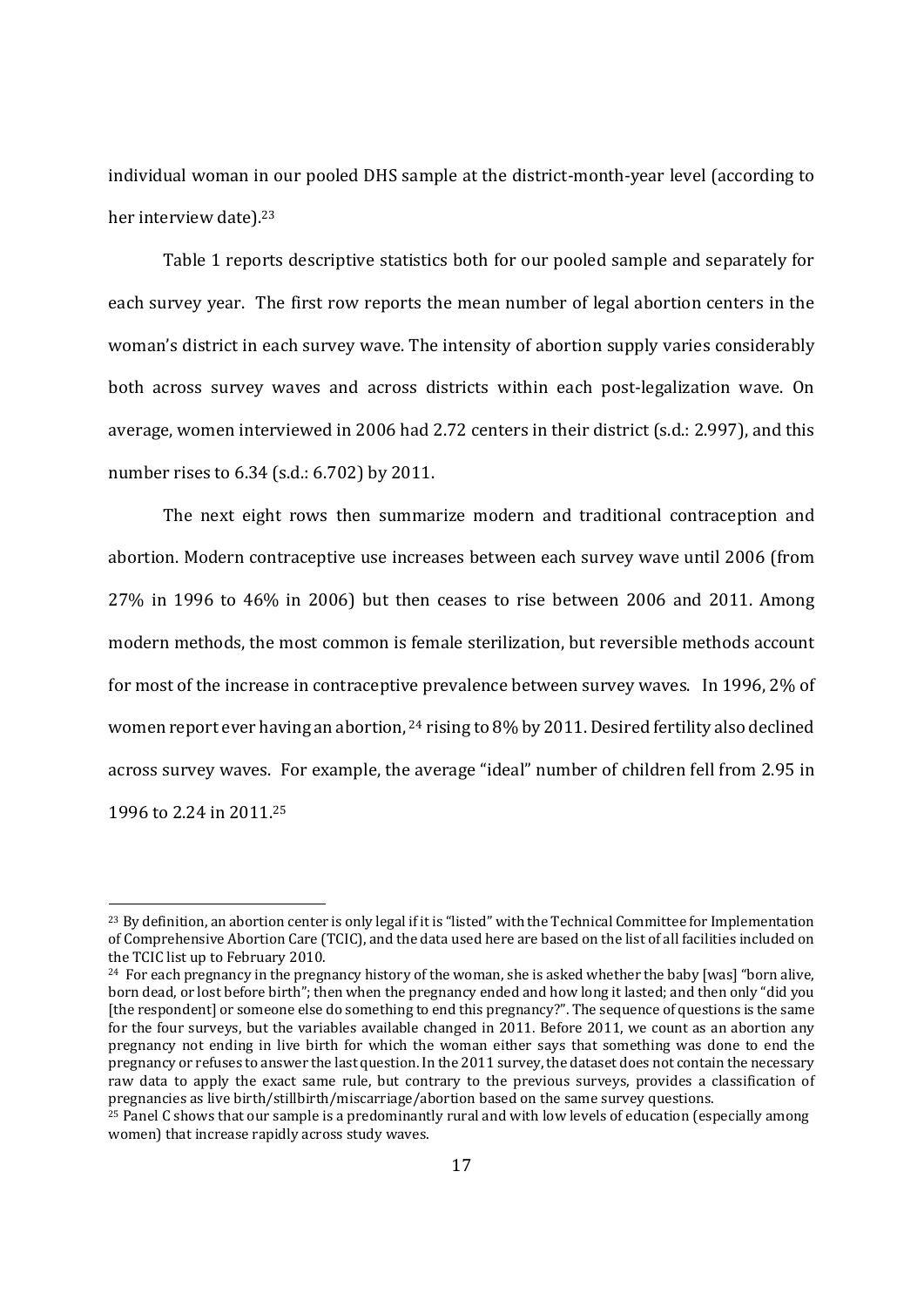#### *5.2. Statistical Methods*

 

We estimate logit models of the following general form for woman *i* in district *d* observed in survey *s*:

$$
Pr(y_{ids} = 1) = F(\alpha_0 + \alpha C_{ds} + X'_{ids}\boldsymbol{\beta} + \delta_d + \varphi_s)
$$
 (2)

Where  $F(z) = e^{z}/(1 + e^{z})$  is the cumulative logistic distribution. Here  $y_{ids}$  is a dichotomous indicator for various measures of contraceptive use (equal to 1 if woman *i* reports using a given method of contraception, and 0 otherwise),  $C_{ds}$  is the number of legal abortion centers in the district at the time of the survey,  $X_{ids}$  is a vector of individual characteristics (urban dummy, age, religion dummies, education attainment dummies),  $\delta_d$  is a vector of district dummy variables,  $\varphi_s$  is a vector of (3) DHS wave dummies (equivalent to year dummy variables). <sup>26</sup> We estimate equation  $(2)$  using survey weights and allowing for error correlation of an arbitrary nature within district. Equation (2) implements a `difference-indifference' estimation strategy in which  $\alpha$  captures the effect of each legal abortion center in a woman's district on contraceptive use, controlling for baseline differences in contraceptive use between districts  $(\delta_d)$  and time trends common to all districts  $(\varphi_s)$ . The validity of our estimates thus relies on the assumption of no meaningful differences in pre-existing fertility regulation trends across districts with varying increases in the supply of legal abortions. In Section 7, we report evidence consistent with this assumption.

<sup>&</sup>lt;sup>26</sup> Note that  $C_{ds}$  is coded using abortion facility data as of February 2010 for the 2011 DHS wave since the administrative records we have had access to end in February 2010.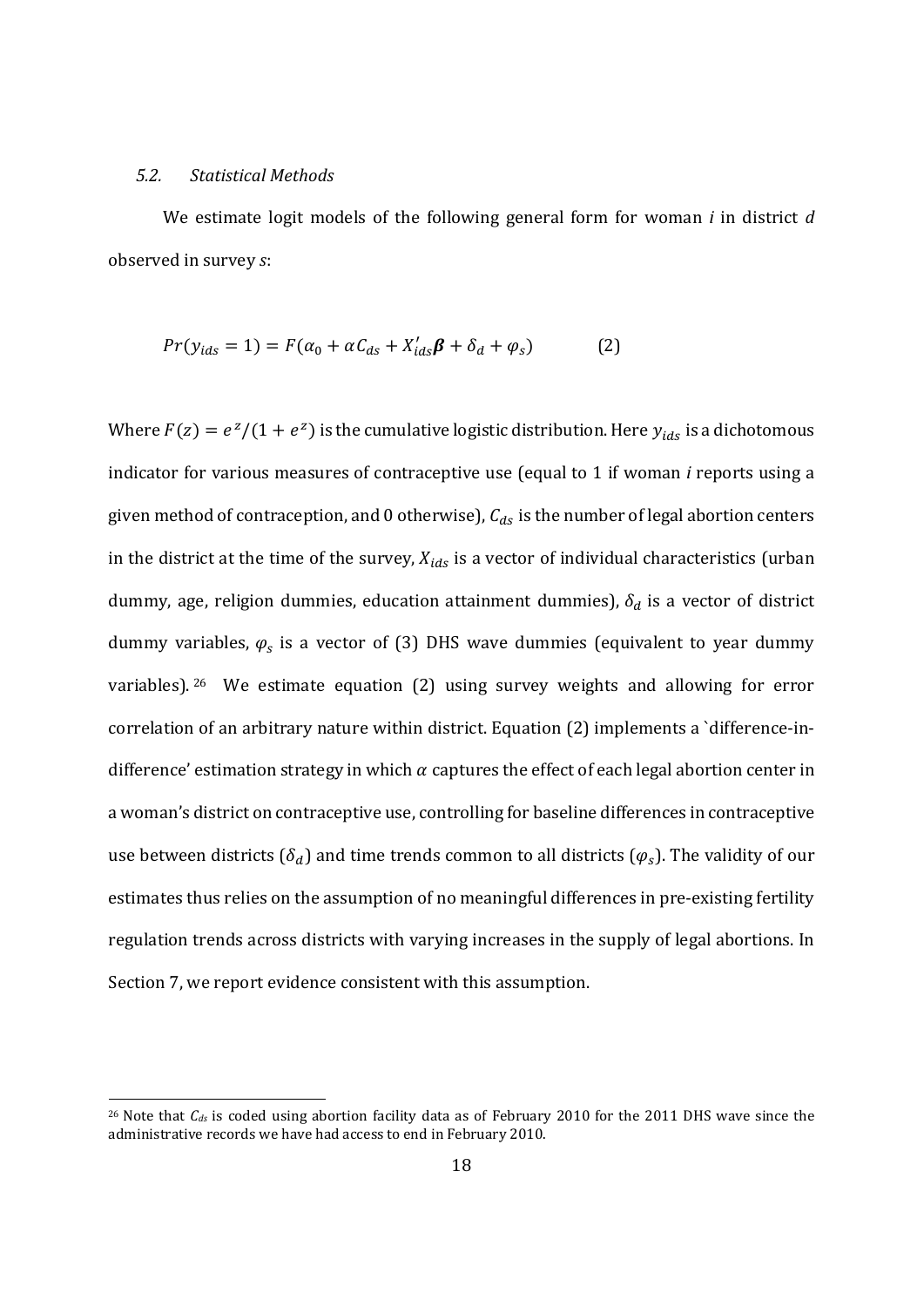## 6. Results

 

The first six columns of Table 2 report odds ratios estimates of the effect of the number of legal abortion centers  $(\alpha)$  for various indicators of contraceptive use (shown at the top of each column) obtained by estimating Equation  $(2)$ . The first column shows results for use of any form of contraception (modern or traditional): the addition of a legal abortion center in a woman's district of residence is associated with a 2.6% reduction in the odds of using any contraceptive  $[OR: 0.974, 95\% CI: (0.961; 0.987)]$ .<sup>27</sup> This odds ratio corresponds to a decrease in the probability of using any form of contraception of 0.5 percentage points per legal abortion center [95% CI: (-0.007;-0.002)], a 2 percentage point reduction from the prelegalization mean of 35% associated with four legal abortion centers – the mean number of centers in the two post-legalization survey waves). $28$ 

Columns  $(2)$  and  $(6)$  report separate estimates for use of any modern and any traditional method of contraception (respectively).  $29$  The odds of using modern contraceptives decrease by 2.6% with an additional abortion center, while the odds ratio for use of traditional methods is indistinguishable from one [OR: 0.974, 95% CI: (0.960; 0.989) and OR: 0.992, 95% CI: (0.978; 1.006), respectively]. Taken together, these results suggest that when a legal abortion facility opens in a woman's district, she reduces her use of modern contraceptives, while traditional contraception remains unchanged. Analyzing the effect of an additional abortion center on modern contraceptive use by age group, we find the largest

<sup>&</sup>lt;sup>27</sup> This and the other point estimates of interest in Table 2 are nearly unchanged when the linear age variable is replaced with seven 5-year age categories. Results are available on request.

<sup>&</sup>lt;sup>28</sup> Marginal effects reported in the paper are computed at the mode of all categorical covariates, the mean of maternal age, and the mean number of abortion centers per district in the two post-legalization surveys.  $29$  Traditional methods such as withdrawal and the rhythm method are only used by 4% of women in our pooled sample, but their use has increased over time, from 2% in 1996 to 7% in 2011.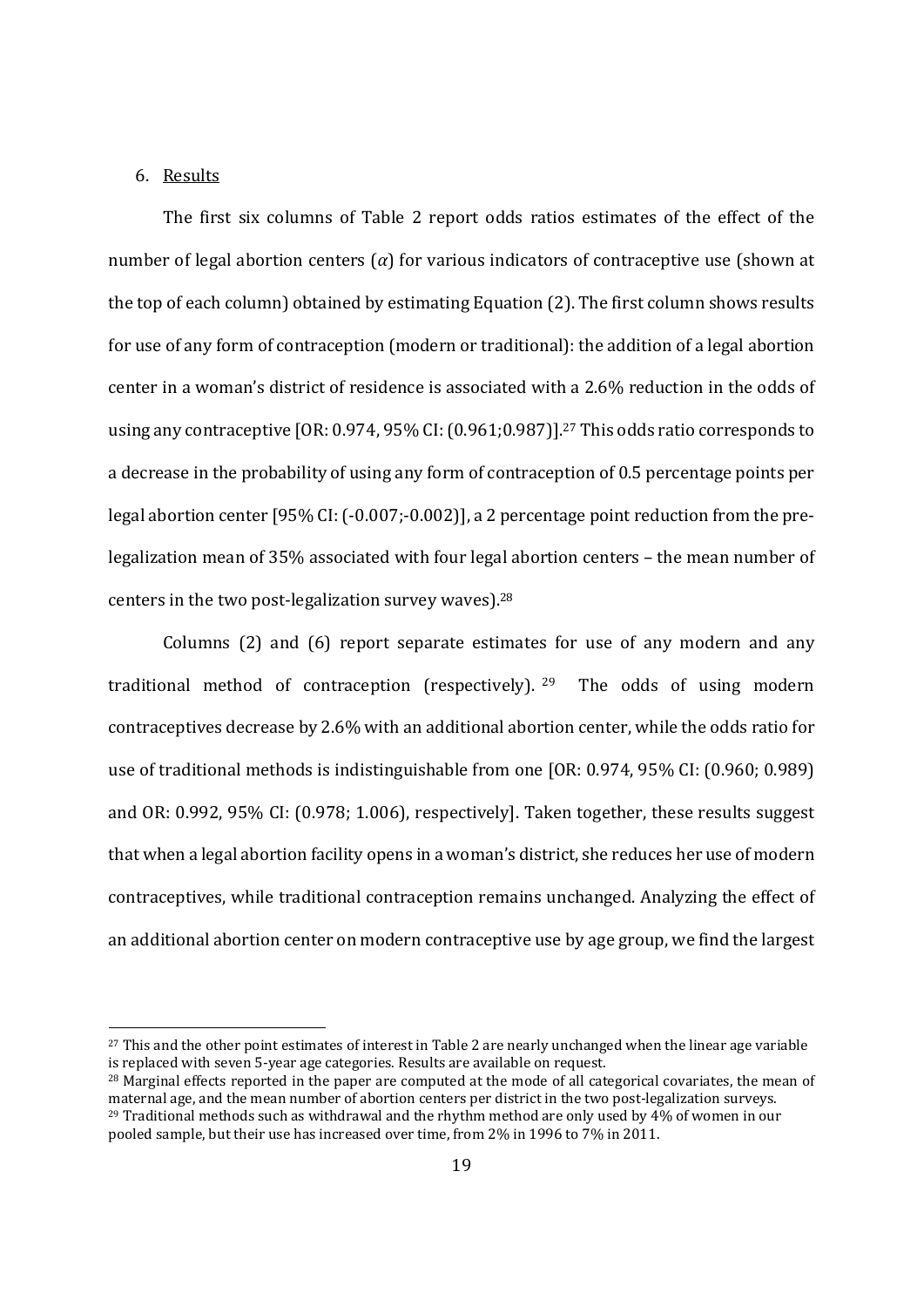decrease in contraceptive use among the 15-19 and the 30-34 age group, while the effect is statistically significant for all groups up to ages 35-39 (Table A1).

Columns  $(3)$ ,  $(4)$ , and  $(5)$  of Table 2 then analyze how substitution away from modern contraception with the opening of legal abortion centers varies between sterilization and reversible modern methods.<sup>30</sup> Column  $(3)$  shows that an additional abortion center is associated with a 2.2% reduction in the odds of female sterilization  $[OR: 0.978, 95\%]$  $CI:(0.957; 0.999)$ ], implying a 0.23 percentage point decrease in the prevalence of female sterilization. On the contrary, we find that abortion centers have no effect on male sterilization (Column  $(4)$ ). The estimated change in odds of using reversible modern methods reported in Column (5) is similar to that of using female sterilization, declining by 2.4% with each additional legal abortion facility  $[OR: 0.976, 95\% CI: (0.968; 0.984)]^{31}$ 

If our interpretation of the estimates in the first six columns of Table 2 is correct, the expansion of legal abortion centers should also be associated with an increase in the probability that women abort (although an effect on contraceptive use may be detected before the effect on abortion is realized). The seventh column of Table 2 reports results obtained by re-estimating Equation (2) using a dichotomous indicator for whether or not a woman reports ever having an abortion (defined as a pregnancy that did not result in a live birth and for which someone has done something to end the pregnancy). Each additional

<sup>30</sup> Among reversible modern methods, condoms may require more negotiation with male partners. Repeating our estimation separately for condom use (OR: .989 ; 95% CI: .979; 1.0004) and for other reversible methods (OR:.976; 95% CI: .967; 984), we find a larger association for other reversible modern methods, although the difference between them is not statistically significant.

<sup>&</sup>lt;sup>31</sup> Odds ratios on the other covariates generally have the expected signs: the indicators for each DHS survey capture the overall trends in contraceptive use described in Section 5.1, and confirm that urban, better educated, and older women are more likely to use contraception. Coefficients on religious affiliation variables are also reasonable (e.g., Muslims are significantly less likely to use contraception than Hindus). It is interesting to note that the education gradient is very steep for traditional methods but much less so for use of any type of contraception.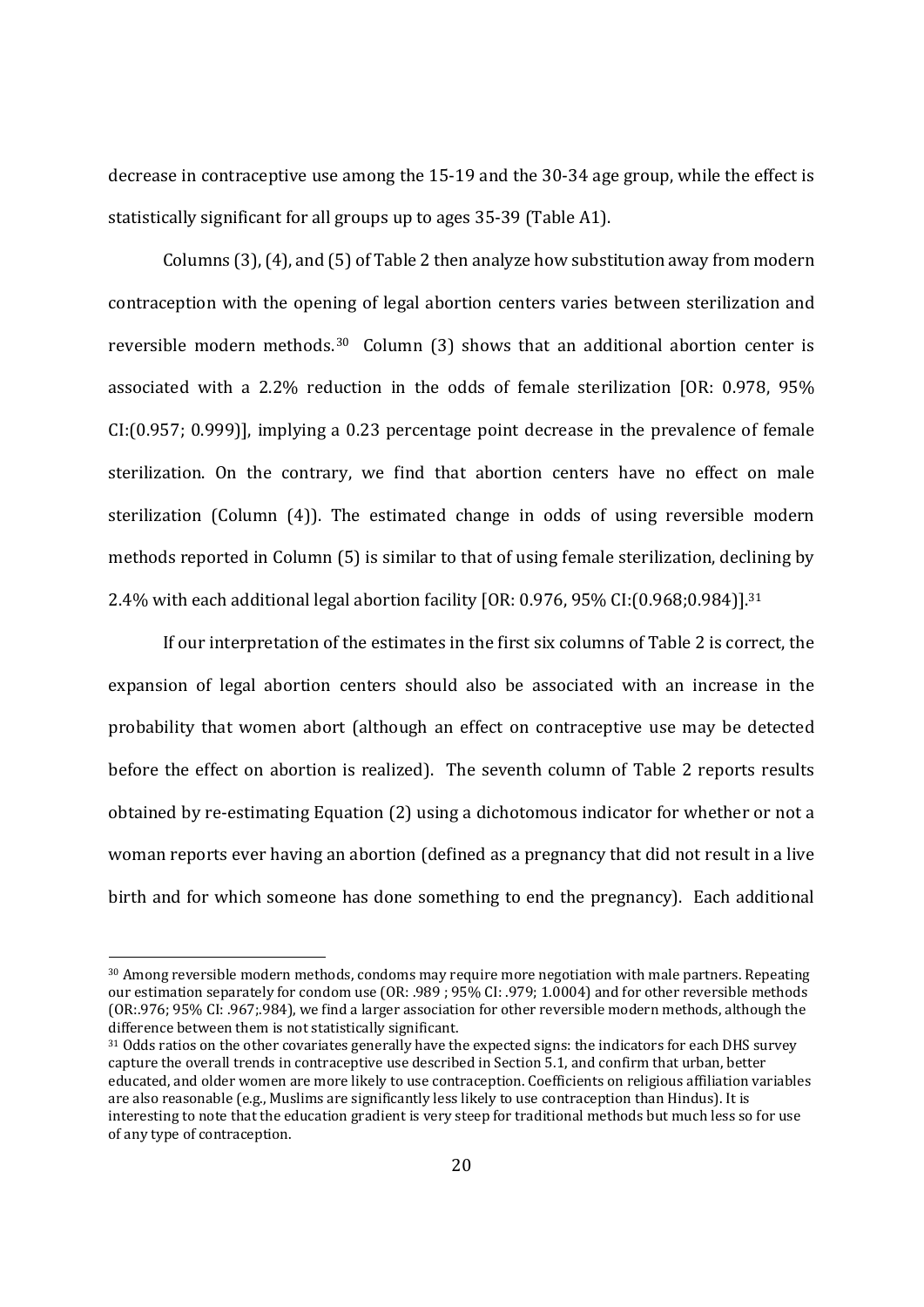legal abortion center in a woman's district is associated with a 1.3% increase in odds of ever having an abortion, which is statistically significant at the 90% level (OR: 1.013; 95% CI: 0.998; 1.029), and implies a 4 %-increase relative to the pre-legalization proportion reporting ever having an abortion for four legal abortion centers. Because the likelihood of ever having an abortion partly depends on the number of past pregnancies, we confirm that the estimates in column  $(7)$  are not driven by changes in fertility by using the share of pregnancies aborted by the respondent as the dependent variable (estimating a linear specification by ordinary least squares). Column  $(8)$  shows that the abortion center estimate is again positive and statistically significant (linear coefficient: 0.0019; 95% CI: 0.0015;0.0022). 

### 7. Assessment of Robustness and Extensions

#### *7.1 Testing for Pre‐Existing Trend Differences*

Although our 'difference-in-difference' estimation framework accounts for baseline differences in contraceptive prevalence across districts, it assumes that districts with varying concentrations of abortion facilities had parallel trends in contraceptive prevalence prior to the legalization of abortion. To test whether or not the number of abortion centers was targeted to districts with pre-existing trend differences in contraceptive prevalence, we conduct two related "placebo experiments".

In the first, we assign a district-level measure of the *future* number of abortion centers (the number of centers at the time of next survey) to each woman in the 1996 and 2001 DHS waves (i.e., before any legal abortion center opened). Re-estimating Equation (2) using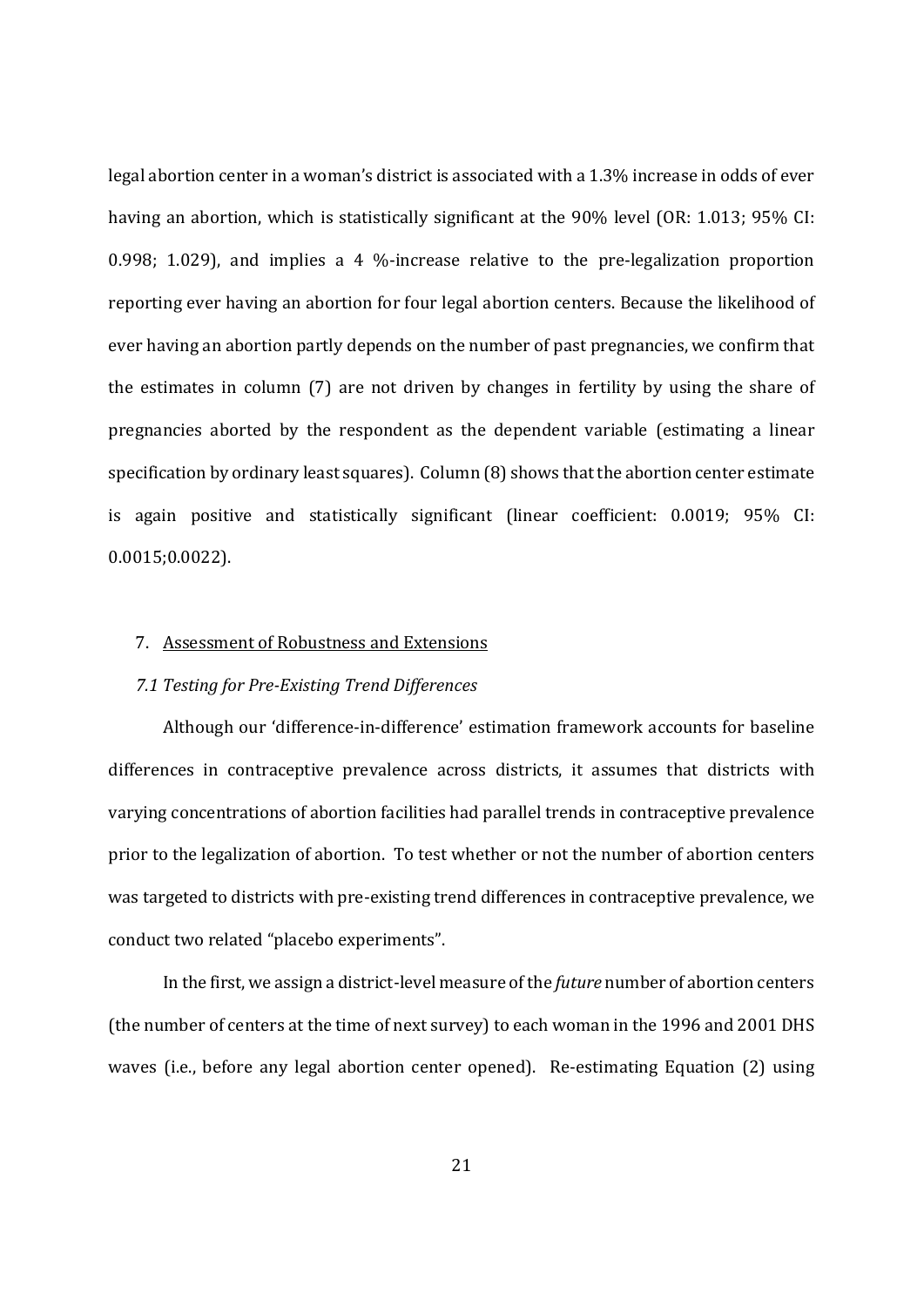future number of abortion centers in lieu of the current number of centers, Table 3 reports estimates for the parameter  $\alpha'$  in the equation

 $Pr(y_{ids} = 1) = F(\alpha'_0 + \alpha' C_{ds+1} + X'_{ids} \beta' + \delta'_d + \varphi'_s)$ . Consistent with our assumption of 'parallel trends,' none of these estimated odds ratios are significantly different from 1 (nor is the estimate for future number of abortion centers estimated by ordinary least squares in Column (8) significantly different from zero).

The second placebo experiment repeats the first with two differences: it also uses data from the 2006 DHS wave, and it includes both current and future number of legal abortion facilities (because some centers were operating in 2006). Table 4 shows estimates for future and current number of legal abortion facilities, again suggesting that current contraceptive prevalence and past abortion behavior are not correlated with future abortion supply. Overall, these results suggest no targeting of abortion centers to districts with preexisting trend differences in contraceptive prevalence – and are consistent with our interpretation of Table 2 showing evidence that abortion and the use of modern contraceptives are substitutes.

#### *7.2 Other Robustness Tests*

For completeness, we also estimate variants of equation (2) using recall data contained in the 2006 and 2011 DHS fertility histories and report our results in Table A2. Our specifications use woman-month observations from April 2000 to February 2010 and excludes women who were sterilized or whose husbands were sterilized by March 2004 ;  $C_{ds}$  is replaced by  $C_{dm}$ , the number of legal abortion centers in the district for each month and year. We find a negative, statistically significant relationship between the number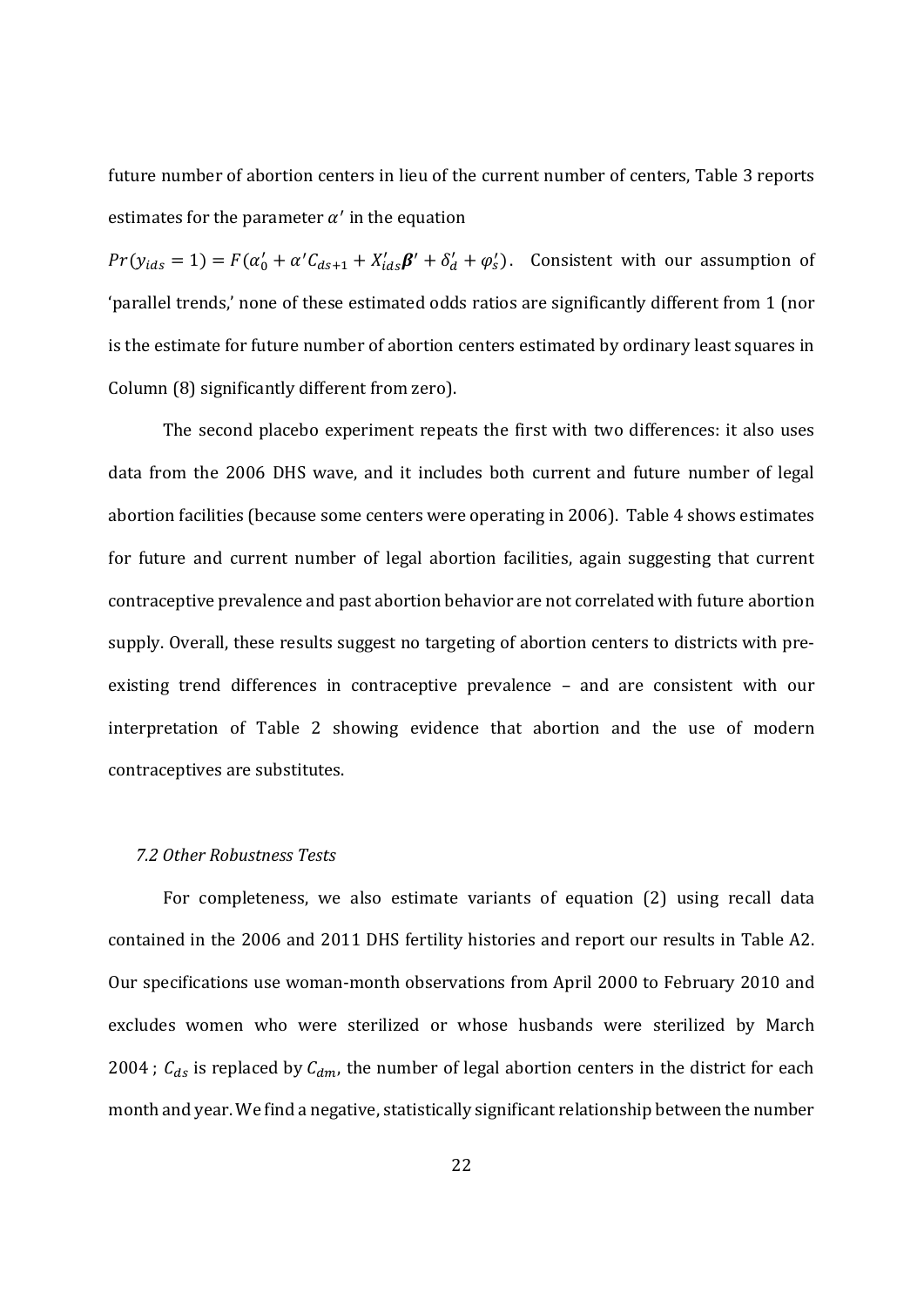of abortion centers in a woman's district and her odds of reporting use of any contraceptive method, confirming our inferences from contemporaneous data (Column 1). This estimate is robust to controlling for linear, quadratic or cubic district-specific trends (Columns 2, 3, and 4, respectively). When adding a placebo treatment variable equal to the number of abortion centers in the district 12 months in the future, the result persists, and the effect of the placebo treatment variable is statistically insignificant (Column 5).

We then investigate the robustness of our main results to addressing a variety of other potential concerns:

- 1. First, we control for a number of additional regressors in Panel A of Table 5. Specifically, we control for respondents' ideal number of children; number of conflict casualties in the year preceding the survey in respondents' districts (per 1991 district population, the year of the last pre-conflict population census); whether or not respondents report having heard a family planning message on the radio in the last month; whether or not respondents were visited by a family planning worker in the previous 12 months; whether or not respondents had heard of AIDS; and socio-economic status (measured by quintile in the distribution of household asset ownership). Our conclusions do not change after we include these additional controls.<sup>32</sup>
- 2. Second, in Panel B, we restrict the sample analyzed in Panel A to women who were not sterilized and whose husbands were not sterilized as of March 2004.

<sup>&</sup>lt;sup>32</sup> We also estimate the robustness test shown in Table 5, Panel A including both the number of children born to a woman and whether or not a woman had a job in the past 12 months. The resulting estimates change very little (and insignificantly so) when including these additional covariates. These results are available upon request.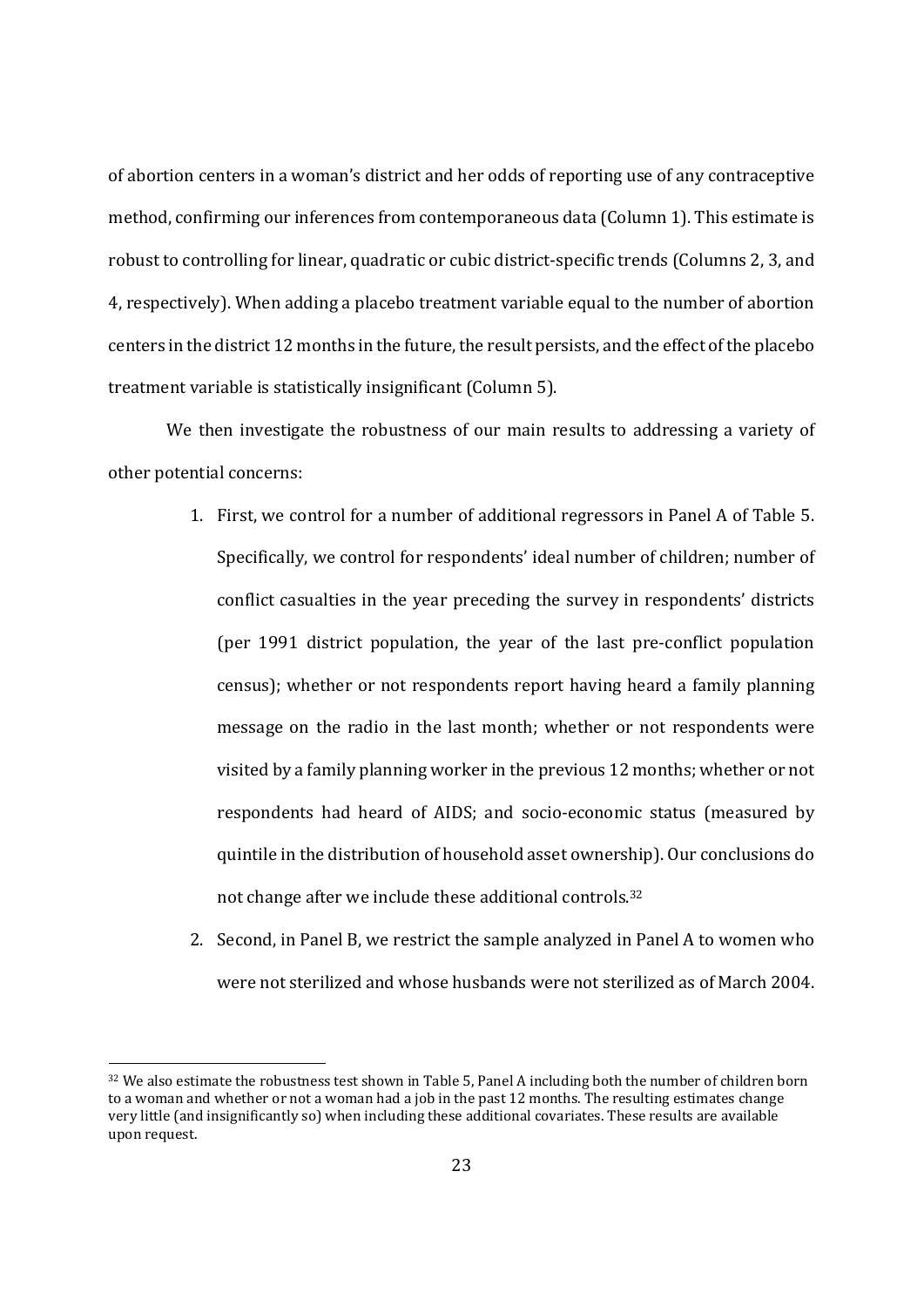The results confirm the sign, significance, and magnitude of the main estimates for all modern contraception and for temporary methods. $33$ 

- 3. Third, in Panel C, we further scale the number of abortion centers by district population (as of 2001, the date of the last pre-legalization population census). Our estimates become more imprecise (the standard errors nearly double), but the negative association between legal abortion centers and the prevalence of any modern contraception – and specifically temporary methods – remains statistically significant.<sup>34</sup>
- 4. Fourth, in Panels D, E, and F, we explicitly allow time trends to vary by prelegalization district population (Panel D), region (Panel E), rural/urban location (Panel F), and wealth quintile (Panel G).<sup>35</sup> More populous districts, districts in the more accessible regions of the country, and urban areas experienced earlier/more intense expansions of legal abortion supply. Additionally, private providers are more prevalent in urban areas, and these private providers may be more responsive to local demand than public facilities. The two main national health and population programs in place during the relevant period (the Nepal Family Health Program during 2001-

<sup>33</sup> Note that in this restricted sample, by definition, there is no variation in sterilization status in the 1996 and 2001 DHS (as those sterilized by 1996 or 2001 are dropped from the sample), so that we can only use the 2006 and 2011 DHS surveys for the analysis of the sterilization outcomes. The findings on sterilization outcomes using only the last two surveys suggest a statistically insignificant decrease in female sterilization, and a marginally significant increase in male sterilization (but the total effect on modern contraception is still significantly and consistently negative overall).

 $34$  Although results are less precise, the number of abortion centers per inhabitant is very similar to our main measure of program treatment: the number of abortion centers. The correlation between these two variables is 0.71. 

<sup>&</sup>lt;sup>35</sup> A region is defined as the interaction between an economic region (of which there are five in Nepal) and an ecological belt (terai, hill or mountain), with 13 regions defined in the DHS.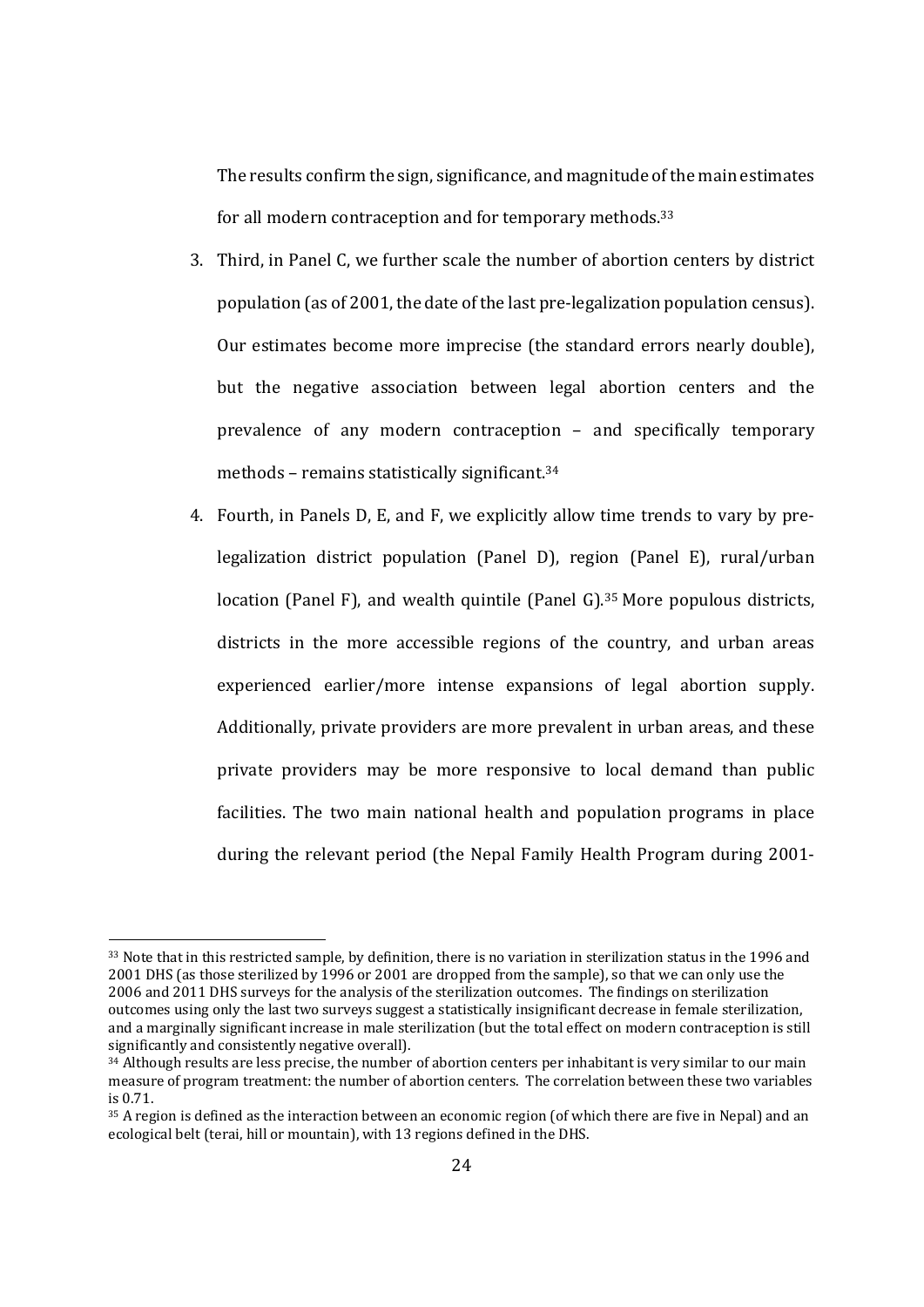2006 and the Nepal Health Sector Program Implementation Plan during 2004-2009) also aimed to prioritize the poor and those living in remote areas (MOHP et al., 2012). Interacting DHS wave and initial population, region, urban location, and wealth quintile in Panels D, E, F, and G show that our conclusions are unchanged when allowing for systematic trend differences in contraceptive use by these characteristics.

Finally, we explore the robustness of our conclusions to a variety of weighting, functional form, and sample considerations and find that our results are robust to using unweighted- rather than weighted logit models (Panel A of Table 6), to replacing our logit specification with a linear probability model (Panel B of Table 6), to excluding each DHS survey in turn to investigate if our conclusions depend on any individual survey (Table  $7^{36}$ , and to limiting the sample to all women ages 25-49 instead of restricting our sample to married women (Table 8).<sup>37</sup>

#### *7.3 Consideration of Changes in Temporary Modern Methods vs. Sterilization*

 

The results presented so far suggest that the increase in the supply of legal abortions affected the use of temporary modern contraceptive methods, but its effect on new sterilizations is less clear. One plausible explanation for reductions in the cost of abortion to

<sup>&</sup>lt;sup>36</sup> The only outcome for which the conclusions vary when individual DHS surveys are excluded is male sterilization, which significantly increases with an additional abortion center if we exclude the 1996 survey, and significantly decreases if we exclude the 2011 survey, whereas it has a statistically insignificant effect if we include all four surveys or exclude the 2001 or 2006 surveys. We therefore conclude from the results in Table 7 that there is no robust evidence of a change in male sterilization, as in the main analysis.  $37$  We also repeated the analysis excluding the capital Kathmandu, which has the largest number of abortion

facilities of all districts. The estimated odds ratios are very similar to those obtained with the whole sample, but estimates become much less precisely estimated due to the loss in variation in our abortion supply variable. and therefore most odds ratios become statistically insignificant. Full results are available on request.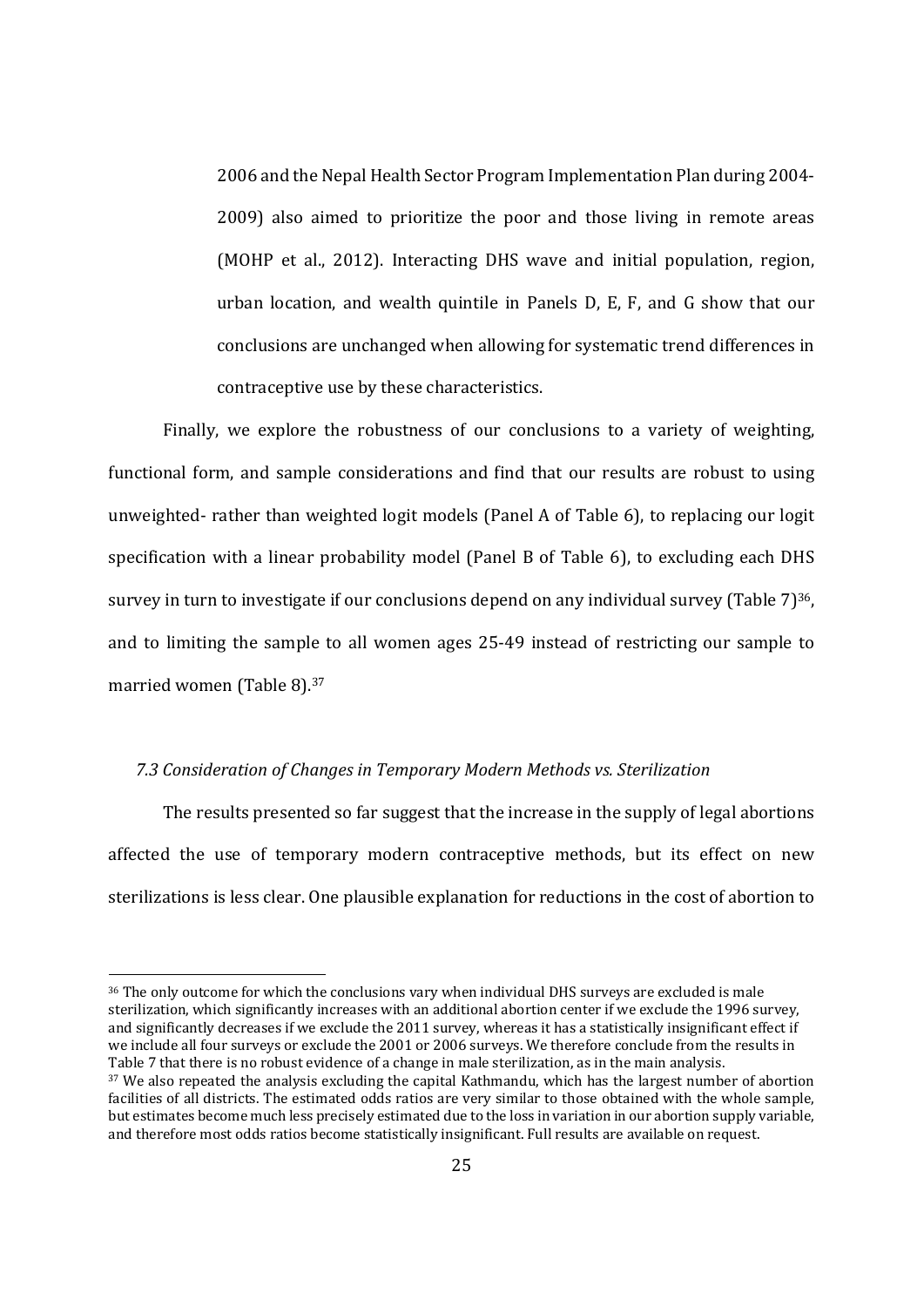affect temporary contraception but not sterilization can be understood by returning to our conceptual framework in Section 4. Re-arranging Inequality (1) by dividing each side by  $1$  $p_f$  and allowing for more than one type of contraceptive method denoted by  $m$ , woman *i* will choose the contraceptive method with the lowest perceived ratio of cost to success rate  $\int_{0}^{c}$  $\frac{c_{lm}^r}{1-p_{fm}}$ ) as long as the value of this ratio is less than  $\min(c_i^a,c_i^u)$ . If changes in abortion supply only affect the decisions of women for whom the perceived ratio of cost to success  $\left(\frac{c_l^c}{c_l^c}\right)$  $\frac{c_i}{1-p_f}$  is higher for sterilization than for temporary methods, the relevant trade-off is between temporary methods and no contraception. This could be the case if women who face a high cost of having an abortion (regardless of whether or not it is legally and safely provided – due to moral considerations or high transport costs, for example) were also more likely to have a lower perceived cost-to-success rate of sterilization relative to temporary methods. If this were the case, then legal abortion centers would not decrease  $c_i^a$  sufficiently to affect  $\min(c_i^a, c_i^u)$  for women who would choose sterilization over temporary methods.

## 8. Conclusion

Although scholars have written extensively about the relationship between the use of modern contraceptives and abortion  $-$  and have generally reported an inverse relationship between the two, the causal relationship between the two has been difficult to isolate. A key difficulty is the fact that reproductive health programs often alter many aspects of service delivery simultaneously - expanding the reproductive health workforce, bundling together new contraception and abortion services, and improving the quality of health services generally. Even the famous Matlab family planning experiment integrated the provision of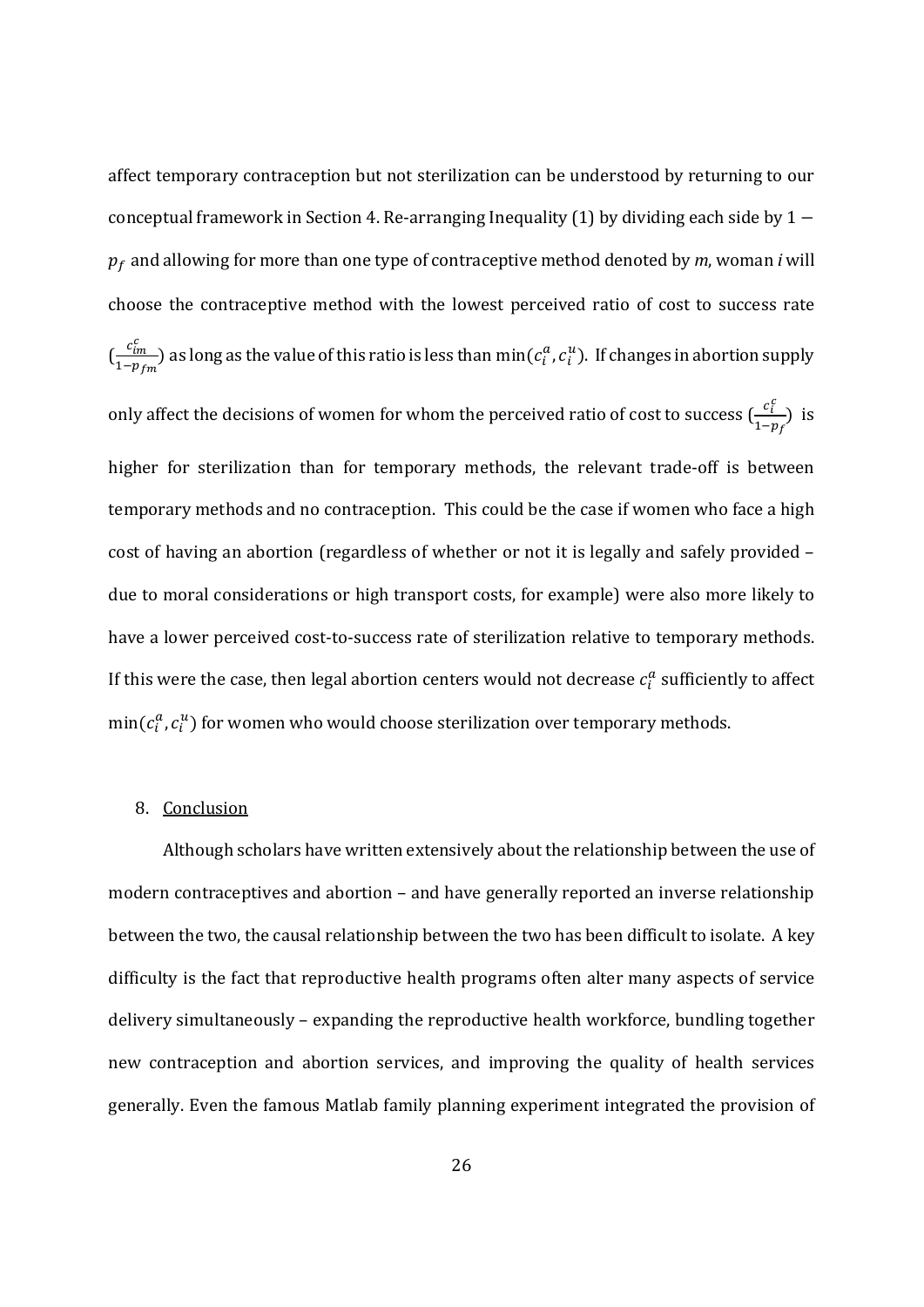modern contraceptives with the provision of both abortion services (menstrual regulation) and antenatal and child health services, making it difficult to isolate the effect of contraceptive supply.

This study analyzes the relationship between contraceptive use and abortion during the rapid scale-up of legal abortion services across Nepal – a "natural experiment" in which abortion services were not accompanied by changes in contraceptive supply or other potentially confounding health policy changes. Using four DHS survey waves (two before and two after legalization) and an official census of all legal abortion centers, we find that each legal abortion center in a woman's (couple's) district of residence was associated with a 2.6% reduction in the odds of using any contraceptive. For the mean number of centers per district in the post-legalization period (four), our estimates imply that Nepal's expansion of abortion supply was associated with a 2 percentage point decline in the use of contraceptives – a  $6\%$  decrease relative to the pre-legalization mean.<sup>38</sup> This decline in contraceptive use occurs among modern (but not traditional) methods and is driven most robustly by changes in the use of reversible modern methods (primarily injections and, to a lesser extent, condoms and the pill). Our direct assessments of the "parallel trends" assumption underlying our difference-in-difference study design also strengthens the interpretation that our estimates provide evidence of true substitution between use of modern contraceptives and abortion.

We emphasize two important policy implications of our findings. First, policies aiming to reduce the full cost of abortion (financial, social, psychological, etc.) should be

<sup>&</sup>lt;sup>38</sup> The effect estimated here is based on the variation over time in local availability of abortion centers across districts. It may therefore be an underestimate of the true substitution effect because women may be able to travel to abortion centers located outside their district  $(e.g.,$  in the capital Kathmandu).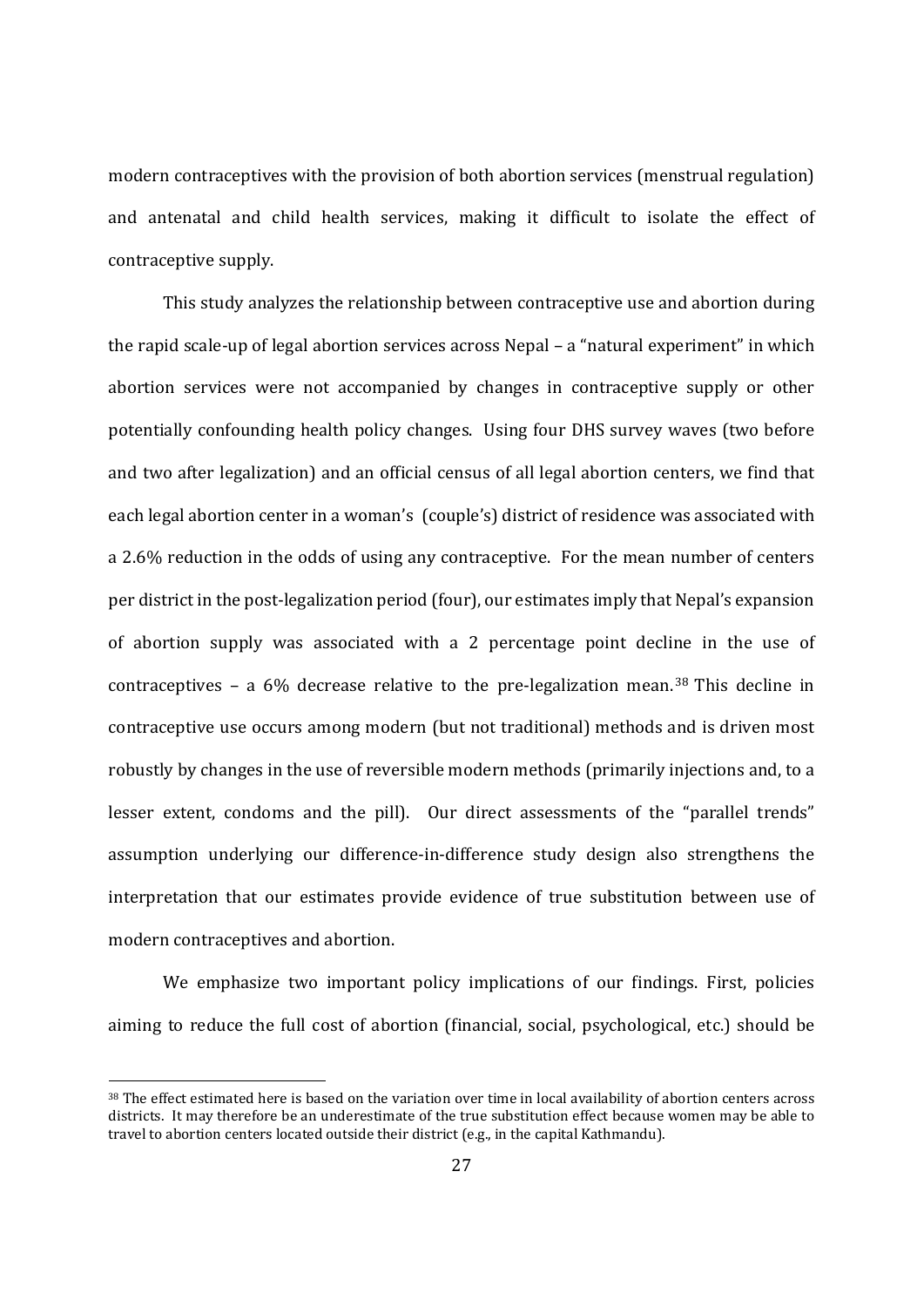accompanied by measures to also reduce the full cost of contraceptive use (broadly defined to include social and psychological costs) if policymakers wish to avoid substitution from contraception to abortion. Second, in demonstrating a trade-off between contraception and abortion, our findings also suggest that reductions in the cost of contraception may reduce the incidence of abortion.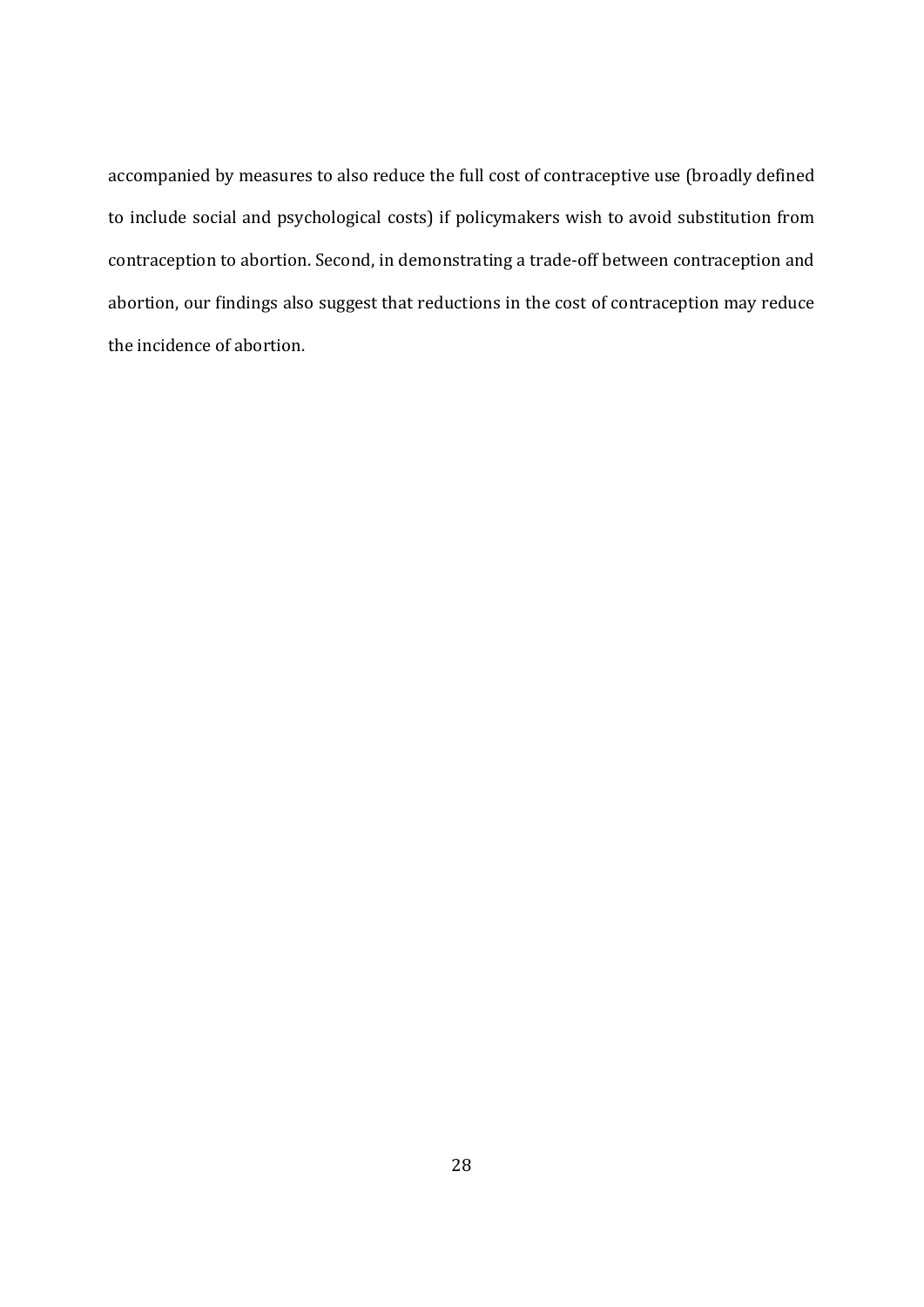#### **References**

Alkema, Leontine, Kantorova, Vladimira, Menozzi, Clare & Biddlecom, Ann (2013) National, regional, and global rates and trends in contraceptive prevalence and unmet need for family planning between 1990 and 2015: a systematic and comprehensive analysis. *The Lancet* 381(9878):1642‐1652. 

Ananat, Elizabeth Oltmans & Hungerman, Daniel M. 2012. The Power of the Pill for the Next Generation: Oral Contraception's Effects on Fertility, Abortion, and Maternal and Child Characteristics. *The Review of Economics and Statistics* 94(1):37‐51. 

Bankole, Akinrinola, Singh, Susheela and Haas, Malcolm (1999). Characteristics of women who obtain induced abortion: A worldwide review. *International Family Planning Perspectives*, 25(2):68‐77. 

Beckett, M., Da Vanzo, J., Sastry, N., Panis, C. & Peterson, C. (2001) The quality of retrospective data: an examination of long‐term recall in a developing country. *Journal of Human Resources* 36(3): 593‐625. 

Bendavid, Eran and Avila, Patrick and Miller, Grant (2011) United States aid policy and induced abortion in sub‐Saharan Africa. *Bulletin of the World Health Organization* 89(12):873‐880c. 

Bongaarts I, and Westoff CF (2000). The potential role of contraception in reducing abortion. *Stud Fam Plann* 31: 193‐202. 

Central Bureau of Statistics (2004), Nepal Living Standards Survey 2003/2004 Statistical Report Volume Two.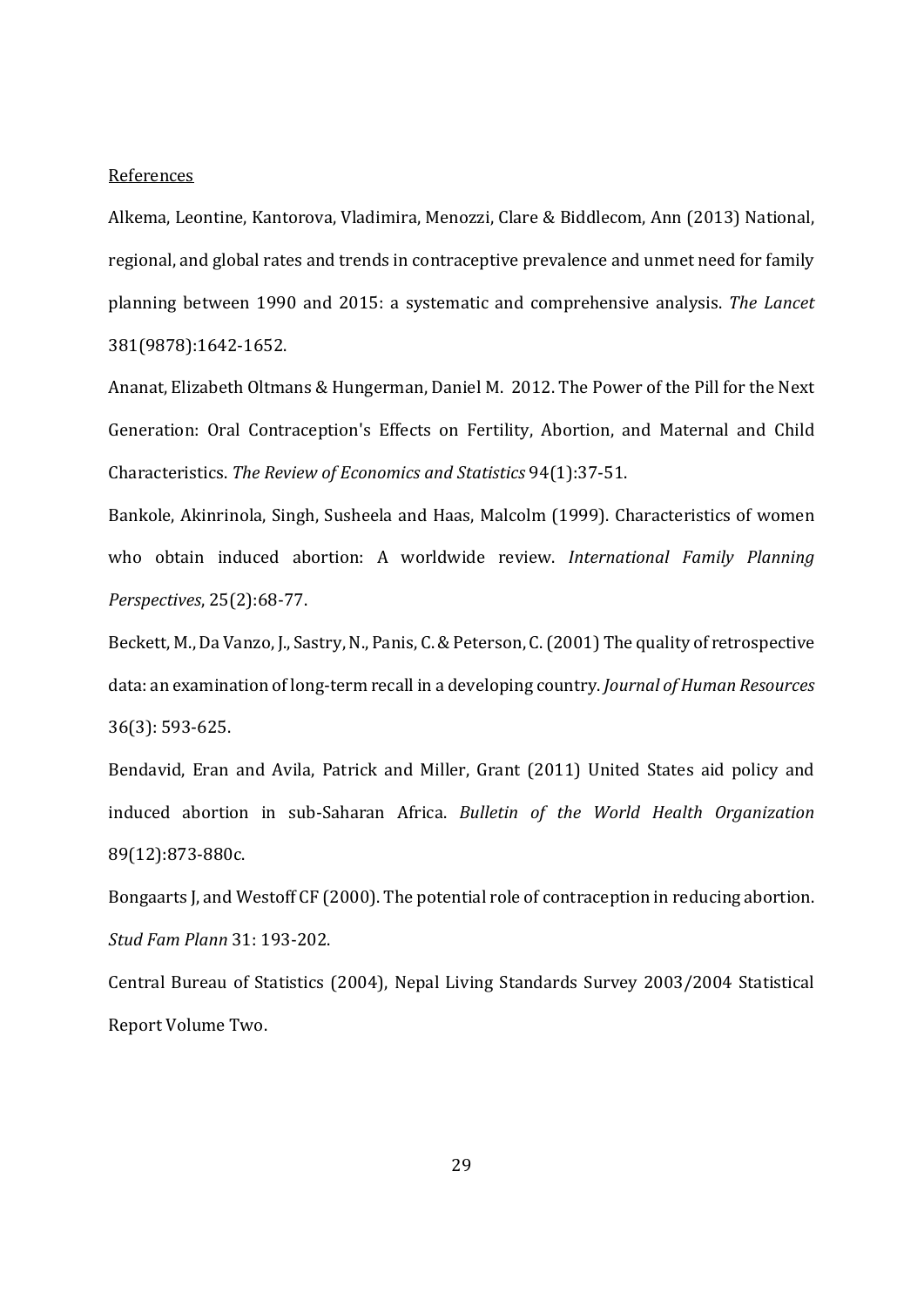Das, Jishnu, Hammer, Jeff. and Sánchez-Paramo, Carolina (2012) The Impact of Recall Periods on Reported Morbidity and Health Seeking Behavior. *Journal of Development Economics* 98(1): 76‐88. 

Dilley, James W and Woods, William J and McFarland, William (1997) Are advances in treatment changing views about high-risk sex? *New England Journal of Medicine* 337(7):501-502. 

Demographic and Health Surveys of Nepal (1996, 2001, 2006, 2011). Electronic Databases. Measure DHS.

Durrance, Christine Piette (2013) The Effects of Increased Access to the Morning-After Pill on Abortion and STD Rates. *Economic Inquiry* 51(3):1682-1695.

Frejka, Tomas (1983) Induced Abortion and. Fertility: A Quarter. Century of Experience in Eastern Europe. *Population and Development Review* 9(3): 494-520.

Gerdts, Caitlin and Vohra, Divya and Ahern, Jennifer (2013) Measuring Unsafe Abortion-Related Mortality: A Systematic Review of the Existing Methods. *PloS* one 8(1):e53346.

Glasier, Anna, Karen Fairjurst, Salley Wyke, Sue Ziebland, Peter Seaman, Jeremy Walker, and Fatim Lkha (2004). Advanced Provision of Emergency Contraception Does not Reduce Abortion Rates. *Contraception* 69, 361-366.

Guttmacher Institute (2013). Facts on Induced Abortion in the United States. http://www.guttmacher.org/pubs/fb\_induced\_abortion.pdf. Last accessed 01/11/2013.

Hausman, J.A., Abrevaya, Jason, and Scott-Morton, F.M. (1998) Misclassification of the dependent variable in a discrete-response setting. *Journal of Econometrics* 87(2):239-269.

Henshaw, Stanley K., Singh, Susheela and Haas, Taylor (1999) The incidence of abortion worldwide. *International Family Planning Perspectives* 25(1):44‐48.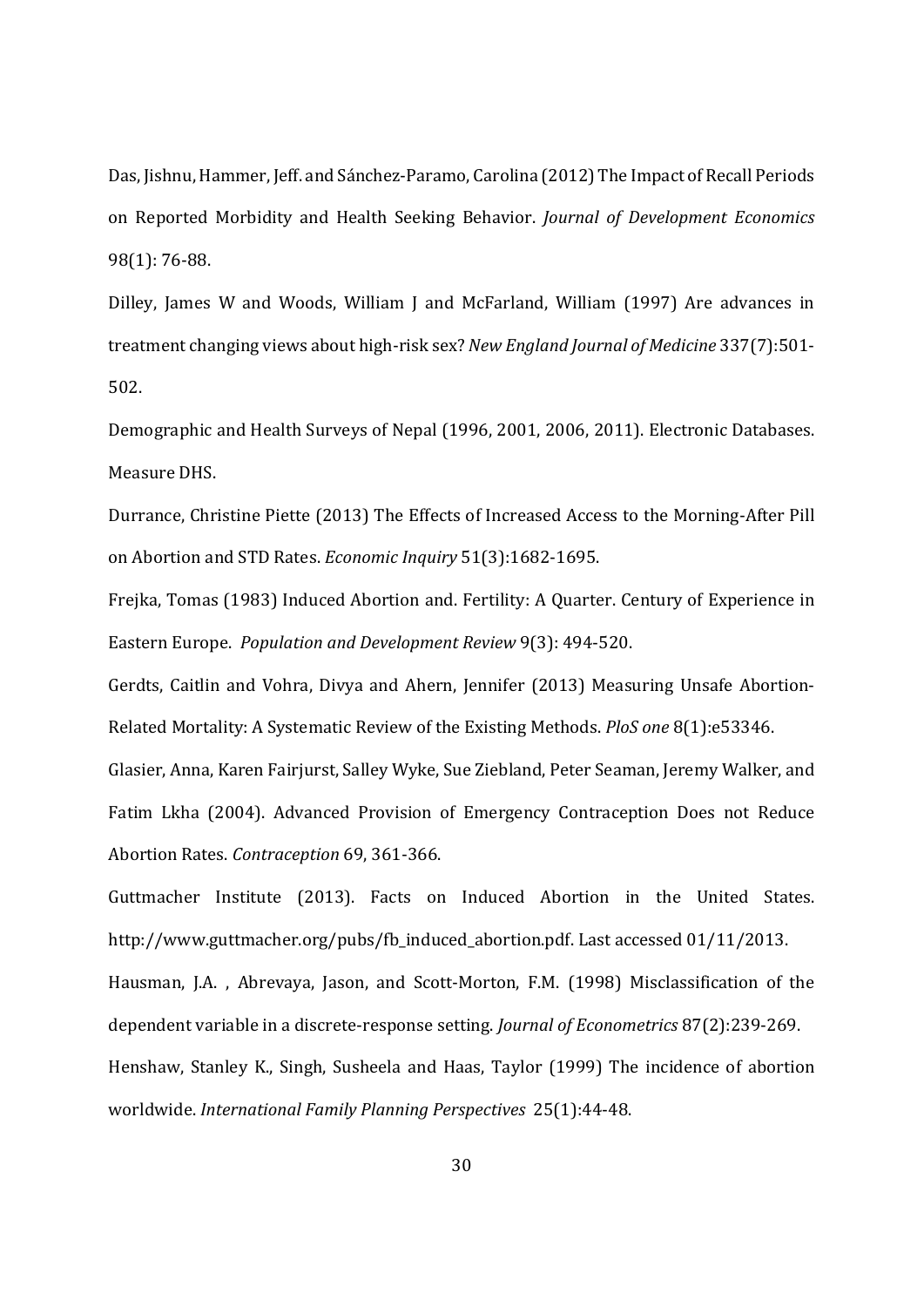Jones, Kelly (2011). Evaluating the Mexico City Policy: How US foreign policy affects fertility outcomes and child health in Ghana. IFPRI Discussion Paper 01147.

Jones, E. F., & Forrest, J. D. (1992). Underreporting of abortion in surveys of US women: 1976 to 1988. *Demography*, *29*(1), 113‐126.

Kane, Thomas J. and Staiger, Douglas (1996). Teen Motherhood and Abortion Access, *The Quarterly Journal of Economics*; 111(2): 467‐506. 

Khan, Khalid S and Wojdyla, Daniel and Say, Lale and Gülmezoglu, A Metin and Van Look, Paul FA (2006) WHO analysis of causes of maternal death: a systematic review. The lancet 367(9516):1066‐1074. 

Marston, Cicely and Cleland, John (2003) Relationships between Contraception and Abortion: A review of the evidence. *International Family Planning Perspectives* 29(1):6-13.

Mauldin, W. Parker and Segal, Sheldon J. (1988) Prevalence of Contraceptive Use: Trends and Issues. *Studies in Family Planning* 19(6):335‐353. 

Miller, Grant and Singer Babiarz, Kim. 2013. Family Planning: Program Effects, in Irma Elo and Andrew Foster (eds.), International Encyclopedia of Social and Behavioral Sciences, Elsevier Press, Forthcoming.

MOHP & CREHPA (2006), Nepal Comprehensive Abortion Care (CAC): National Facilitybased Abortion Study 2006, Ministry of Health and Population (Nepal), Center for Research on Environment, Health and Population Activities (Nepal) and IPAS (USA).

Ministry of Health and Population (MOHP) [Nepal], New ERA, and Macro International Inc. (2007). *Nepal Demographic and Health Survey 2006.* Kathmandu, Nepal: Ministry of Health and Population, New ERA, and Macro International Inc.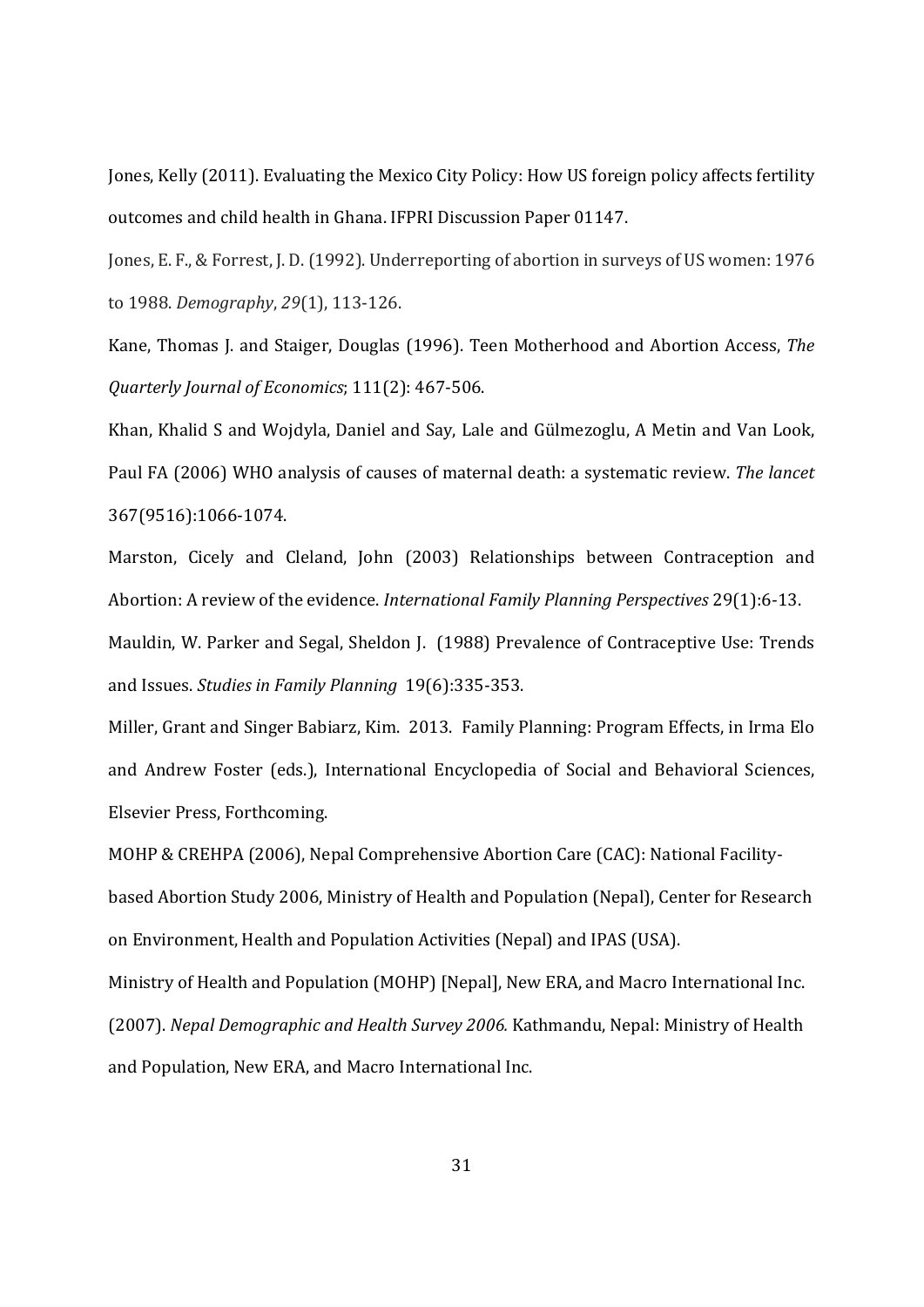Ministry of Health and Population (MOHP) [Nepal], New ERA, and ICF International Inc. (2012) *Nepal Demographic and Health Survey 2011.* Kathmandu, Nepal: Ministry of Health and Population, New ERA, and ICF International, Calverton, Maryland.

MOHP, WHO & CREHPA (2006), Unsafe Abortion: Nepal Country Profile, Ministry of Health and Population (Nepal), World Health Organization (New Delhi) and Center for Research on Environment, Health and Population Activities (Nepal).

Noble, Jeanne and Potts, Malcolm (1996). The fertility transition in Cuba and the Federal Republic of Korea: the impact of organised family planning. *Journal of Biosocial Science*, 28:211‐225. 

Peltzman, Sam (1975) The effects of automobile safety regulation. *The Journal of Political Economy* 83(4):677‐725. 

Peltzman, Sam (2011) Offsetting Behavior, Medical Breakthroughs, and Breakdowns. *Journal of Human Capital* 5(3):302‐341. 

Phillips, J. F., Simmons, R., Chakraborty, J., & Chowdhury, A. I. (1984). Integrating health services into an MCH-FP program: lessons from Matlab, Bangladesh. *Studies in family planning*, *15*(4), 153‐161. 

Pop-Eleches, C. (2010) The Supply of Birth Control Methods, Education, and Fertility: Evidence from Romania. *Journal of Human Resources* 45(4):971-997.

Population Reference Bureau (2008). World Population Data Sheet. http://www.prb.org/pdf08/08WPDS\_Eng.pdf. Last accessed 01/11/2013.

Rahman, Mizanur, DaVanzo, Julie, and Razzaque, Abdur (2001) Do better family planning services reduce abortion in Bangladesh? The *Lancet* 358(9287):1051-1056.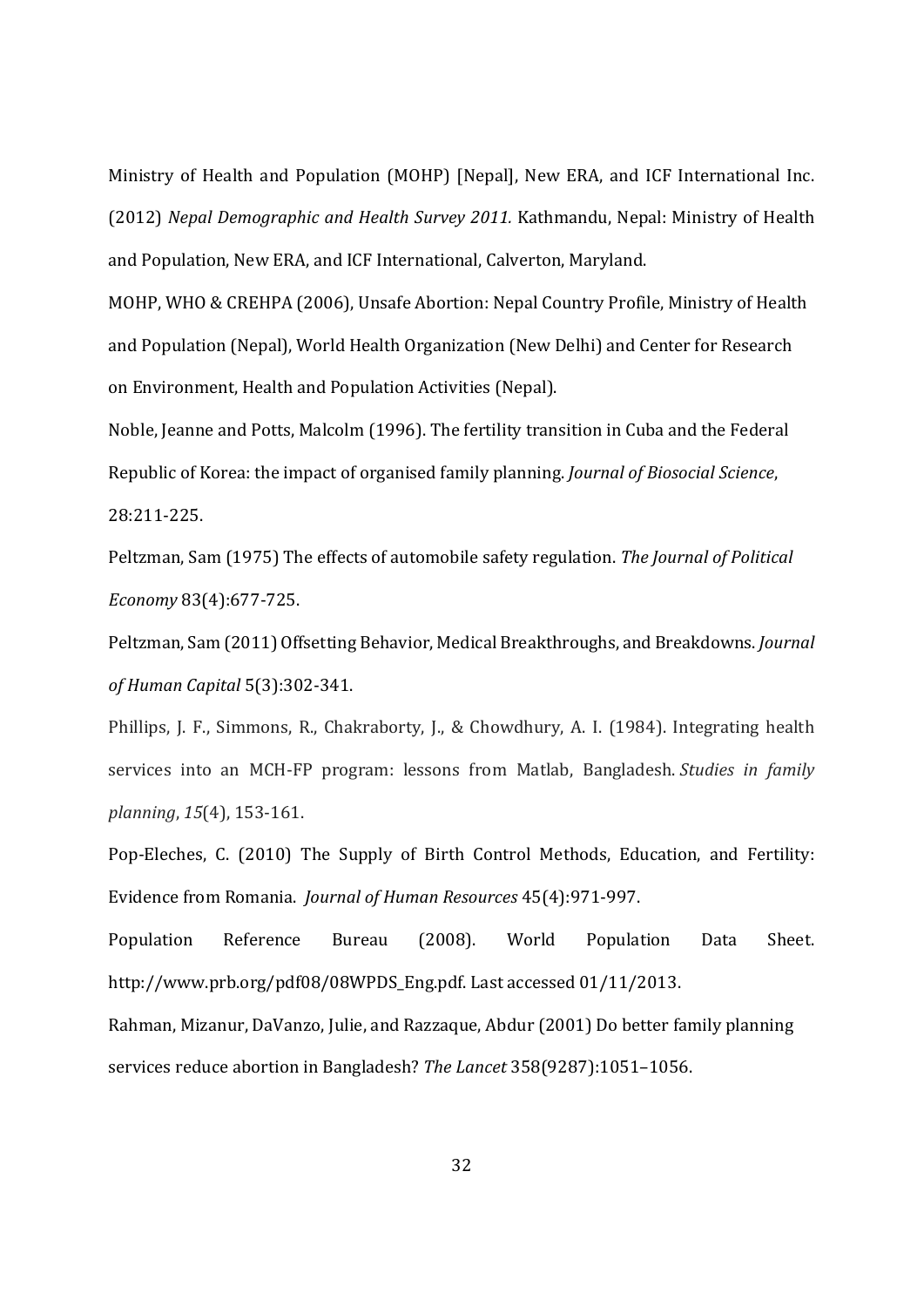Ramaseshan, G. (1997) Women imprisoned for abortion in Nepal: Report of a forum Asia fact‐finding mission. *Reproductive Health Matters* 5(10):133‐138. 

Samandari, G., Wolf, M., Basnett, I., Hyman, A., Andersen, K. (2012) Implementation of legal abortion in Nepal: a model for rapid scale-up of high-quality care. *Reprod. Health* 9(7):1–11. Sedgh, Gilda, Singh, Susheela, Åhman, Elisabeth, Henshaw, Stanley K, &Iqbal H Shah (2007). Induced abortion: estimated rates and trends worldwide. The Lancet 370(9595):1338-1345. Sedgh, Gilda, Singh, Susheela Henshaw, Stanley K, & Bankole, Akinrinola (2011). Legal Abortion Worldwide in 2008: Levels and Recent Trends. *International Perspectives on Sexual and Reproductive Health* 37(2):84–94.

Sedgh, Gilda, Singh, Susheela, Shah, Iqbal H, Åhman, Elisabeth, Henshaw, Stanley K, & Bankole, Akinrinola (2012) Induced abortion: incidence and trends worldwide from 1995 to 2008. *The Lancet* 379(9816):625‐63. 

Shrestha, D.R, Shrestha, A. and Ghimire, J. (2012). Emerging challenges in family planning programme in Nepal. *Journal of Nepal Health Research Council*,  $10(21):108-112$ .

Strickler, Jennifer A., Magnani, Robert J., McCann, H. Gilman, Brown, Lisanne F. and Rice, Janet C. (1997) The Reliability of Reporting of Contraceptive Behavior in DHS Calendar Data: Evidence from Morocco. *Studies in Family Planning* 28(1):44‐53. 

Technical Committee for Implementation of Comprehensive Abortion Care (TCIC) (2010). Legal Abortion Centers Database (March 2004-February 2010).

United Nations (2004) Levels and Trends of Contraceptive Use as Assessed in 2002. United Nations: New York.

Valente, Christine (2014) Access to abortion, investments in neonatal health, and sexselection: Evidence from Nepal. *Journal of Development Economics* 107:225-243.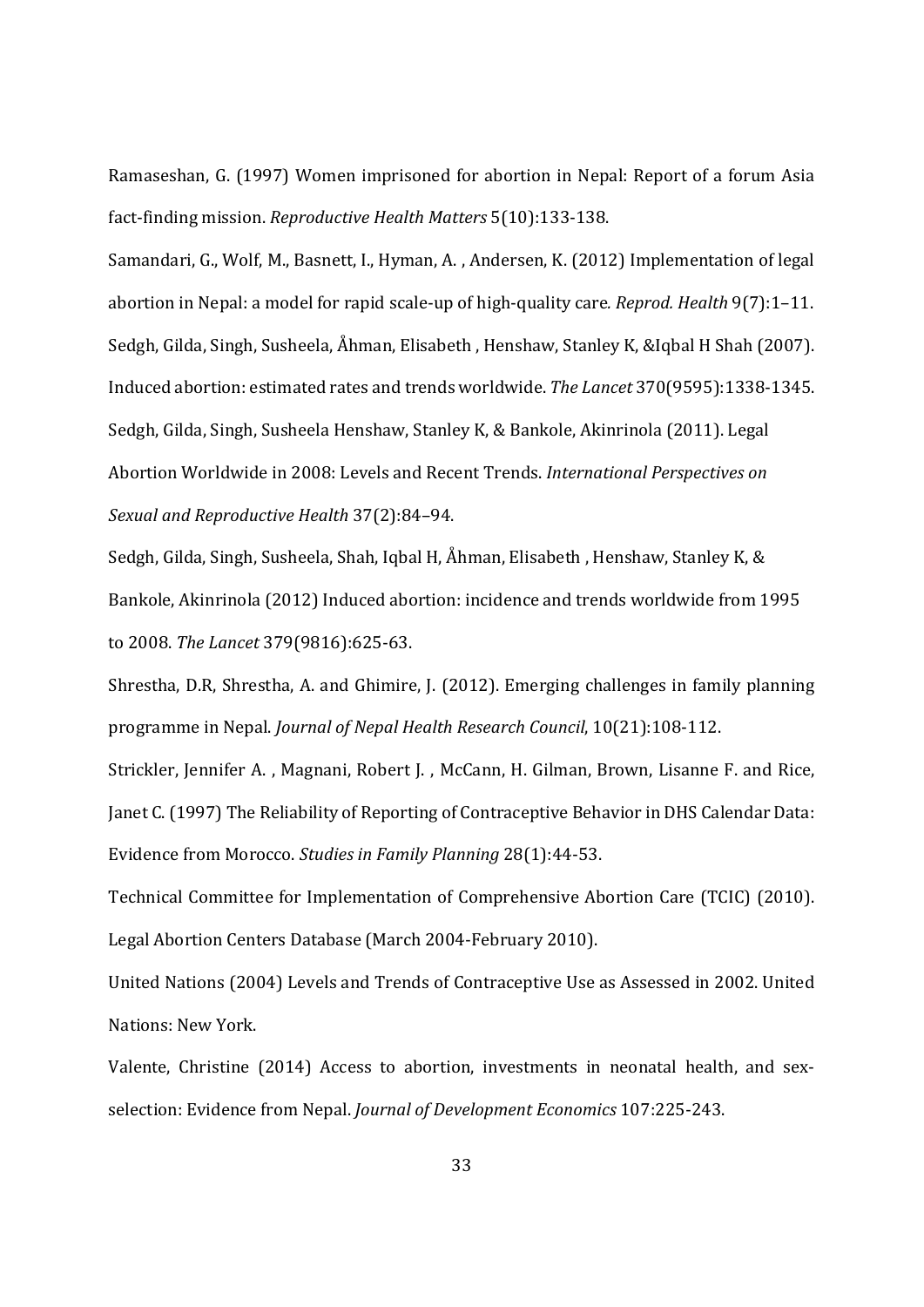Westoff, Charles F., DeLung, Jane S., Goldman, Noreen and Darroch Forrest, Jacqueline (1981) Abortions Preventable by Contraceptive Practice. *Family Planning Perspectives* 13(5):218‐ 223. 

Westoff, Charles F., Almaz T. Sharmanov, Jeremiah Sullivan, and Trevor Croft. (1998). *Replacement of Abortion by Contraception in Three Central Asian Republics. Calverton , MD : The Policy Project and Macro International.*

Westoff, Charles F. (2000). *The Substitution of Contraception for Abortion in Kazakhstan in the* 1990s. DHS Analytical Studies No. 1. Calverton, Maryland: ORC Macro.

World Development Indicators (2014). Total fertility rates in various countries, 1960-2011. Online Database. The World Bank. http://databank.worldbank.org/data/home.aspx. Last accessed 21 January 2014. 

WHO (2010) Unsafe abortion: global and regional estimates of the incidence of unsafe abortion and associated mortality in 2008. WHO, Geneva, Switzerland.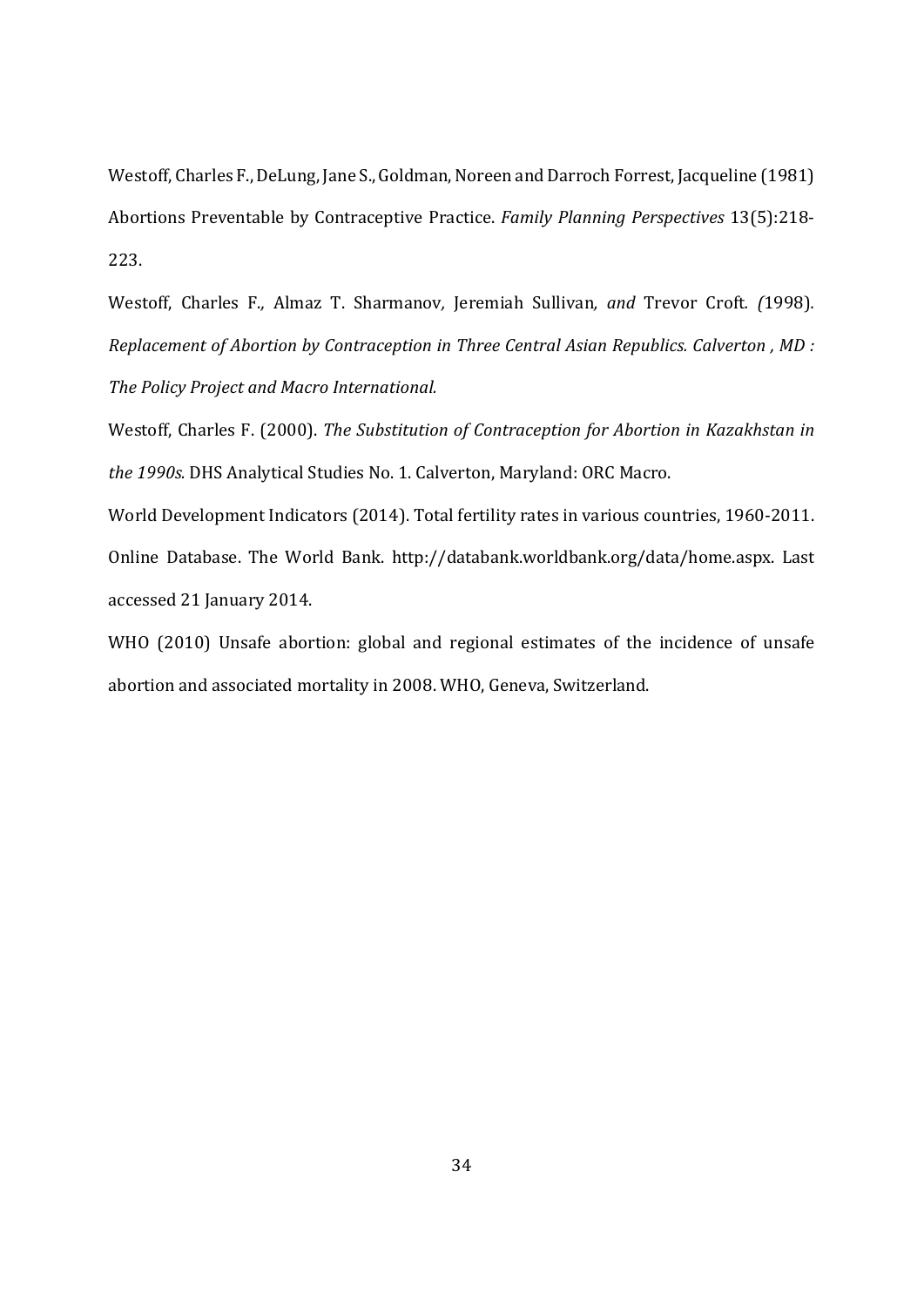



Figure 1: Abortion and Contraception Trends in Nepal

Sources: Panel 1: abortion: Sedgh et al. (2011); contraception: 1970-1987 from Mauldin and Segal (1988), 1990-1995 from United Nations (2004), and 1996-2011 from MOHP (2012). Panel 2: authors' calculations based on Demographic and Health Surveys of Nepal (1996-2011) (contraception) and Technical Committee for Implementation of Comprehensive Abortion Care  $(2010)$  (abortion facilities).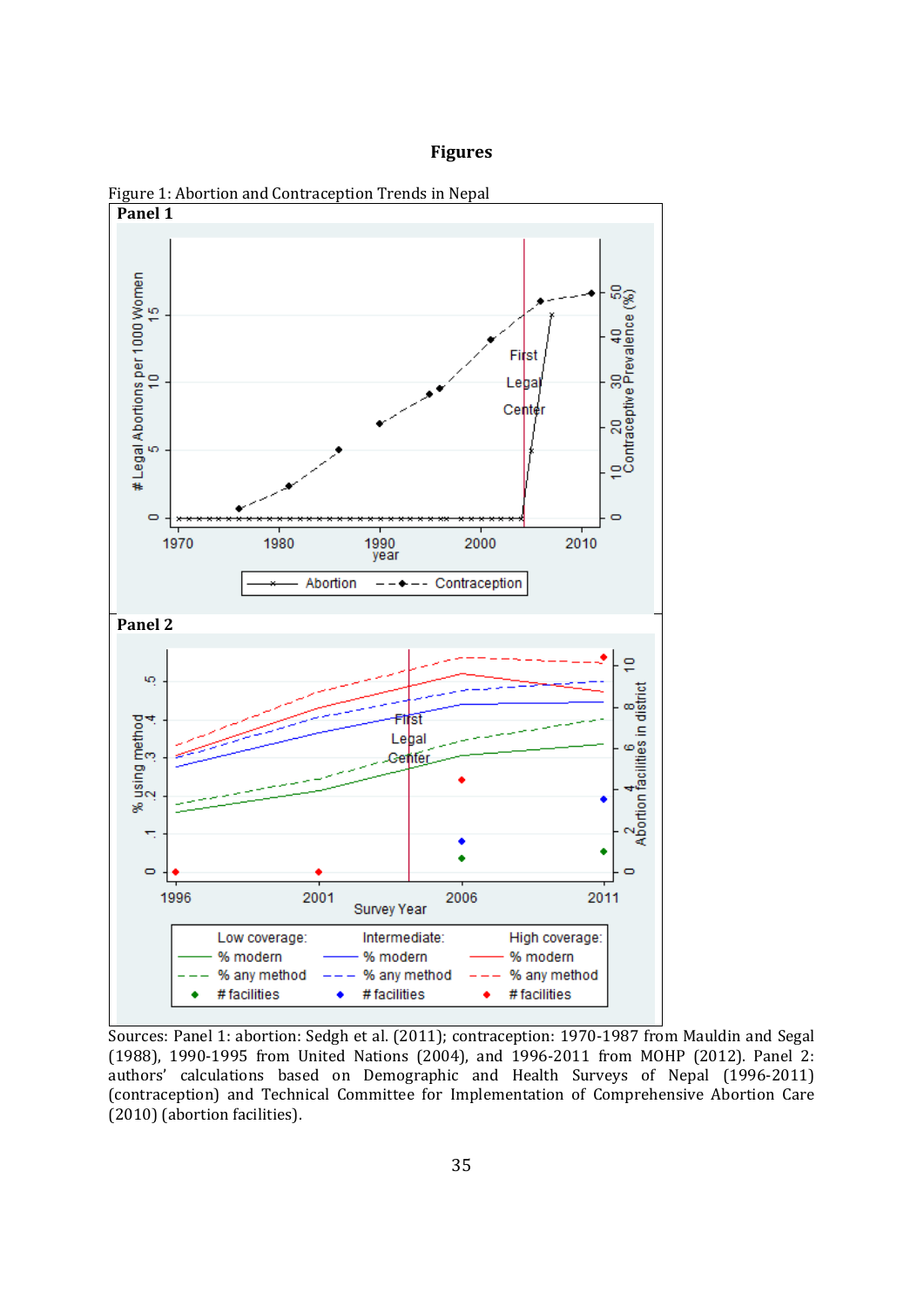



Source: Technical Committee for Implementation of Comprehensive Abortion Care (2010).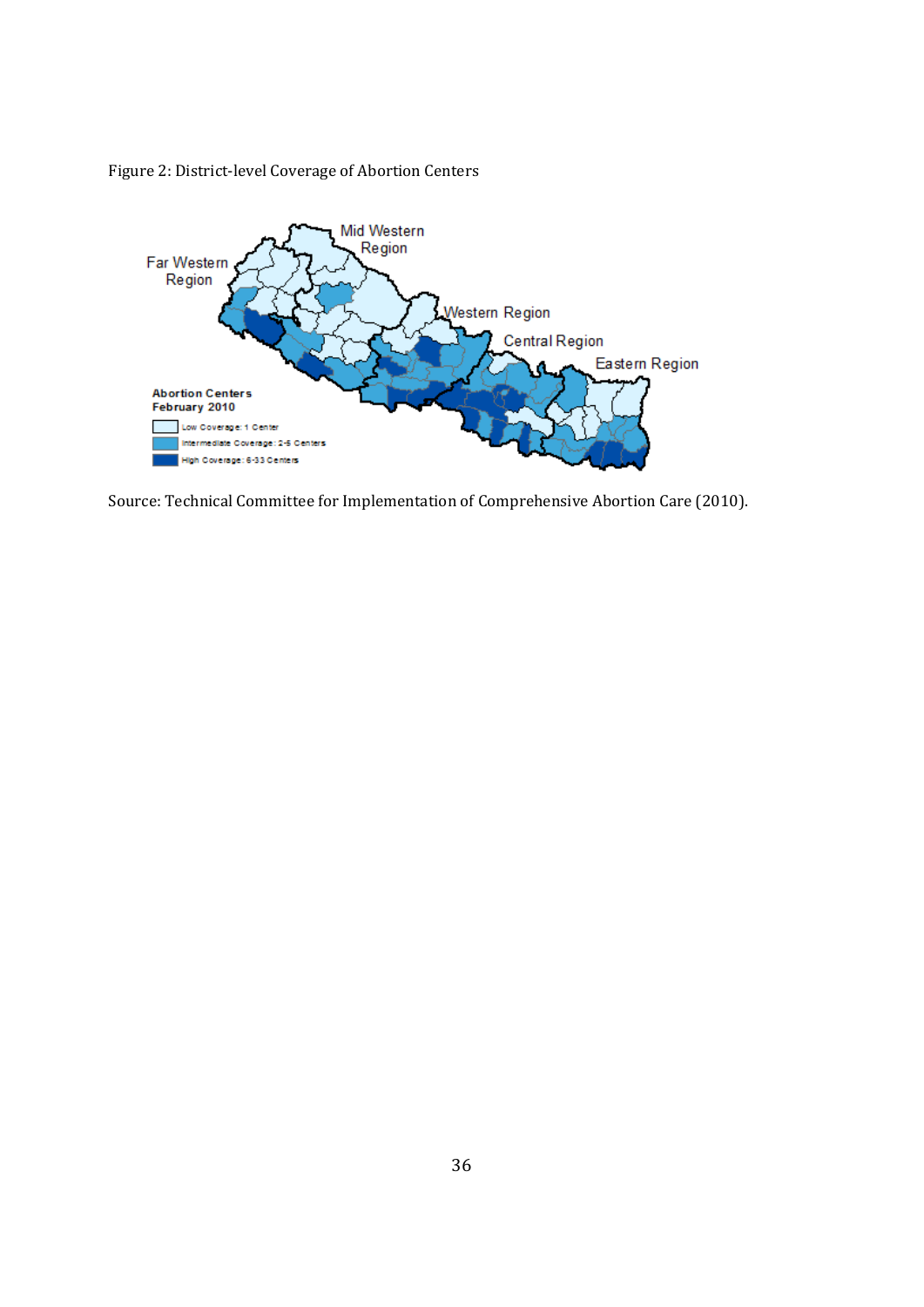**Tables**

#### Table 1 - Summary Statistics

|                                                                                            |       | (1)      |      |       | (2)      |      |       | (3)      |      |       | (4)      |      |       | (5)    |              |
|--------------------------------------------------------------------------------------------|-------|----------|------|-------|----------|------|-------|----------|------|-------|----------|------|-------|--------|--------------|
|                                                                                            |       | DHS 1996 |      |       | DHS 2001 |      |       | DHS 2006 |      |       | DHS 2011 |      |       | Pooled |              |
|                                                                                            | mean  | sd       | N    | mean  | sd       | N    | mean  | sd       | N    | mean  | sd       | N    | mean  | sd     | $\mathsf{N}$ |
| Panel A: abortion supply and contraception<br>Number of Legal Abortion Centers in District |       |          |      |       |          |      |       |          |      |       |          |      |       |        |              |
| of Residence <sup>a</sup>                                                                  | 0.00  | 0.000    | 7496 | 0.00  | 0.000    | 7842 | 2.72  | 2.997    | 7776 | 6.34  | 6.702    | 8984 | 2.45  | 4.689  | 32098        |
| Any Method                                                                                 | 0.29  |          | 7496 | 0.41  |          | 7842 | 0.50  |          | 7776 | 0.51  |          | 8984 | 0.43  |        | 32098        |
| Modern Method                                                                              | 0.27  |          | 7496 | 0.37  |          | 7842 | 0.46  |          | 7776 | 0.44  |          | 8984 | 0.39  |        | 32098        |
| <b>Traditional Method</b>                                                                  | 0.02  |          | 7496 | 0.04  |          | 7842 | 0.04  |          | 7776 | 0.07  |          | 8984 | 0.04  |        | 32098        |
| Modern Method Other than Sterilization                                                     | 0.09  |          | 7496 | 0.14  |          | 7842 | 0.20  |          | 7776 | 0.21  |          | 8984 | 0.16  |        | 32098        |
| <b>Female Sterilization</b>                                                                | 0.13  |          | 7496 | 0.16  |          | 7842 | 0.19  |          | 7776 | 0.16  |          | 8984 | 0.16  |        | 32098        |
| <b>Male Sterilization</b>                                                                  | 0.06  |          | 7496 | 0.07  |          | 7842 | 0.07  |          | 7776 | 0.08  |          | 8984 | 0.07  |        | 32098        |
| Ever Had an Abortion                                                                       | 0.02  |          | 7496 | 0.02  |          | 7842 | 0.04  |          | 7776 | 0.08  |          | 8984 | 0.04  |        | 32098        |
| Share of Pregnancies Aborted <sup>b</sup>                                                  | 0.00  | 0.041    | 6798 | 0.00  | 0.039    | 7138 | 0.01  | 0.074    | 7204 | 0.03  | 0.111    | 8228 | 0.01  | 0.075  | 29368        |
| Panel B: Fertility preferences                                                             |       |          |      |       |          |      |       |          |      |       |          |      |       |        |              |
| <b>Ideal Number of Children</b>                                                            | 2.95  | 1.059    | 7337 | 2.65  | 0.879    | 7712 | 2.43  | 0.830    | 7762 | 2.24  | 0.788    | 8960 | 2.55  | 0.927  | 31771        |
| <b>Panel C: Covariates</b>                                                                 |       |          |      |       |          |      |       |          |      |       |          |      |       |        |              |
| Urban                                                                                      | 0.08  |          | 7496 | 0.10  |          | 7842 | 0.15  |          | 7776 | 0.13  |          | 8984 | 0.12  |        | 32098        |
| Age                                                                                        | 30.58 | 8.968    | 7496 | 30.95 | 8.897    | 7842 | 31.47 | 8.923    | 7776 | 31.68 | 8.600    | 8984 | 31.20 | 8.847  | 32098        |
| Hindu (excluded category)                                                                  | 0.87  |          | 7496 | 0.85  |          | 7842 | 0.86  |          | 7776 | 0.85  |          | 8984 | 0.86  |        | 32098        |
| <b>Buddhist</b>                                                                            | 0.06  |          | 7496 | 0.07  |          | 7842 | 0.08  |          | 7776 | 0.08  |          | 8984 | 0.07  |        | 32098        |
| Muslim                                                                                     | 0.05  |          | 7496 | 0.05  |          | 7842 | 0.04  |          | 7776 | 0.04  |          | 8984 | 0.04  |        | 32098        |
| Christian                                                                                  | 0.00  |          | 7496 | 0.01  |          | 7842 | 0.01  |          | 7776 | 0.02  |          | 8984 | 0.01  |        | 32098        |
| Other Religion                                                                             | 0.01  |          | 7496 | 0.02  |          | 7842 | 0.01  |          | 7776 | 0.01  |          | 8984 | 0.02  |        | 32098        |
| No education (excluded cat.)                                                               | 0.80  |          | 7496 | 0.72  |          | 7842 | 0.63  |          | 7776 | 0.49  |          | 8984 | 0.65  |        | 32098        |
| <b>Primary Education</b>                                                                   | 0.11  |          | 7496 | 0.15  |          | 7842 | 0.17  |          | 7776 | 0.19  |          | 8984 | 0.15  |        | 32098        |
| Secondary Education                                                                        | 0.08  |          | 7496 | 0.12  |          | 7842 | 0.18  |          | 7776 | 0.27  |          | 8984 | 0.16  |        | 32098        |
| <b>Tertiary Education</b>                                                                  | 0.01  |          | 7496 | 0.01  |          | 7842 | 0.02  |          | 7776 | 0.06  |          | 8984 | 0.03  |        | 32098        |

Statistics weighted using survey weights. Sample of married women aged 15-49 who usually reside in the household. Source: Authors' calculations using Demographic and Health Surveys of Nepal (1996-2011) for all variables except number of legal abortion centers in district of residence, which is based on data from Technical Committee for Implementation of Comprehensive Abortion Care (2010). <sup>a</sup>Number of legal abortion centers in district of residence coded using abortion facility data as of February 2010 for the 2011 DHS wave since the administrative records we have had access to end in February 2010. **b** Defined only for women with at least one pregnancy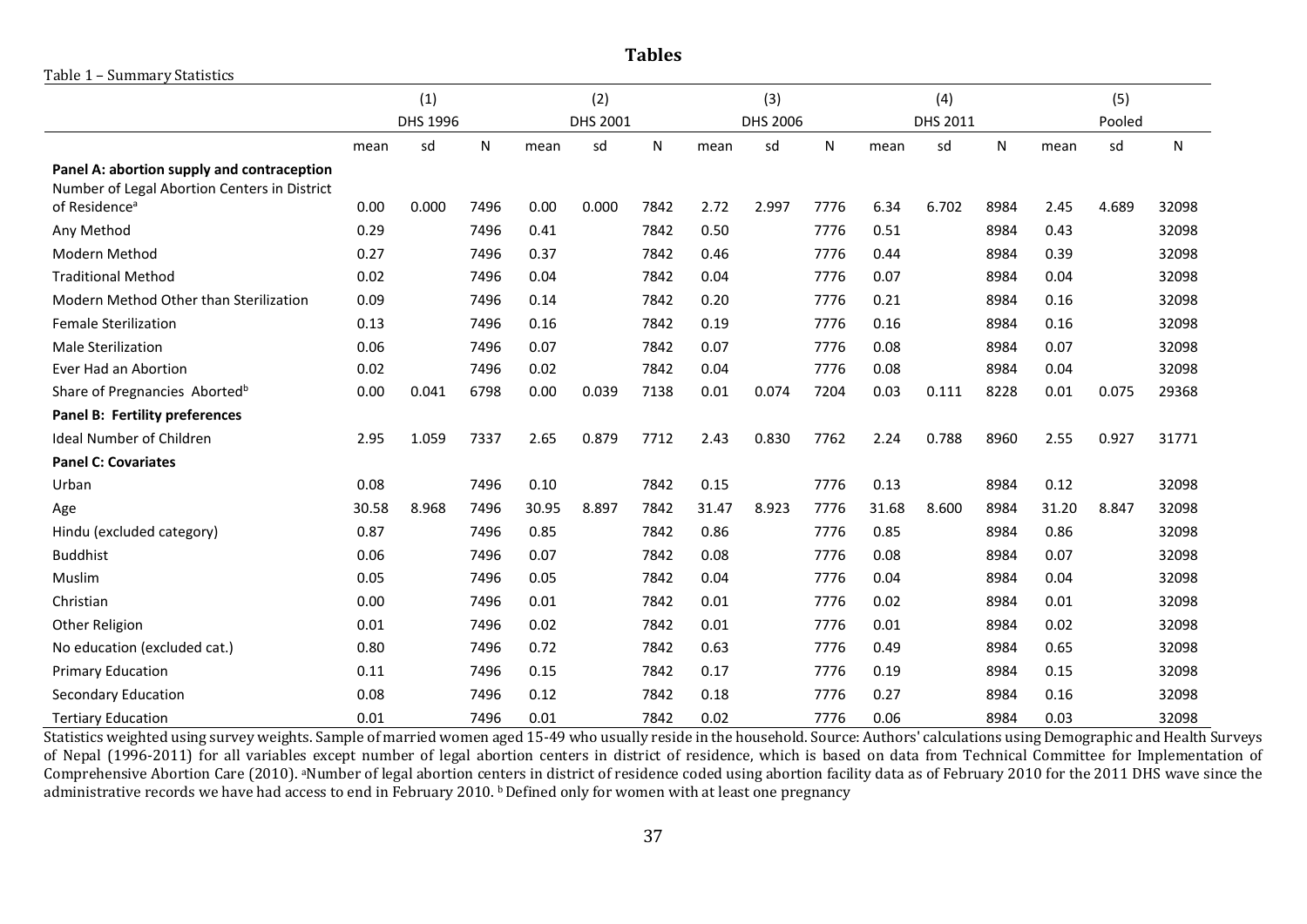|                                                  | (1)        | (2)              | (3)                     | (4)                   | (5)                                             | (6)                   | (7)                     | (8)                                    |
|--------------------------------------------------|------------|------------------|-------------------------|-----------------------|-------------------------------------------------|-----------------------|-------------------------|----------------------------------------|
|                                                  | Any Method | Modern<br>Method | Female<br>Sterilization | Male<br>Sterilization | Modern<br>Method Other<br>than<br>Sterilization | Traditional<br>Method | Ever Had an<br>Abortion | Share of all<br>pregnancies<br>aborted |
| <b>Number of Abortion</b><br>Centers in District | $0.974***$ | $0.974***$       | $0.978**$               | 0.999                 | $0.976***$                                      | 0.992                 | $1.013*$                | $0.002***$                             |
|                                                  | (0.0065)   | (0.0072)         | (0.0109)                | (0.0106)              | (0.0041)                                        | (0.0071)              | (0.0080)                | (0.0002)                               |
| DHS 2001                                         | $1.759***$ | $1.678***$       | $1.339***$              | 1.184                 | 1.886***                                        | $1.552***$            | 0.879                   | $-0.002**$                             |
|                                                  | (0.1112)   | (0.0977)         | (0.0817)                | (0.1226)              | (0.1452)                                        | (0.2408)              | (0.1302)                | (0.0007)                               |
| DHS 2006                                         | $2.343***$ | $2.293***$       | $1.699***$              | 1.105                 | $2.681***$                                      | $1.421**$             | 1.900 ***               | 0.000                                  |
|                                                  | (0.2003)   | (0.1962)         | (0.2224)                | (0.1670)              | (0.2289)                                        | (0.2276)              | (0.3310)                | (0.0017)                               |
| DHS 2011                                         | $2.656***$ | $2.410***$       | $1.591***$              | 1.289                 | 2.987***                                        | 2.099 ***             | $3.216***$              | $0.007***$                             |
|                                                  | (0.2303)   | (0.2249)         | (0.2330)                | (0.2110)              | (0.3140)                                        | (0.3676)              | (0.5636)                | (0.0025)                               |
| District Dummies<br>Included?<br>Maternal        | Yes        | Yes              | Yes                     | Yes                   | Yes                                             | Yes                   | Yes                     | Yes                                    |
| characteristics<br>included?                     | Yes        | Yes              | Yes                     | Yes                   | Yes                                             | Yes                   | Yes                     | Yes                                    |
| Observations                                     | 32098      | 32098            | 31620                   | 32078                 | 32098                                           | 31657                 | 31371                   | 29368                                  |
| No. of districts                                 | 75         | 75               | 72                      | 74                    | 75                                              | 70                    | 70                      | 75                                     |
| (Pseudo) R-squared                               | 0.1102     | 0.1014           | 0.1982                  | 0.1604                | 0.0971                                          | 0.0818                | 0.1327                  | 0.0626                                 |
| Mean value of<br>dependent variable              | 0.431      | 0.388            | 0.158                   | 0.068                 | 0.163                                           | 0.044                 | 0.043                   | 0.015                                  |

Table 2 – Effect of Availability of Legal Abortion Centers on Contraceptive Use and Self-Reported Abortions

Maternal characteristics: urban residence, age, religion dummies (Hindu (omitted), Buddhist, Muslim, Christian or Other), education dummies (no education (omitted), primary education, secondary education, tertiary education). Columns (1) to (7) report odds ratios from a logit model. Column (8) presents coefficients from a linear regression including a constant (coefficient not reported here). District-correlated robust standard errors in parentheses. Regressions weighted using survey weights. Sample of married women aged 15-49 who usually reside in the household. Excluded religious category is "Hindu", excluded education category is "No education". Some observations are dropped in Columns (3), (4), (6), and (7) due to lack of variation in the value of the dependent variable within district. Observations for women who have never had any pregnancy are dropped in Column (8) since the share of aborted pregnancies is not defined for these women. Source: Authors' calculations using Demographic and Health Surveys of Nepal (1996-2011) and Technical Committee for Implementation of Comprehensive Abortion Care  $(2010)$ , \*\*\*  $p<0.01$ , \*\*  $p<0.05$ , \*  $p<0.10$ .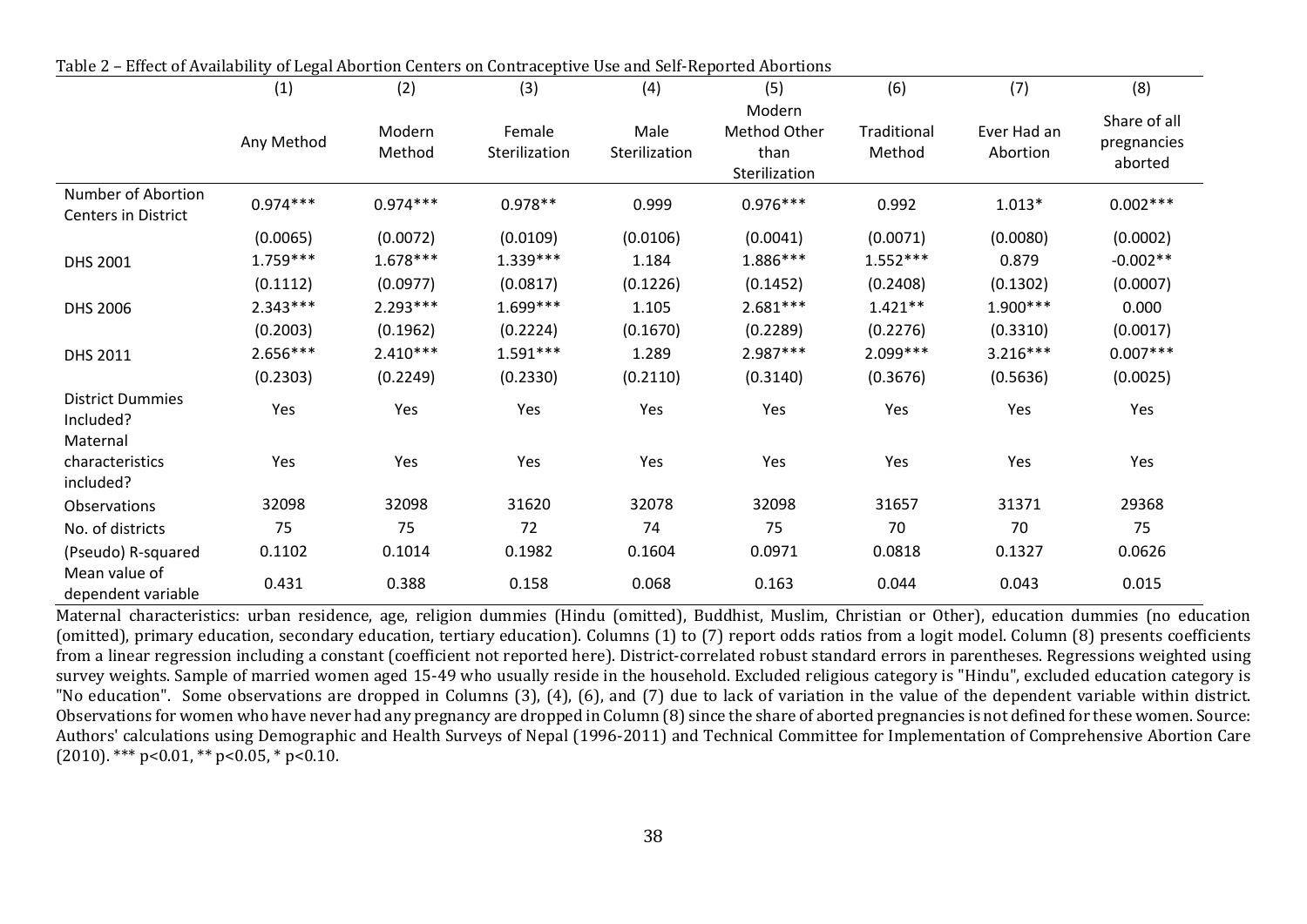|                                                   | (1)        | (2)              | (3)                     | (4)                   | (5)                                             | (6)                   | (7)                     | (8)                                    |
|---------------------------------------------------|------------|------------------|-------------------------|-----------------------|-------------------------------------------------|-----------------------|-------------------------|----------------------------------------|
|                                                   | Any Method | Modern<br>Method | Female<br>Sterilization | Male<br>Sterilization | Modern<br>Method Other<br>than<br>Sterilization | Traditional<br>Method | Ever Had an<br>Abortion | Share of all<br>pregnancies<br>aborted |
| Number of                                         | 1.011      | 1.004            | 1.000                   | 0.928                 | 0.994                                           | 0.986                 | 0.967                   | $-0.000$                               |
| <b>Abortion Centers</b><br>at Next Survey<br>Date | (0.0386)   | (0.0341)         | (0.0220)                | (0.0453)              | (0.0190)                                        | (0.0355)              | (0.0243)                | (0.0002)                               |
| Observations                                      | 15338      | 15338            | 14324                   | 15338                 | 15310                                           | 14601                 | 12994                   | 13936                                  |
| No. of districts                                  | 72         | 72               | 61                      | 72                    | 71                                              | 63                    | 50                      | 72                                     |
| (Pseudo) R-<br>squared                            | 0.1243     | 0.1219           | 0.1698                  | 0.1640                | 0.1198                                          | 0.0800                | 0.0749                  | 0.0207                                 |
| Mean value of<br>dependent<br>variable            | 0.352      | 0.319            | 0.149                   | 0.062                 | 0.116                                           | 0.034                 | 0.019                   | 0.005                                  |

Table 3 - Control Experiment 1: Effect of Availability of Future Legal Abortion Centers Before Any Center Opened

Output omitted for the following variables: three dummy variable for DHS 2001, district fixed-effects, and controls for urban location, age at interview, religion, and education summarized in Table 1 Panel C. Columns (1) to (7) report odds ratios from a logit model. Column (8) presents coefficients from a linear regression including a constant (coefficient not reported here). District-correlated robust standard errors in parentheses. Regressions weighted using survey weights. Sample of married women aged 15-49 who usually reside in the household. Some observations are dropped in Columns (3), (4),  $(6)$ , and  $(7)$  due to lack of variation in the value of the dependent variable within district. Observations for women who have never had any pregnancy are dropped in Column (8) since the share of aborted pregnancies is not defined for these women. Source: Authors' calculations using Demographic and Health Surveys of Nepal (42) – DHS 1996 and 2001 only – and Technical Committee for Implementation of Comprehensive Abortion Care (2010). \*\*\*  $p<0.01$ , \*\*  $p<0.05$ , \*  $p<0.10$ .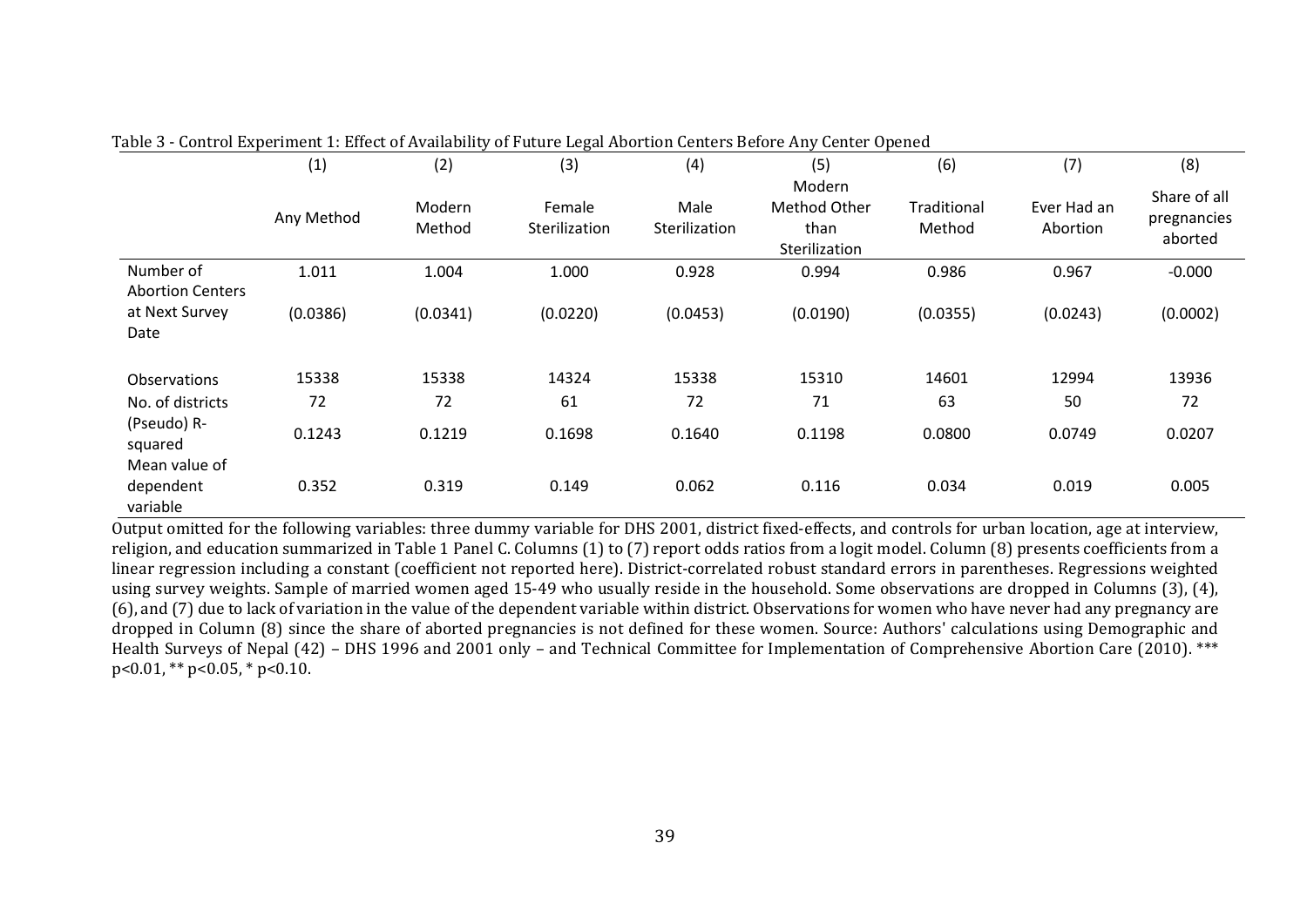|                                              | (1)        | (2)              | (3)                     | (4)                   | (5)                                             | (6)                   | (7)                     | (8)                                    |
|----------------------------------------------|------------|------------------|-------------------------|-----------------------|-------------------------------------------------|-----------------------|-------------------------|----------------------------------------|
|                                              | Any Method | Modern<br>Method | Female<br>Sterilization | Male<br>Sterilization | Modern<br>Method Other<br>than<br>Sterilization | Traditional<br>Method | Ever Had an<br>Abortion | Share of all<br>pregnancies<br>aborted |
| Number of Abortion<br>Centers                | $0.928***$ | $0.921***$       | $0.909**$               | 0.969                 | 0.966                                           | 1.043                 | 1.057                   | 0.001                                  |
|                                              | (0.0257)   | (0.0291)         | (0.0374)                | (0.0783)              | (0.0223)                                        | (0.0469)              | (0.0609)                | (0.0009)                               |
| Number of Abortion                           | 1.020      | 1.022            | 1.035                   | 0.970                 | 1.001                                           | 0.982                 | $0.958*$                | $-0.000$                               |
| <b>Centers at Next</b><br><b>Survey Date</b> | (0.0173)   | (0.0177)         | (0.0235)                | (0.0372)              | (0.0104)                                        | (0.0231)              | (0.0245)                | (0.0004)                               |
| <b>Observations</b>                          | 23114      | 23114            | 22343                   | 23063                 | 23114                                           | 22730                 | 22260                   | 21140                                  |
| No. of districts                             | 75         | 75               | 68                      | 73                    | 75                                              | 69                    | 66                      | 75                                     |
| (Pseudo) R-squared                           | 0.1215     | 0.1173           | 0.1971                  | 0.1546                | 0.1144                                          | 0.0692                | 0.1003                  | 0.0318                                 |
| Mean value of<br>dependent variable          | 0.400      | 0.366            | 0.161                   | 0.063                 | 0.146                                           | 0.035                 | 0.026                   | 0.008                                  |

Table 4 - Control Experiment 2: Effect of Availability of Future Legal Abortion Centers Over and Above the Effect of Current Availability

Output omitted for the following variables: two dummy variables for DHS 2001 and 2006, district fixed-effects, and controls for urban location, age at interview, religion, and education summarized in Table 1 Panel C. Columns (1) to (7) report odds ratios from a logit model. Column (8) presents coefficients from a linear regression including a constant (coefficient not reported here). District-correlated robust standard errors in parentheses. Regressions weighted using survey weights. Sample of married women aged 15-49 who usually reside in the household. Some observations are dropped in Columns (3), (4), (6), and (7) due to lack of variation in the value of the dependent variable within district. Observations for women who have never had any pregnancy are dropped in Column (8) since the share of aborted pregnancies is not defined for these women. Source: Authors' calculations using Demographic and Health Surveys of Nepal (42) – DHS 1996, 2001, and 2006 only – and Technical Committee for Implementation of Comprehensive Abortion Care (2010). \*\*\*  $p < 0.01$ , \*\*  $p < 0.05$ , \*  $p < 0.10$ .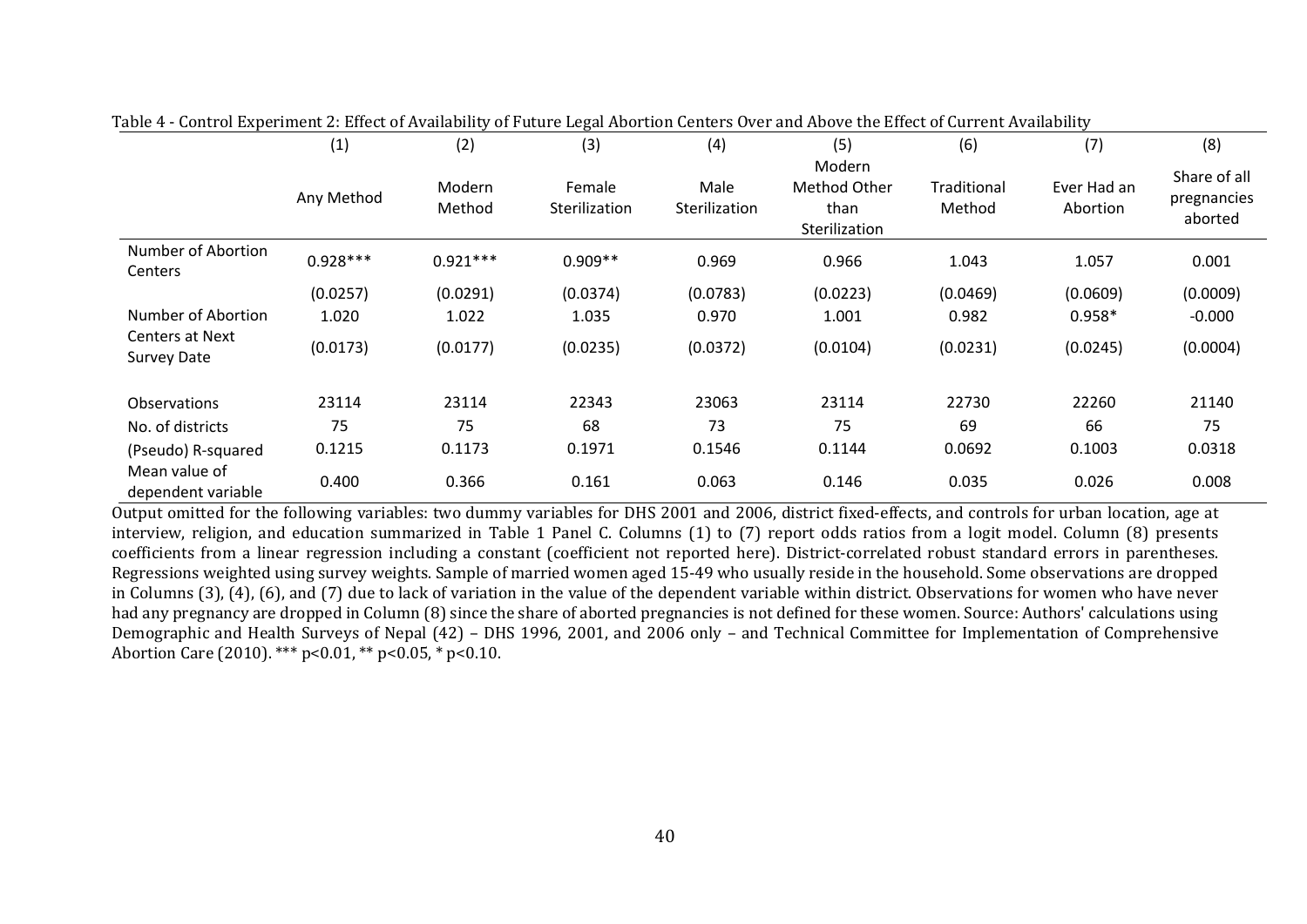|                         | (1)        | (2)              | (3)                     | (4)                   | (5)<br>Modern                                                                                                                                           | (6)                   | (7)                     | (8)                                    |
|-------------------------|------------|------------------|-------------------------|-----------------------|---------------------------------------------------------------------------------------------------------------------------------------------------------|-----------------------|-------------------------|----------------------------------------|
|                         | Any Method | Modern<br>Method | Female<br>Sterilization | Male<br>Sterilization | Method Other<br>than<br>Sterilization                                                                                                                   | Traditional<br>Method | Ever Had an<br>Abortion | Share of all<br>pregnancies<br>aborted |
|                         |            |                  |                         |                       | Panel A: Include further controls (see notes below table for details)                                                                                   |                       |                         |                                        |
| Number of               | $0.980***$ | $0.980***$       | $0.983*$                | 1.001                 | $0.981***$                                                                                                                                              | 0.996                 | $1.014*$                | $0.002***$                             |
| <b>Abortion Centers</b> | (0.0055)   | (0.0062)         | (0.0100)                | (0.0089)              | (0.0041)                                                                                                                                                | (0.0074)              | (0.0073)                | (0.0002)                               |
|                         |            |                  |                         |                       |                                                                                                                                                         |                       |                         | 29063                                  |
| Observations            | 31762      | 31762            | 31288                   | 31743                 | 31762                                                                                                                                                   | 31325                 | 31045                   |                                        |
|                         |            |                  |                         |                       | Panel B: Further controls + restrict sample to non-sterilized couples as of March 2004 (results in Columns (3) and (4) restricted to DHS 2006 and 2011) |                       |                         |                                        |
| Number of               | $0.973***$ | $0.970***$       | 0.987                   | $1.141*$              | $0.977***$                                                                                                                                              | 0.994                 | 1.011                   | $0.002***$                             |
| <b>Abortion Centers</b> | (0.0058)   | (0.0067)         | (0.0265)                | (0.0833)              | (0.0044)                                                                                                                                                | (0.0073)              | (0.0076)                | (0.0002)                               |
|                         |            |                  |                         |                       |                                                                                                                                                         |                       |                         | 23214                                  |
| Observations            | 25890      | 25890            | 12095                   | 12026                 | 25890                                                                                                                                                   | 25517                 | 25264                   |                                        |
|                         |            |                  |                         |                       | Panel C: As Panel B + Scale number of abortion centers by district population                                                                           |                       |                         |                                        |
| Number of               | 0.983      | $0.976*$         | 1.001                   | $1.063*$              | $0.982**$                                                                                                                                               | 1.007                 | 1.012                   | $0.001***$                             |
| <b>Abortion Centers</b> | (0.0106)   | (0.0122)         | (0.0238)                | (0.0380)              | (0.0083)                                                                                                                                                | (0.0134)              | (0.0104)                | (0.0004)                               |
|                         |            |                  |                         |                       |                                                                                                                                                         |                       |                         | 23214                                  |
| Observations            | 25890      | 25890            | 12095                   | 12026                 | 25890                                                                                                                                                   | 25517                 | 25264                   |                                        |
|                         |            |                  |                         |                       | Panel D: As Panel B + Allow for time trends to vary by district population                                                                              |                       |                         |                                        |
| Number of               | $0.965***$ | $0.955**$        | 0.991                   | 1.102                 | $0.979**$                                                                                                                                               | 1.015                 | $1.030**$               | $0.002***$                             |
| <b>Abortion Centers</b> | (0.0125)   | (0.0173)         | (0.0366)                | (0.0932)              | (0.0083)                                                                                                                                                | (0.0156)              | (0.0142)                | (0.0004)                               |
|                         |            |                  |                         |                       |                                                                                                                                                         |                       |                         | 23214                                  |
| Observations            | 25890      | 25890            | 12095                   | 12026                 | 25890                                                                                                                                                   | 25517                 | 25264                   |                                        |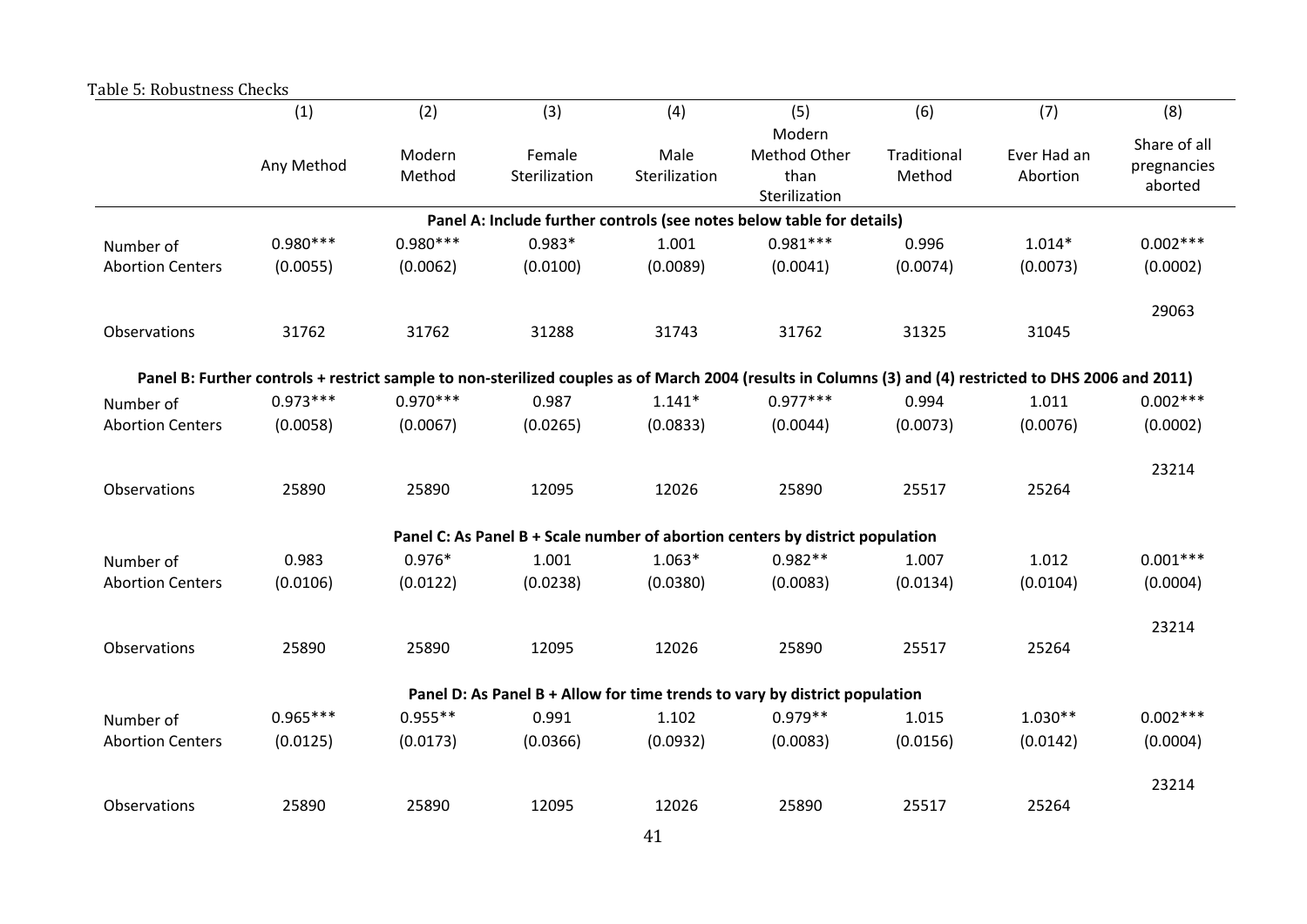|                         |            |            |          |          | Panel E: As Panel B + Allow time trends to vary by (13) region             |          |           |            |
|-------------------------|------------|------------|----------|----------|----------------------------------------------------------------------------|----------|-----------|------------|
| Number of               | $0.965***$ | $0.960***$ | 0.941    | 1.142    | $0.971***$                                                                 | 1.009    | 1.018     | $0.002***$ |
| <b>Abortion Centers</b> | (0.0077)   | (0.0094)   | (0.0491) | (0.1005) | (0.0094)                                                                   | (0.0128) | (0.0166)  | (0.0003)   |
|                         |            |            |          |          |                                                                            |          |           | 23214      |
| <b>Observations</b>     | 25890      | 25890      | 12095    | 12026    | 25890                                                                      | 25517    | 24898     |            |
|                         |            |            |          |          | Panel F: As Panel B + Allow time trends to differ in rural and urban areas |          |           |            |
| Number of               | $0.977***$ | $0.976***$ | 0.994    | 1.142    | $0.977***$                                                                 | 0.993    | $1.017**$ | $0.001***$ |
| <b>Abortion Centers</b> | (0.0059)   | (0.0063)   | (0.0245) | (0.0950) | (0.0050)                                                                   | (0.0086) | (0.0084)  | (0.0003)   |
| <b>Observations</b>     | 25890      | 25890      | 12095    | 12026    | 25890                                                                      | 25517    | 25264     | 23214      |
|                         |            |            |          |          | Panel G: As Panel B + Allow time trends to differ by wealth quintile       |          |           |            |
| Number of               | $0.986**$  | $0.986*$   | 0.974    | $1.149*$ | $0.984***$                                                                 | 0.994    | 1.011     | $0.001***$ |
| <b>Abortion Centers</b> | (0.0068)   | (0.0072)   | (0.0264) | (0.0965) | (0.0044)                                                                   | (0.0088) | (0.0082)  | (0.0002)   |
| <b>Observations</b>     | 25890      | 25890      | 12095    | 12026    | 25890                                                                      | 25517    | 25264     | 23214      |

Output omitted for the following variables: three dummy variables for DHS 2001, 2006, and 2011, district fixed-effects, and controls for urban location, age at interview, religion, education, ideal number of children, control for the number of conflict casualties in the vear preceding the survey (per district population as of 1991, the last pre-conflict population census), for whether or not the woman reports having heard a family planning message on the radio in the last month, whether she was visited by a family planning worker in the previous 12 months, whether she has heard of AIDS, and for the SES group to which she belongs (as measured by the her quintile in the distribution of household living standard). Columns  $(1)$  to  $(7)$  report odds ratios from a logit model. Column (8) presents coefficients from a linear regression including a constant (coefficient not reported here). District-correlated robust standard errors in parentheses. Regressions weighted using survey weights. Sample of married women aged 15-49 who usually reside in the household. Some observations are dropped in Columns  $(3)$ ,  $(4)$ ,  $(6)$ , and  $(7)$  due to lack of variation in the value of the dependent variable within district. In Panels B to F, Columns  $(3)$  and  $(4)$ exclude observations for 1996 and 2001, since by definition there is no variation in sterilization status in these surveys after dropping those sterilized before March 2004. Observations for women who have never had any pregnancy are dropped in Column (8) since the share of aborted pregnancies is not defined for these women. Source: Authors' calculations using Demographic and Health Surveys of Nepal (42) – DHS 1996 and 2001 only – and Technical Committee for Implementation of Comprehensive Abortion Care  $(2010)$ . \*\*\* p<0.01, \*\* p<0.05, \* p<0.10.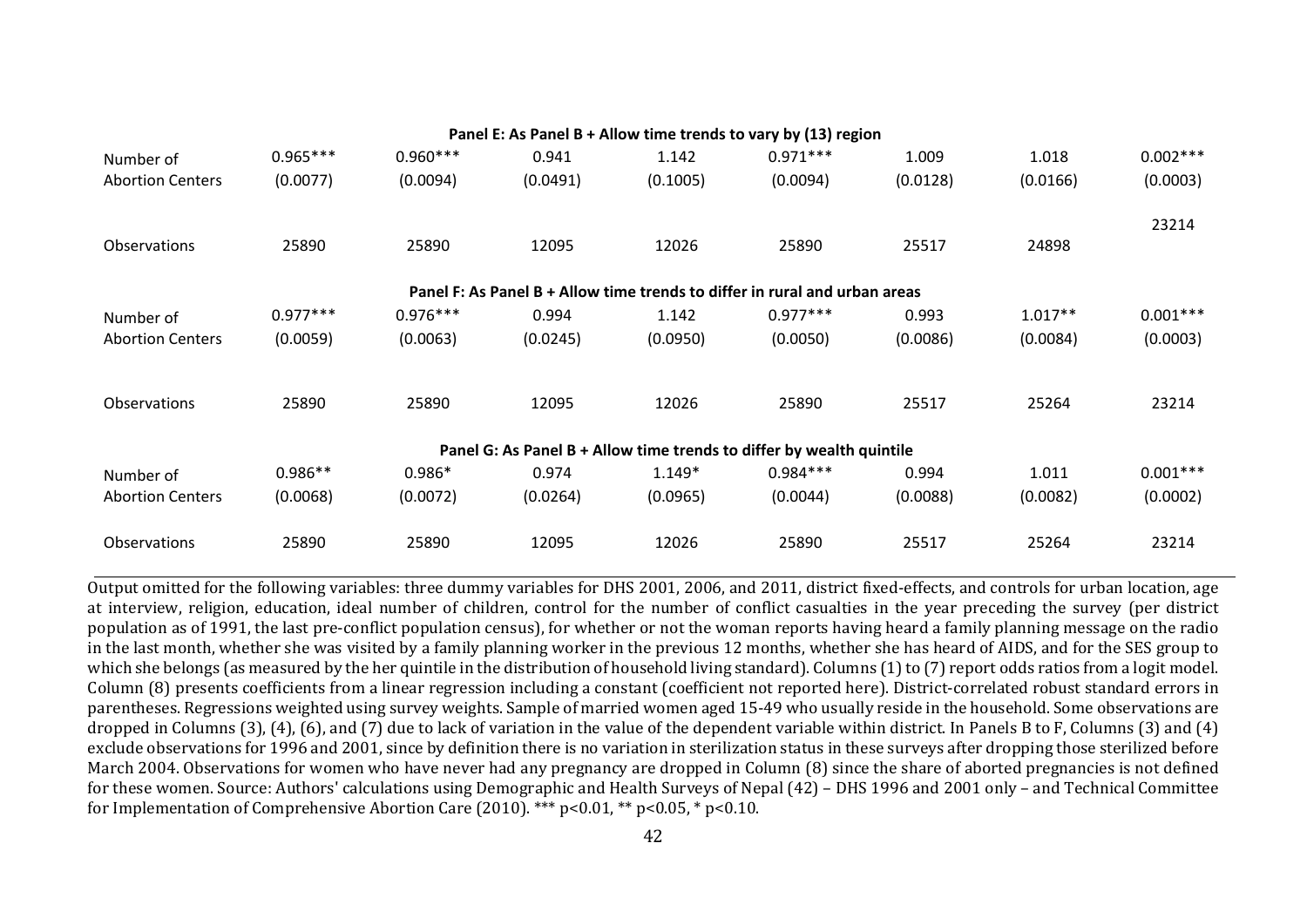| Table 6: Further Robustness Checks |             |                  |                         |                                        |                                                 |                              |                         |                                        |
|------------------------------------|-------------|------------------|-------------------------|----------------------------------------|-------------------------------------------------|------------------------------|-------------------------|----------------------------------------|
|                                    | (1)         | (2)              | (3)                     | (4)                                    | (5)                                             | (6)                          | (7)                     | (8)                                    |
|                                    | Any Method  | Modern<br>Method | Female<br>Sterilization | Male<br>Sterilization                  | Modern<br>Method Other<br>than<br>Sterilization | <b>Traditional</b><br>Method | Ever Had an<br>Abortion | Share of all<br>pregnancies<br>aborted |
|                                    |             |                  |                         | <b>Panel A: Unweighted regressions</b> |                                                 |                              |                         |                                        |
| Number of                          | $0.968***$  | $0.967***$       | $0.979**$               | 0.987                                  | $0.972***$                                      | 0.995                        | 1.003                   | $0.002***$                             |
| <b>Abortion Centers</b>            | (0.0058)    | (0.0063)         | (0.0096)                | (0.0109)                               | (0.0043)                                        | (0.0067)                     | (0.0067)                | (0.0002)                               |
| <b>Observations</b>                | 32098       | 32098            | 31620                   | 32078                                  | 32098                                           | 31657                        | 31371                   | 29368                                  |
|                                    |             |                  |                         | Panel B: Linear probability model      |                                                 |                              |                         |                                        |
| Number of                          | $-0.005***$ | $-0.005***$      | $-0.002**$              | 0.000                                  | $-0.003***$                                     | $-0.000$                     | $0.003***$              |                                        |
| <b>Abortion Centers</b>            | (0.0016)    | (0.0018)         | (0.0011)                | (0.0008)                               | (0.0007)                                        | (0.0004)                     | (0.0006)                |                                        |
| <b>Observations</b>                | 32098       | 32098            | 32098                   | 32098                                  | 32098                                           | 32098                        | 32098                   |                                        |

Output omitted for the following variables: three dummy variables for DHS 2001, 2006 and 2011, district fixed-effects, and controls for urban location, age at interview, religion, and education summarized in Table 1 Panel C. See also Notes under Table 2. \*\*\* p<0.01, \*\* p<0.05, \* p<0.10.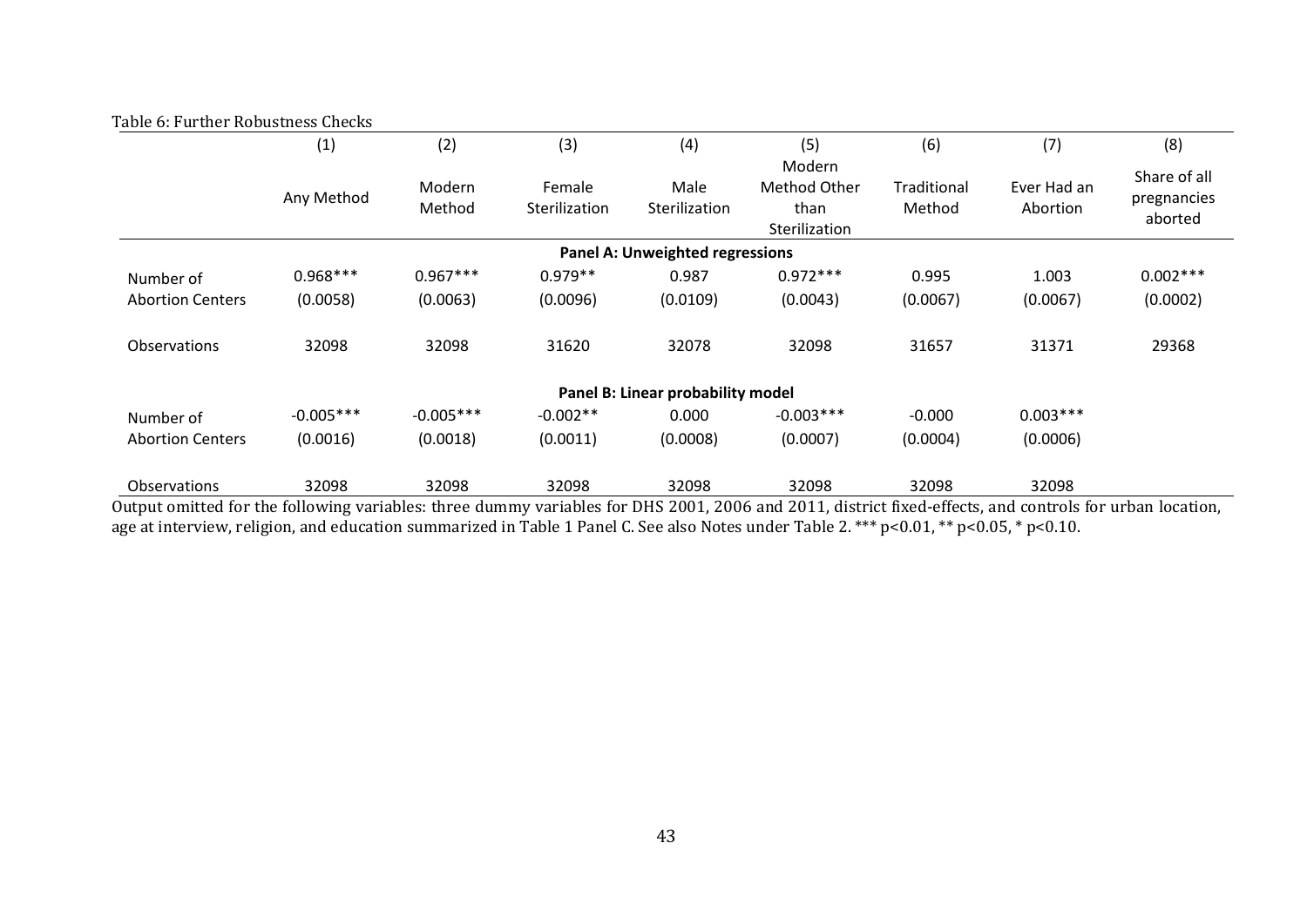|                  | (1)        | (2)              | (3)                     | (4)                   | (5)                                             | (6)                   | (7)                     | (8)                                    |
|------------------|------------|------------------|-------------------------|-----------------------|-------------------------------------------------|-----------------------|-------------------------|----------------------------------------|
| Excluded<br>data | Any Method | Modern<br>Method | Female<br>Sterilization | Male<br>Sterilization | Modern<br>Method Other<br>than<br>Sterilization | Traditional<br>Method | Ever Had an<br>Abortion | Share of all<br>pregnancies<br>aborted |
| DHS 1996         | $0.975***$ | $0.977***$       | $0.980*$                | $1.024*$              | $0.977***$                                      | 0.993                 | $1.024**$               | $0.002***$                             |
|                  | (0.0065)   | (0.0073)         | (0.0120)                | (0.0140)              | (0.0048)                                        | (0.0093)              | (0.0097)                | (0.0002)                               |
|                  | 24602      | 24602            | 24228                   | 24202                 | 24602                                           | 24238                 | 24056                   | 22570                                  |
| <b>DHS 2001</b>  | $0.976**$  | $0.976**$        | $0.979*$                | 0.993                 | $0.977***$                                      | 0.990                 | $1.013*$                | $0.002***$                             |
|                  | (0.0110)   | (0.0107)         | (0.0122)                | (0.0158)              | (0.0055)                                        | (0.0076)              | (0.0080)                | (0.0002)                               |
|                  | 24256      | 24256            | 23846                   | 23902                 | 24256                                           | 23529                 | 23684                   | 22230                                  |
| <b>DHS 2006</b>  | $0.974***$ | $0.974***$       | $0.981*$                | 0.996                 | $0.974***$                                      | 0.990                 | 1.004                   | $0.002***$                             |
|                  | (0.0070)   | (0.0077)         | (0.0109)                | (0.0111)              | (0.0043)                                        | (0.0074)              | (0.0079)                | (0.0002)                               |
|                  | 24322      | 24322            | 23858                   | 24322                 | 24322                                           | 23810                 | 23422                   | 22164                                  |
| <b>DHS 2011</b>  | $0.957***$ | $0.951***$       | $0.953*$                | $0.924***$            | $0.968***$                                      | 1.016                 | 0.986                   | 0.000                                  |
|                  | (0.0123)   | (0.0144)         | (0.0239)                | (0.0245)              | (0.0104)                                        | (0.0212)              | (0.0260)                | (0.0005)                               |
|                  | 23114      | 23114            | 22343                   | 23063                 | 23114                                           | 22730                 | 22260                   | 21140                                  |

Table 7: Robustness of the Effect of Abortion Centers to Excluding One Survey at a Time

Output omitted for the following variables: two dummy variables indicating DHS waves, district fixed-effects, and controls for urban location, age at interview, religion, and education summarized in Table 1 Panel C. See also Notes under Table 2. \*\*\* p<0.01, \*\* p<0.05, \* p<0.10.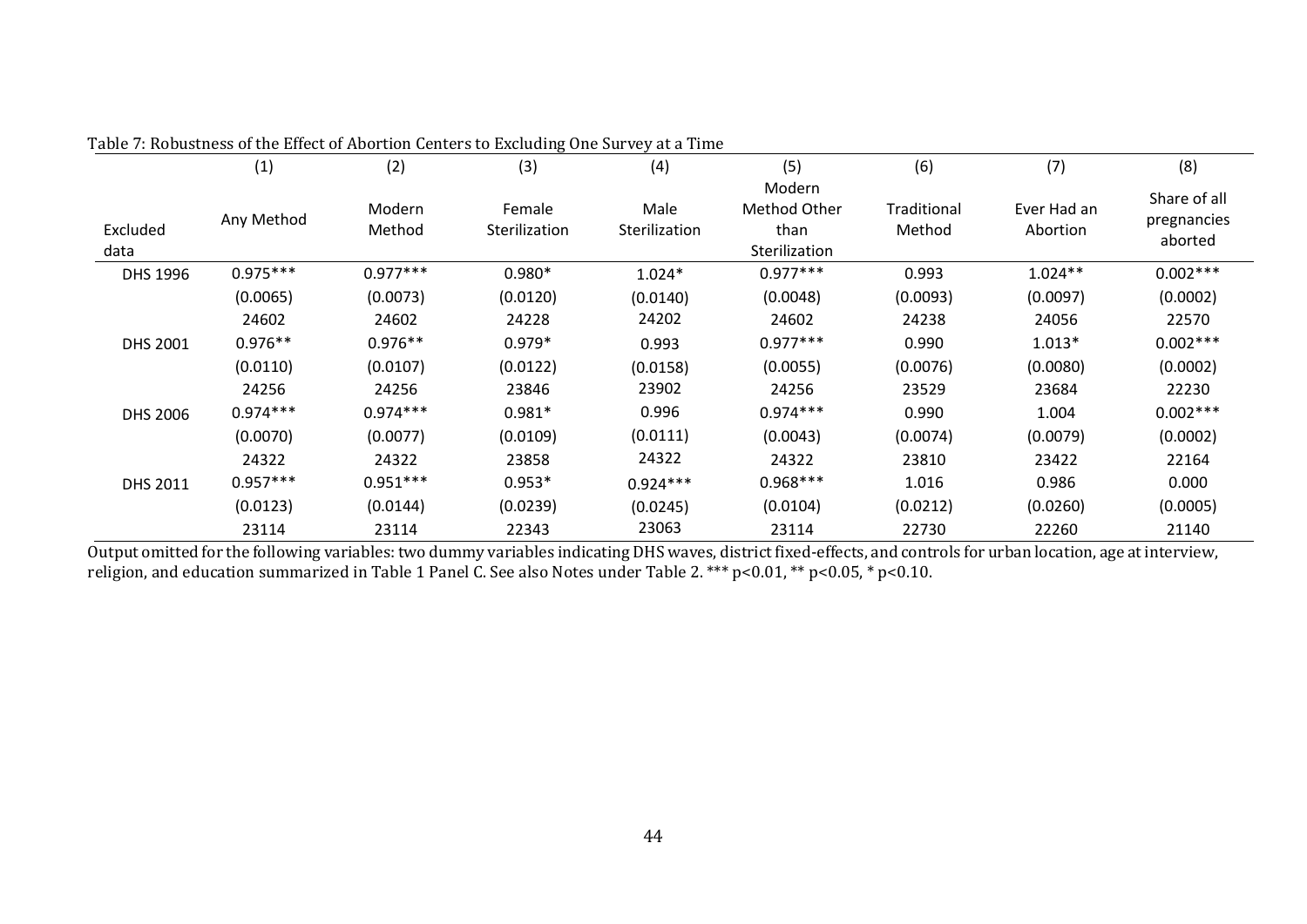Table 8 – Robustness of the effect of abortion centers to including all interviewed women age>=25 instead of restricting 2006 and 2011 surveys to evermarried women

|                         | (1)        | (2)              | (3)                     | (4)                   | (5)                                                    | (6)                   | (7)                     | (8)                                    |
|-------------------------|------------|------------------|-------------------------|-----------------------|--------------------------------------------------------|-----------------------|-------------------------|----------------------------------------|
|                         | Any Method | Modern<br>Method | Female<br>Sterilization | Male<br>Sterilization | Modern<br><b>Method Other</b><br>than<br>Sterilization | Traditional<br>Method | Ever Had an<br>Abortion | Share of all<br>pregnancies<br>aborted |
| Number of               | $0.977***$ | $0.979***$       | $0.979*$                | 1.001                 | $0.977***$                                             | 0.988                 | 1.007                   | $0.002***$                             |
| <b>Abortion Centers</b> | (0.0051)   | (0.0060)         | (0.0106)                | (0.0099)              | (0.0044)                                               | (0.0078)              | (0.0092)                | (0.0003)                               |
| Observations            | 25174      | 25174            | 24843                   | 25150                 | 25174                                                  | 24848                 | 24454                   | 24268                                  |
| No. of clusters         | 75         | 75               | 72                      | 74                    | 75                                                     | 70                    | 69                      | 75                                     |
| Pseudo R-squared        | 0.0665     | 0.0618           | 0.1607                  | 0.1177                | 0.1006                                                 | 0.0828                | 0.1259                  | 0.0736                                 |
| Mean Y                  | 0.479      | 0.435            | 0.196                   | 0.085                 | 0.155                                                  | 0.045                 | 0.050                   | 0.016                                  |

Output omitted for the following variables: three dummy variable for DHS 2001, district fixed-effects, and controls for urban location, age at interview, religion, and education. Columns  $(1)$  to  $(7)$  report odds ratios from a logit model. Column  $(8)$  presents coefficients from a linear regression including a constant (coefficient not reported here). District-correlated robust standard errors in parentheses. Regressions weighted using survey weights. Sample of women aged 25-49 who usually reside in the household, irrespective of their marital status. Excluded religious category is "Hindu", excluded education category is "No education". Some observations are dropped in Columns (3), (4), (6), and (7) due to lack of variation in the value of the dependent variable within district. Observations for women who have never had any pregnancy are dropped in Column (8) since the share of aborted pregnancies is not defined for these women. Source: Authors' calculations using Demographic and Health Surveys of Nepal (1996-2011) and Technical Committee for Implementation of Comprehensive Abortion Care (2010). \*\*\*  $p$  < 0.01, \*\*  $p$  < 0.05, \*  $p$  < 0.10.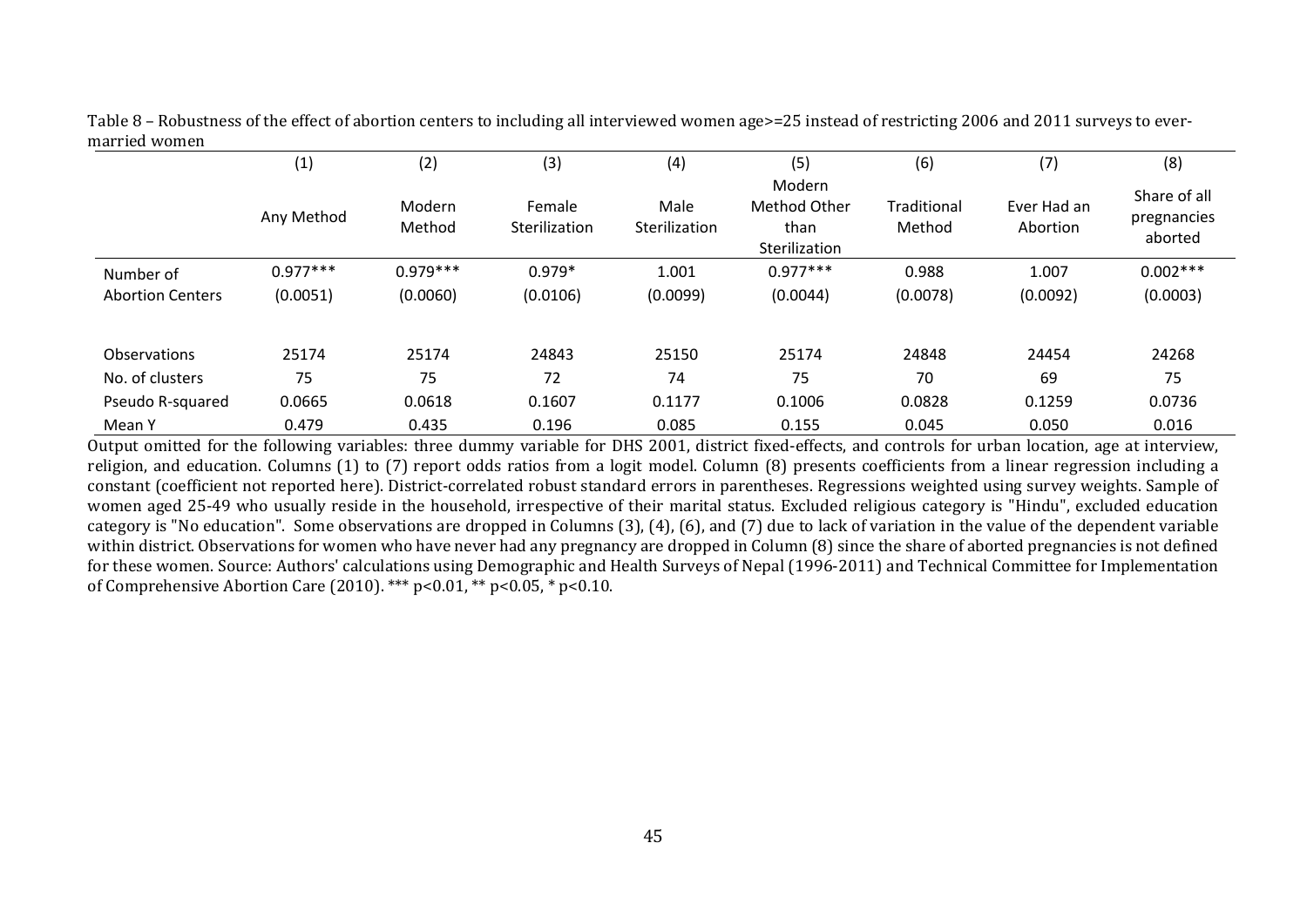# **Appendix**





Sources: Abortion: 1975-1996 from Henshaw et al. (1999), 1996-2003 from Sedgh et al. (2007). Contraception: 1970-1987 from Mauldin and Segal (1988), 1990-2000 from United Nations (2004). Contraception figures for 1970-1987 labeled "Czech Republic" are aggregate figures for Czechoslovakia.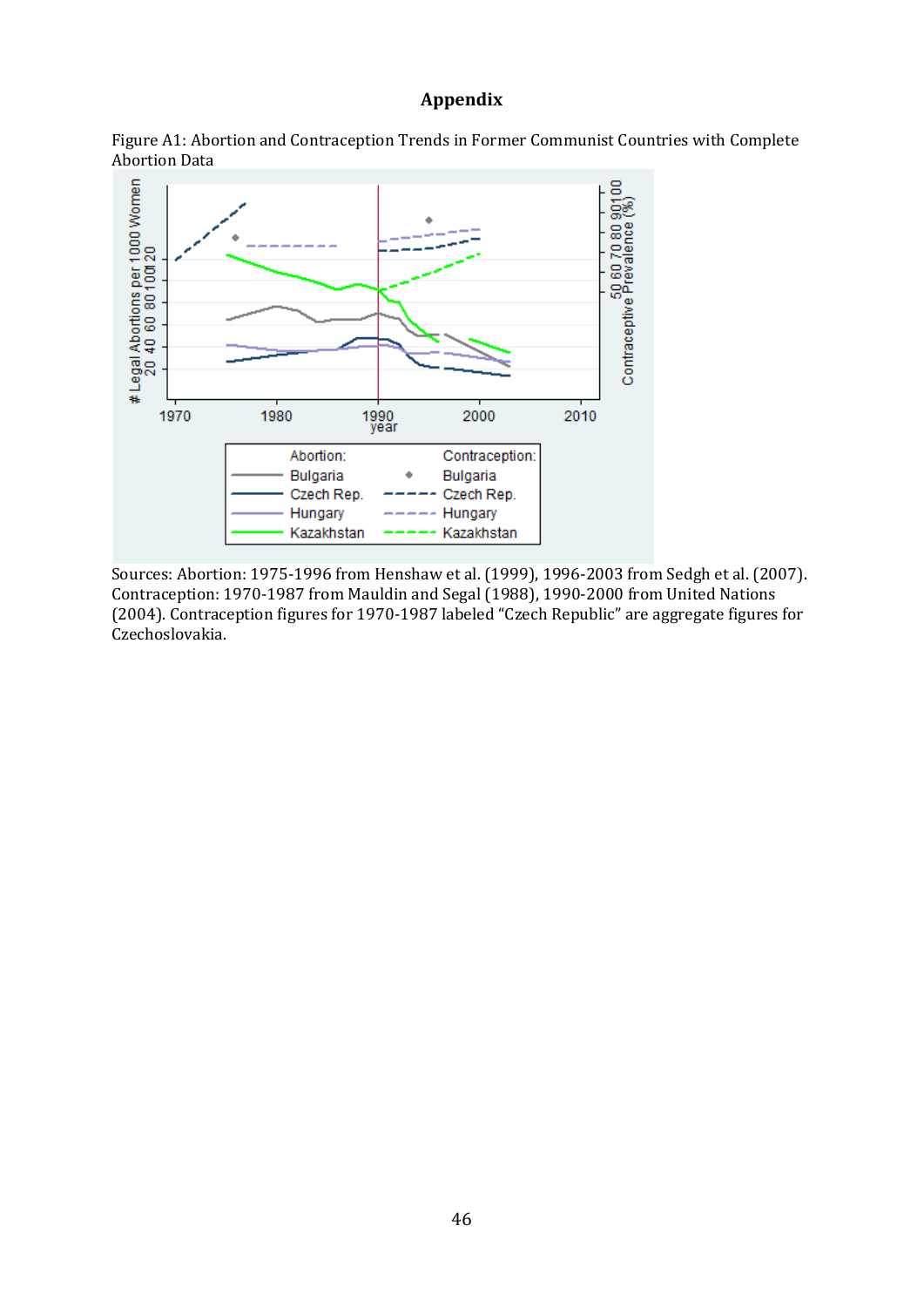Figure A2: Analytical Framework

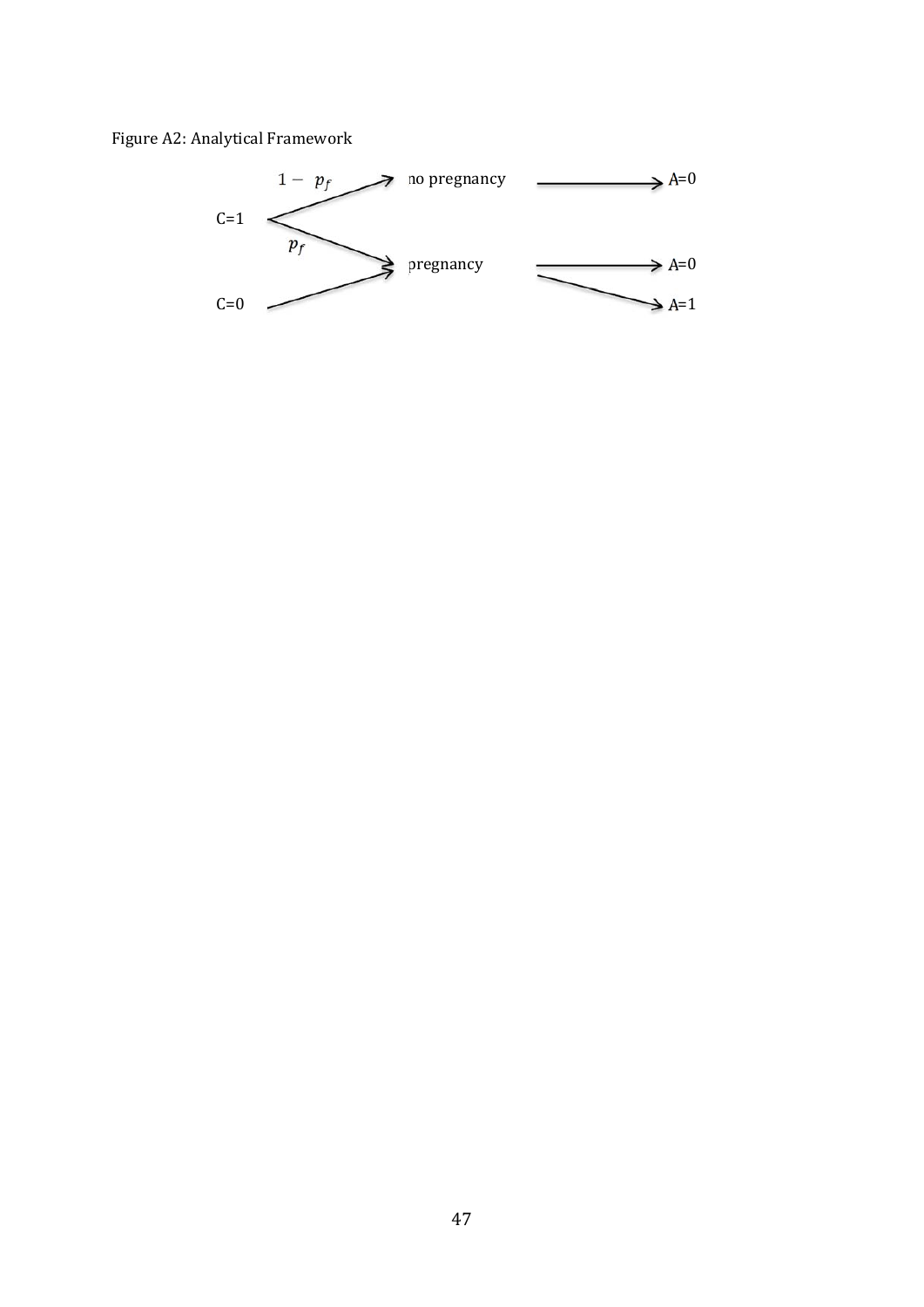| Table A1: Results by age group   |                        |                        |                        |                                                       |                      |                   |                   |
|----------------------------------|------------------------|------------------------|------------------------|-------------------------------------------------------|----------------------|-------------------|-------------------|
|                                  |                        |                        |                        | Dependent variable: = 1 if Modern Method, 0 otherwise |                      |                   |                   |
|                                  | (1)                    | (2)                    | (3)                    | (4)                                                   | (5)                  | (6)               | (7)               |
| Age Group:                       | $15 - 19$              | $20 - 24$              | $25 - 29$              | 30-34                                                 | 35-39                | 40-44             | 45-49             |
| Number of<br>Abortion<br>Centers | $0.948***$<br>(0.0170) | $0.971***$<br>(0.0076) | $0.977***$<br>(0.0076) | $0.956***$<br>(0.0078)                                | $0.974*$<br>(0.0146) | 1.000<br>(0.0109) | 0.994<br>(0.0150) |
| <b>Observations</b>              | 2578                   | 5868                   | 6415                   | 5435                                                  | 4678                 | 3852              | 2982              |

Output omitted for the following variables: three dummy variables for DHS 2001, 2006 and 2011, district fixed-effects, and controls for urban location, age at interview, religion, and education summarized in Table 1 Panel C. See also Notes under Table 2. \*\*\* p<0.01, \*\*  $p<0.05$ , \*  $p<0.10$ .